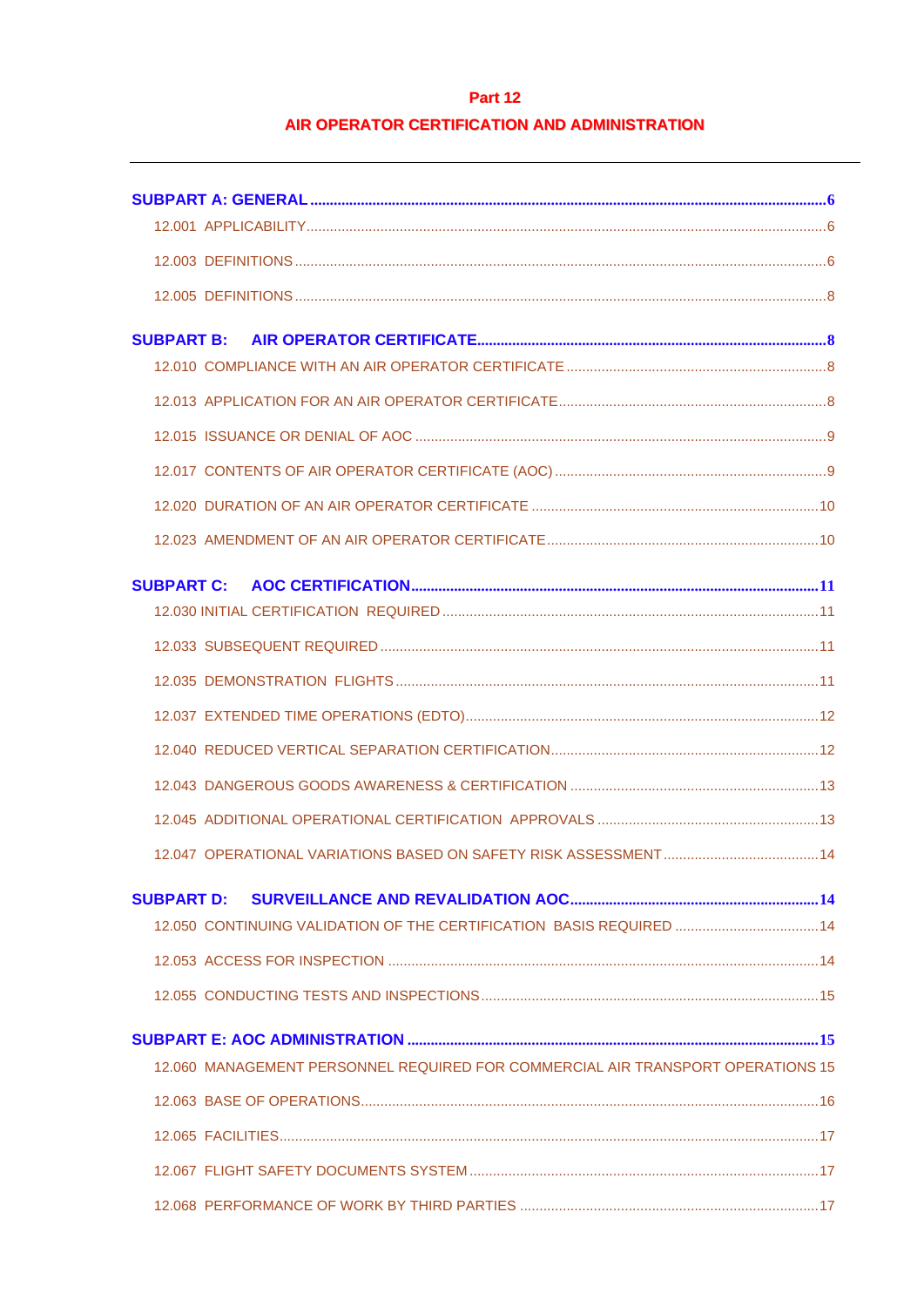| 12.085 MAINTENANCE PERSONNEL QUALIFICATION, EXPERIENCE AND CURRENCY RECORDS21 |  |
|-------------------------------------------------------------------------------|--|
| 12.087 LOAD CONTROLLER QUALIFICATION, EXPERIENCE AND CURRENCY RECORDS21       |  |
| 12.090 FLIGHT CREW QUALIFICATION, EXPERIENCE AND CURRENCY RECORDS 21          |  |
| 12.093 CABIN CREW QUALIFICATION, EXPERIENCE AND CURRENCY RECORDS 21           |  |
|                                                                               |  |
|                                                                               |  |
|                                                                               |  |
|                                                                               |  |
|                                                                               |  |
|                                                                               |  |
|                                                                               |  |
|                                                                               |  |
|                                                                               |  |
|                                                                               |  |
| 12.117 AIRCRAFT-SPECIFIC EMERGENCY AND SURVIVAL EQUIPMENT RECORDS23           |  |
|                                                                               |  |
|                                                                               |  |
|                                                                               |  |
|                                                                               |  |
|                                                                               |  |
|                                                                               |  |
|                                                                               |  |
|                                                                               |  |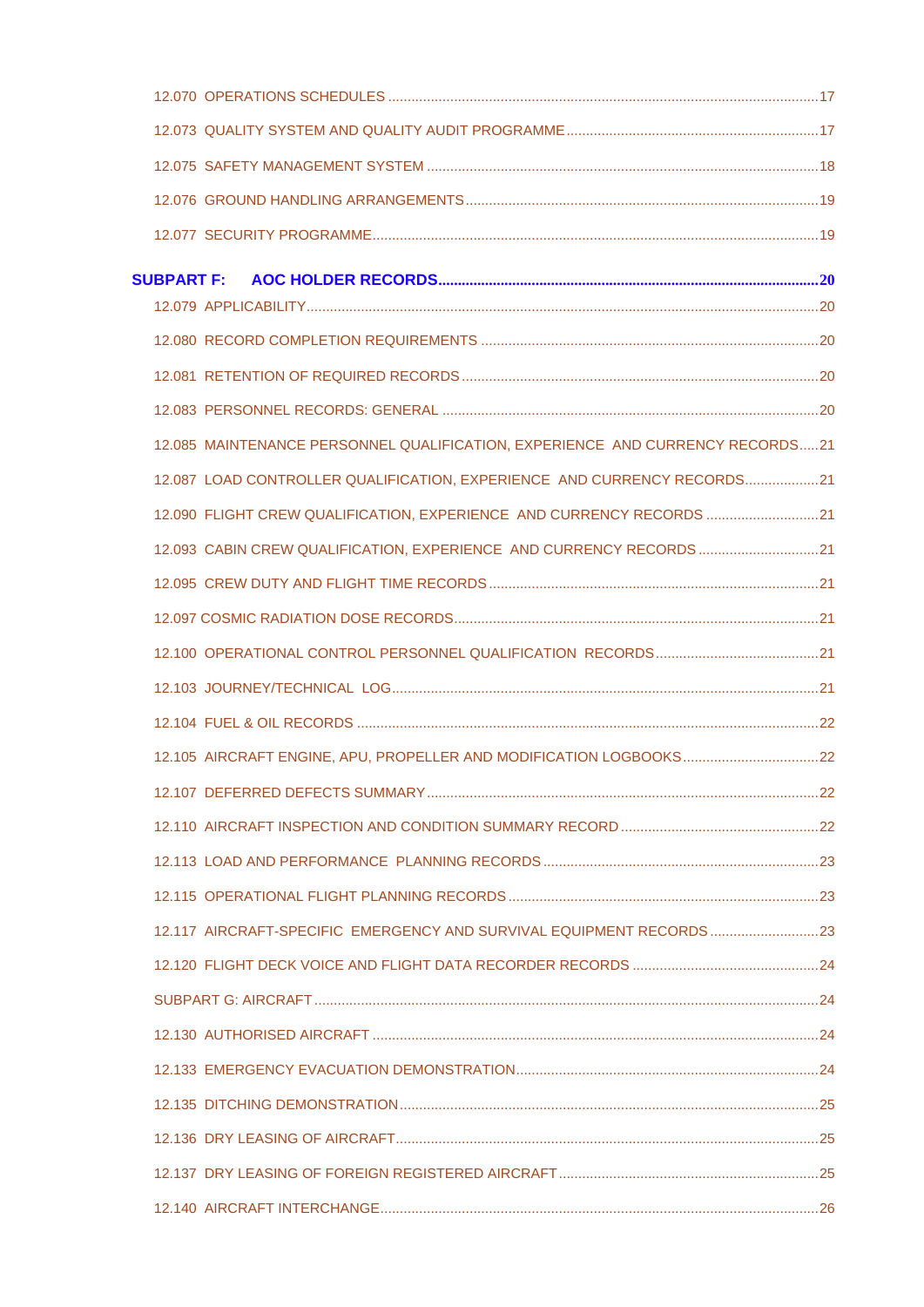| <b>SUBPART H:</b> |                                                                               |  |
|-------------------|-------------------------------------------------------------------------------|--|
|                   |                                                                               |  |
|                   |                                                                               |  |
|                   |                                                                               |  |
|                   |                                                                               |  |
|                   |                                                                               |  |
|                   |                                                                               |  |
|                   |                                                                               |  |
|                   |                                                                               |  |
|                   | 12.170 MINIMUM EQUIPMENT LIST (MEL) AND CONFIGURATION DEVIATION LIST (CDL) 29 |  |
|                   |                                                                               |  |
|                   |                                                                               |  |
|                   |                                                                               |  |
|                   |                                                                               |  |
|                   |                                                                               |  |
|                   |                                                                               |  |
|                   |                                                                               |  |
|                   |                                                                               |  |
|                   |                                                                               |  |
|                   |                                                                               |  |
|                   |                                                                               |  |
|                   |                                                                               |  |
|                   |                                                                               |  |
|                   |                                                                               |  |
|                   |                                                                               |  |
|                   |                                                                               |  |
|                   |                                                                               |  |
|                   |                                                                               |  |
|                   |                                                                               |  |
|                   |                                                                               |  |
|                   |                                                                               |  |
|                   |                                                                               |  |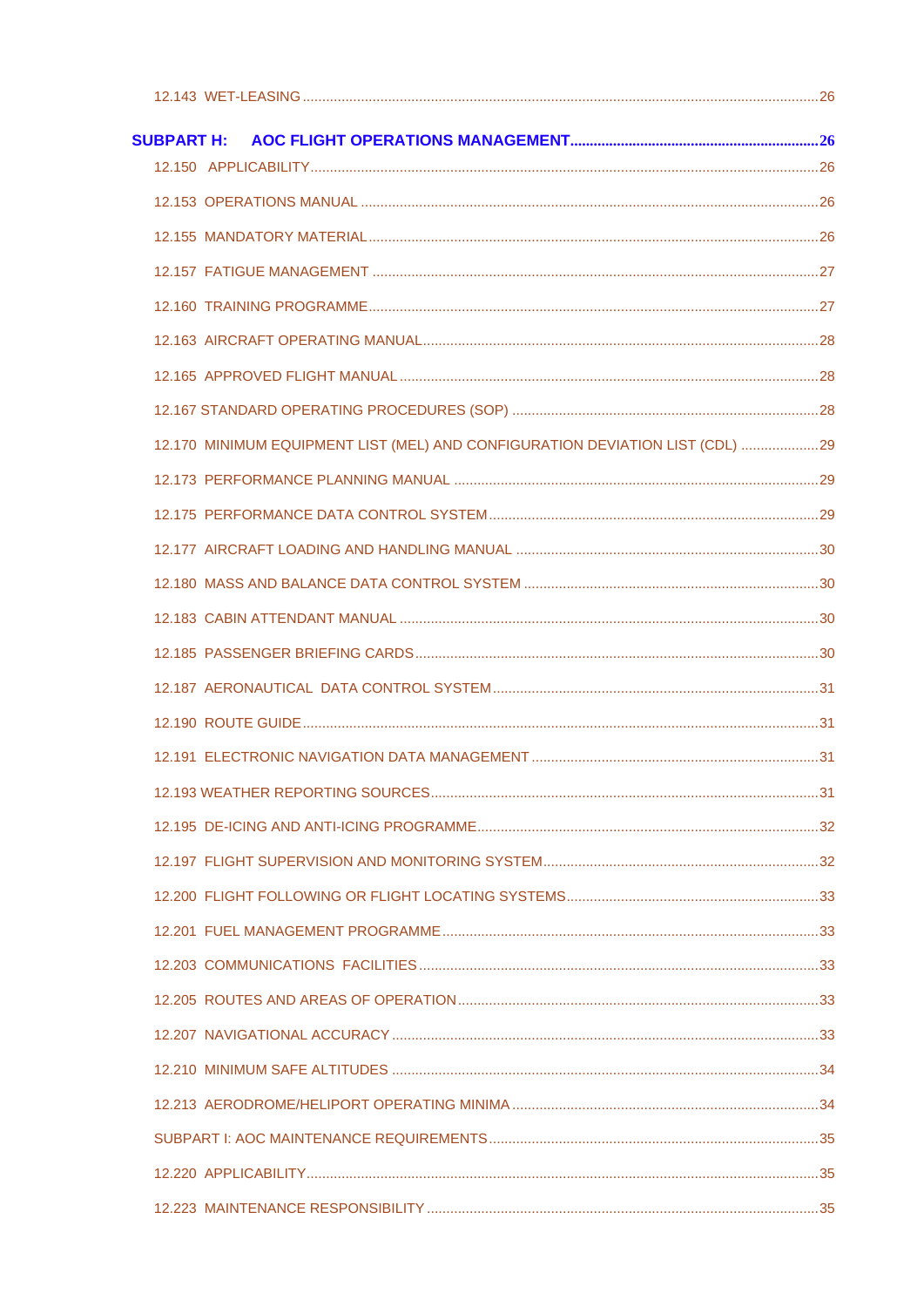| 12.225 APPROVAL AND ACCEPTANCE OF AOC MAINTENANCE SYSTEMS AND PROGRAMMES36            |  |
|---------------------------------------------------------------------------------------|--|
|                                                                                       |  |
|                                                                                       |  |
|                                                                                       |  |
|                                                                                       |  |
|                                                                                       |  |
|                                                                                       |  |
| 12.243 RELEASE TO SERVICE OR MAINTENANCE SECTION RECORDS OF THE TECHNICAL LOG39       |  |
|                                                                                       |  |
|                                                                                       |  |
|                                                                                       |  |
| 12.253 AUTHORITY TO PERFORM AND APPROVE MAINT., PREVENTIVE MAINT. AND MODIFICATIONS42 |  |
|                                                                                       |  |
| 12.257 LICENCE REQUIREMENTS FOR A TECHNICIAN OF AOC HOLDER USING EQUIVALENT SYSTEM    |  |
|                                                                                       |  |
| APPENDIX 1 TO 12.013 REGULATION PROCEDURES FOR ISSUING AIRCRAFT OPERATION CERTIFICATE |  |
|                                                                                       |  |
|                                                                                       |  |
|                                                                                       |  |
| APPENDIX 1 TO 12.023 PROCEDURES FOR RENEWAL OF THE AIRCRAFT OPERATION CERTIFICATE46   |  |
| APPENDIX 2 TO 12.023 PROCEDURES FOR AMENDMENTS AND SUPPLEMENTS THE AIRCRAFT           |  |
|                                                                                       |  |
| APPENDIX 2 TO 12.033: NIGHT & IMC OPS:SINGLE-ENGINE TURBINE-POWERED AIRCRAFT46        |  |
| APPENDIX 3 TO 12.033 NIGHT & IMC OPS: PERFORMANCE CLASS 3 HELICOPTERS49               |  |
| APPENDIX 1 TO 12.040: ALTIMETRY SYSTEM PERFORMANCE REQUIREMENTS51                     |  |
|                                                                                       |  |
|                                                                                       |  |
|                                                                                       |  |
| APPENDIX 1 TO 12.060: REQUIRED MANAGEMENT PERSONNEL QUALIFICATIONS52                  |  |
| APPENDIX 1 TO 12.073: MINIMUM ENTRY QUALIFICATIONS FOR THE QUALITY ASSURANCE          |  |
| APPENDIX 1 TO 12.075: REPORT CONTENTS OF THE FLEET TEAM MANAGEMENT 53                 |  |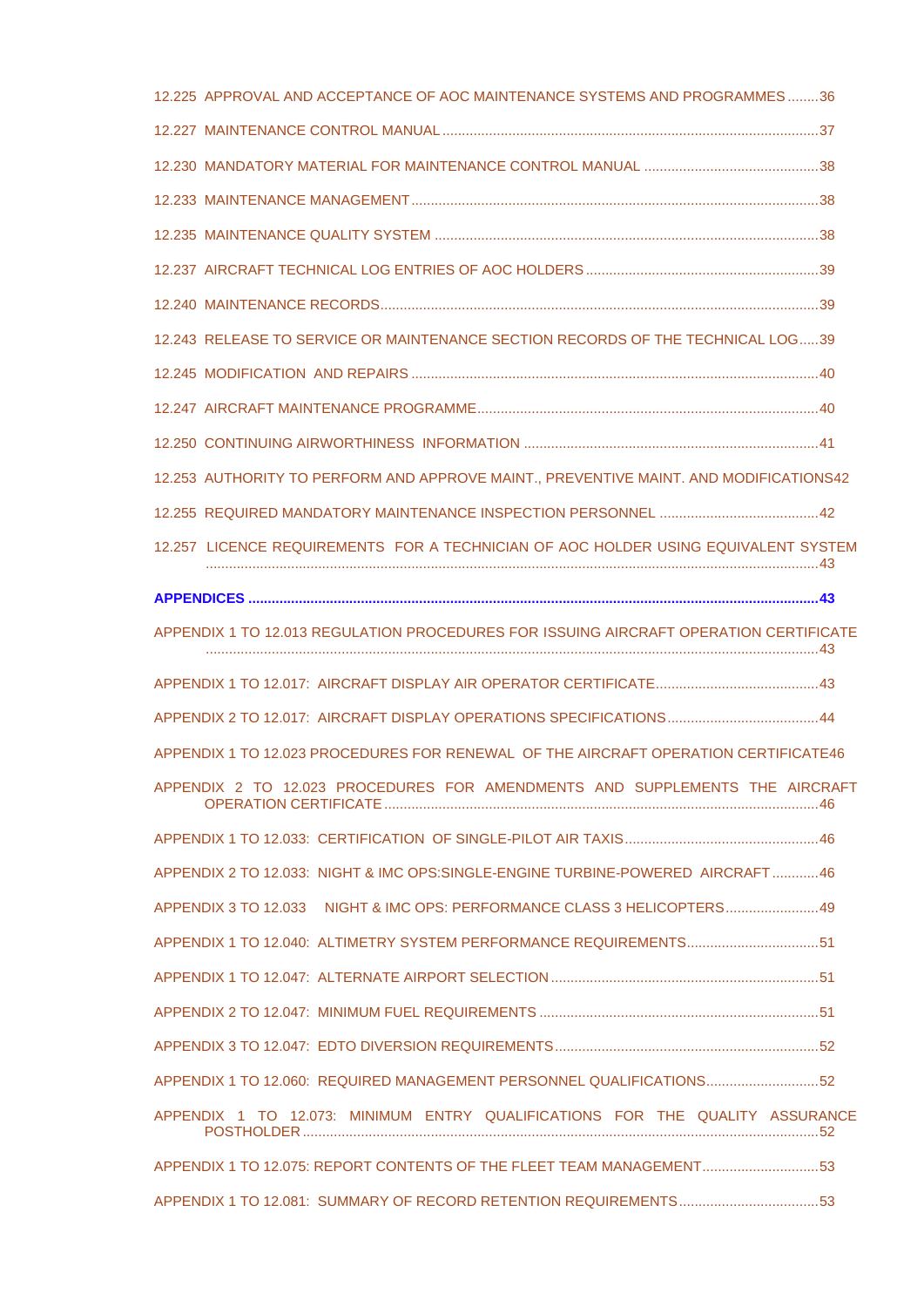| APPENDIX 2 TO 12.153 REGULATION PROCEDURES, APPROVING PROCEDURES FOR AMENDMENTS |  |
|---------------------------------------------------------------------------------|--|
|                                                                                 |  |
|                                                                                 |  |
|                                                                                 |  |
|                                                                                 |  |
| APPENDIX 1 TO 12.227: CONTENTS OF THE MAINTENANCE CONTROL MANUAL65              |  |
| APPENDIX 1 TO 12.235: AOC HOLDER'S ADDITIONAL QUALITY SYSTEM FOR MAINTENANCE66  |  |
|                                                                                 |  |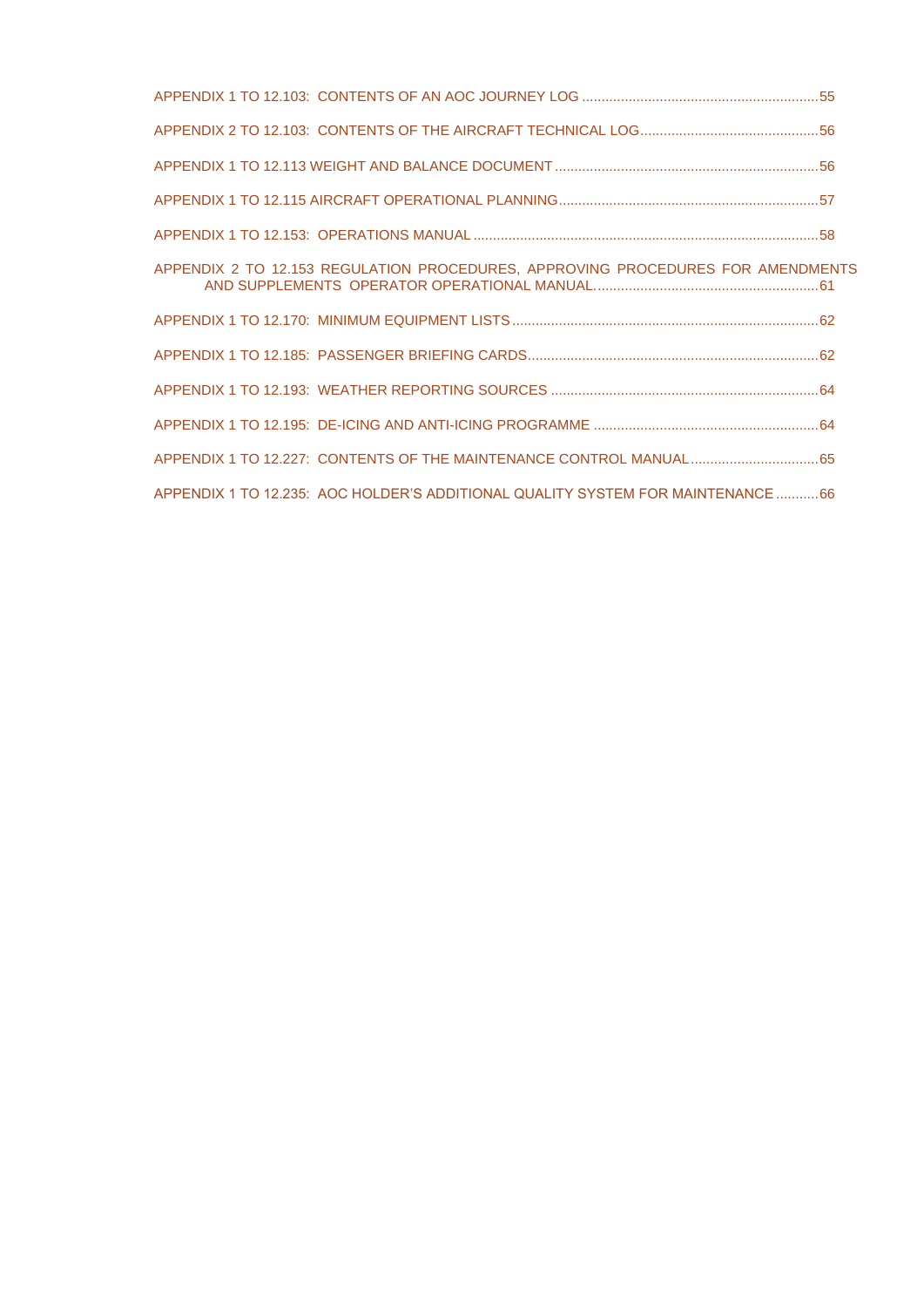# <span id="page-5-1"></span><span id="page-5-0"></span>**SUBPART A: GENERAL**

#### **12.001 APPLICABILITY**

- (a) This Part prescribes requirements of Vietnam for the original certification and continued validity of Air Operator Certificates (AOC).
- (b) This Part applies to all persons and organizations that operate aircraft in commercial air transport that do not hold an AOC from another ICAO State:
	- (1) Within Vietnam, or
	- (2) International operations using aircraft registered in Vietnam.
- (c) <sup>1</sup>The Part also applies to:
	- (1) Persons performing duties of the operators in paragraph (b),
	- (2) Third parties performing work on behalf of the AOC holder.

# <span id="page-5-2"></span>**12.003 DEFINITIONS**

(a) This Part, the following definitions shall apply:

*Note: Additional aviation-related terms are defined in Part 1 of these regulations.*

- (1) **Human Factors principles:** Principles which apply to aeronautical design, certification, training, operations and maintenance and which seek safe interface between the human and other system components by proper consideration to human performance;
- (2) **Directly in Charge:** A person assigned to a position in which he or she is responsible for the work of a shop or station that performed maintenance, preventive maintenance, or modifications, or other functions affecting aircraft airworthiness;
- (3) **Manufacturer's maintenance programme (MPD):** A programme contained in the maintenance manual or maintenance instructions set forth by the manufacturer as required by the regulations for the aircraft, aircraft engine, propeller, rotor or item of emergency equipment;
- (4) **Competency in civil aviation:** This phrase means that an individual shall have a technical qualification and management experience acceptable to the CAAV for the position served;
- (5) **Equivalent system of maintenance:** An AOC holder may conduct maintenance activities through an arrangement with an AMO or may conduct its own maintenance, preventive maintenance, or alterations, so long as the AOC holder's maintenance system is approved by the Authority and is equivalent to that of an AMO, except that the certification for maintenance release of an aircraft or aircraft component shall be made by an appropriately licenced aviation maintenance technician or aviation repair specialists in accordance with Part 5 as appropriate;
- (6) **Integrated flight safety system**: A set of inter-related documentation established by the operator, compiling and organizing information necessary for flight and ground operations, and comprising, as a minimum, the operations manual and the operator's maintenance control manual;
- (7) **Operational control:** The exercise of authority over the initiation, continuation, diversion or termination of a flight in the interest of the safety of the aircraft and the regularity and efficiency of the flight;
- (8) **Operational flight plan:** The operator's plan for the safe conduct of the flight based on considerations of aeroplane performance, other operating limitations and relevant expected conditions on the route to be followed and at the aerodromes concerned;
- (9) **Human performance:** Human capabilities and limitations which have an impact on the safety and efficiency of aeronautical operations;
- (10) **Basic Air Taxi:** An operator of non-turbojet aircraft with a maximum passenger seating capacity of 9 or less passengers and/or:

1 This content is revised according to Item 1, Appendix X to Circular 03/2016/TT-BGTVT dated 31 March 2016.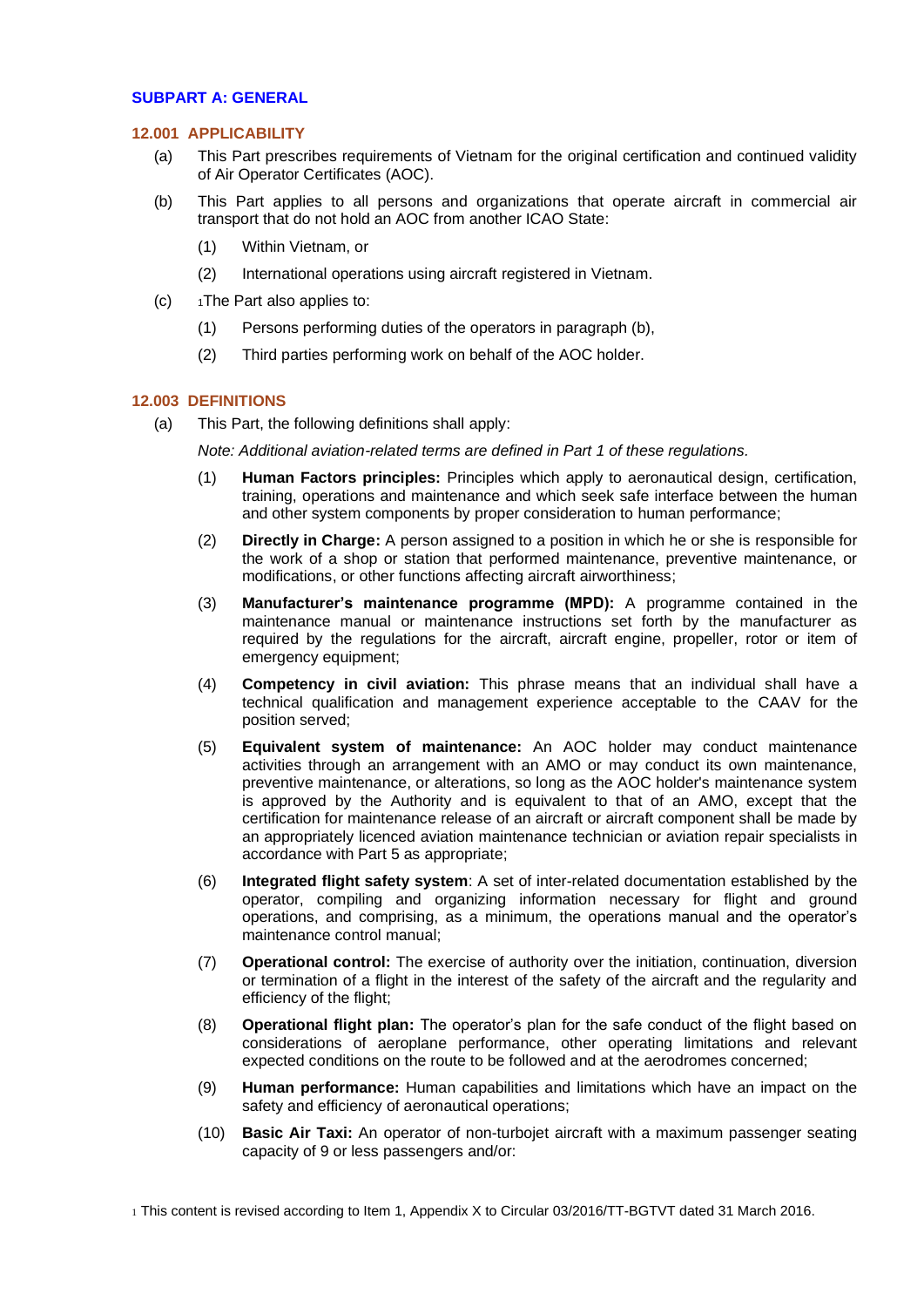- (i) more than 5 aircraft and more than 3 different types of aircraft;
- (ii) 05 pilots;
- (iii) CAAV authorized representative;
- (iv) Person related to good transportation specified on aircraft.
- (11) **Commuter Air Taxi**: An operator of non-turbojet aircraft with a maximum passenger seating capacity of 19 or less passengers and/or:
	- (i) A fleet of more than 5 aircraft with a maximum capacity of 9 passengers or less;
	- (ii) A fleet of more than 3 different types of aircraft with a maximum capacity of 9 passengers or less; and/or
	- (iii) Operating 1 or more aircraft with a maximum passenger capacity of more than 9 passengers.
- (12) **Single Pilot Air Taxi:** An operator of non-turbojet aircraft having a maximum certificated configuration for nine or less passengers, that has no more than:
	- (i) 1 aircraft; and
	- (ii) 1 pilot-in-command.
- (13) **Air Taxi AOC Holder:** This term applies to operators of aircraft with a maximum passenger seating capacity of 19 or less passengers. For AOC certification purposes, there are three general groupings of these air operators which involve differing requirements based on the complexity of the operation. These groupings are
	- (i) Single pilot air taxi;
	- (ii) Basic air taxi; and
	- (iii) Commuter.
- (14) **Aircraft Technical Log.**: A document attached to an aircraft for recording defects and malfunctions discovered during operation and for recording details of all maintenance carried out whilst the aircraft is operating between scheduled visits to the base maintenance facility. It also contains operating information relevant to flight safety and maintenance data that the operating crew need to know;
- (15) **Ground handling:** Services necessary for an aircraft's arrival at, and departure from, an aerodrome, other than air traffic services.
- (16) **Maintenance control manual:** A document which describes the operator's procedures necessary to ensure that all scheduled and unscheduled maintenance is performed on the operator's aircraft on time and in a controlled and satisfactory manner.
- (17) **Maintenance organization's procedures manual**: A document endorsed by the head of the maintenance organization and approved by the CAAV which details the maintenance organization's structure and management responsibilities, scope of work, description of facilities, maintenance procedures and quality assurance or inspection systems;
- (18) **Cargo aircraft:** Any aircraft carrying goods or property but not passengers. In this context the following are not considered to be passengers:
	- (i) A crew member;
	- (ii) An operator's employee permitted by, and carried in accordance with, the instructions contained in the Operations Manual (OM);
- (19) **Flight recorder:** Any type of recorder installed in the aircraft for the purpose of complementing accident/incident investigation;
- (20) **Interchange agreement:** A leasing agreement which permits an air carrier to dry lease and take or relinquish operational control of an aircraft at an aerodrome:
- (21) **Holdover time:** The estimated time de-icing/anti-icing fluid will prevent the formation of frost or ice and the accumulation of snow on the protected surfaces of an aircraft;
- (22) **Certification of completion of maintenance**: A document certifying maintenance work has been carried out correctly in accordance with the approved data and the processes in the maintenance exposition organization manual equivalent system.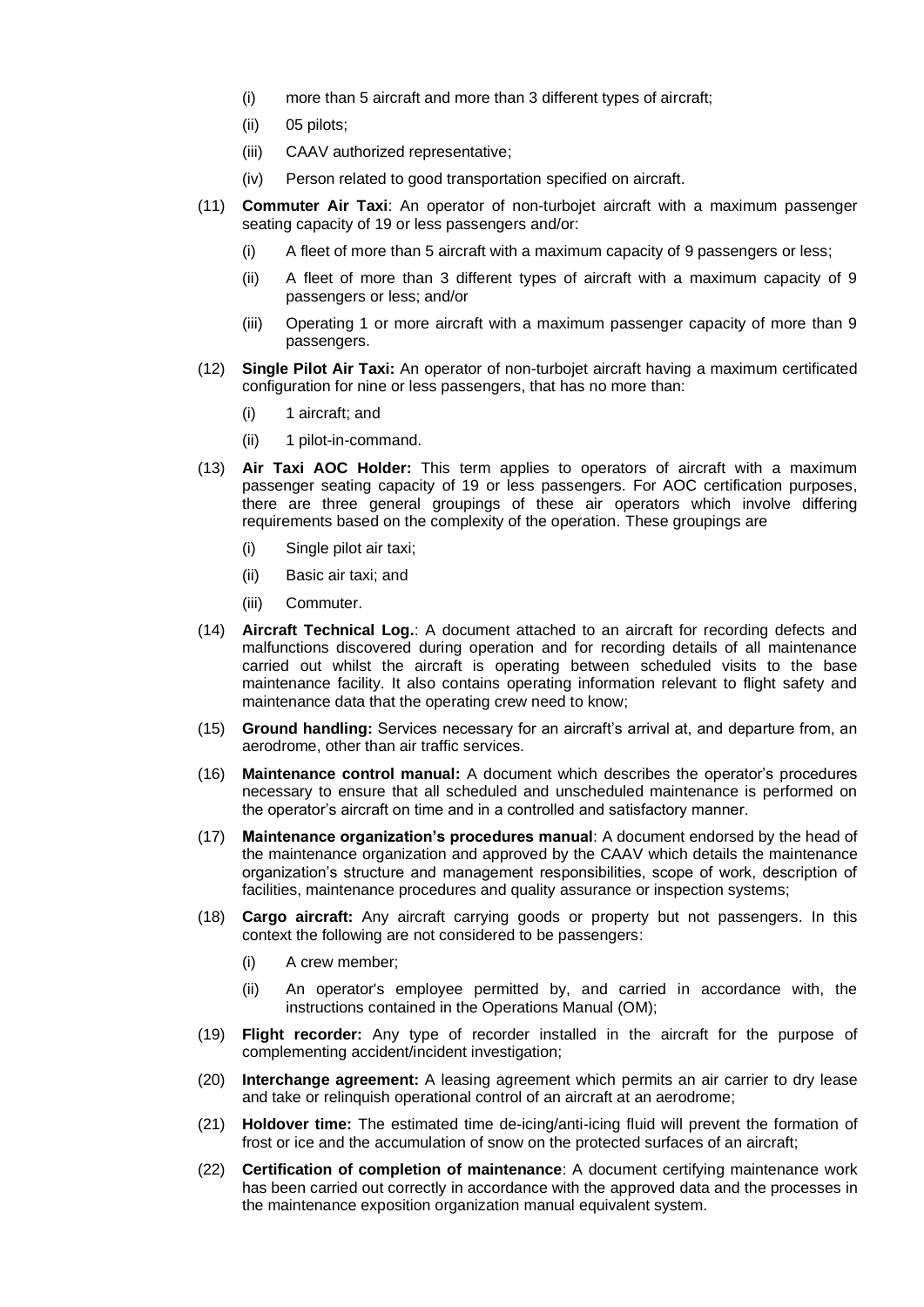#### <span id="page-7-0"></span>**12.005 DEFINITIONS**

- (a) This Part, the following definitions shall apply:
	- (1) AOC: Air Operator Certificate;
	- (2) AMO: Approved Maintenance Organization;
	- (3) ATP: Air Transport Pilot;
	- (4) CDL: Configuration Deviation List;
	- (5) IMC : Instrument Meteorological Conditions;
	- (6) MEL: Minimum Equipment List;
	- (7) TVE: Total Vertical Error.

# <span id="page-7-2"></span><span id="page-7-1"></span>**SUBPART B: AIR OPERATOR CERTIFICATE**

#### **12.010 COMPLIANCE WITH AN AIR OPERATOR CERTIFICATE**

- (a) No operator may operate an aircraft in commercial air transport unless that operator holds an AOC for the operations being conducted.
- (b) No person may operate an aircraft in commercial air transport operations that are not authorised by the terms and conditions of its AOC.
- (c) <sup>2</sup>The AOC holder shall, at all times, continue in compliance with the AOC terms, conditions of issuance, operations specifications and maintenance requirements in order to hold that certificate.

#### <span id="page-7-3"></span>**12.013 APPLICATION FOR AN AIR OPERATOR CERTIFICATE**

- (a) An operator applying to the CAAV for an AOC shall submit an application:
	- (1) In a form and manner prescribed by the CAAV ;
	- (2) Containing any information the CAAV requires the applicant to submit

*Note: See Appendix 1 of 12.013 detailed guidance on application for aircraft operator certificate*

- (b) Each applicant shall make the application for an initial issue of an AOC at least 90 days before the date of intended operation, except the Operations Manual and Maintenance Control Manual which may be submitted later than but not less than 60 days before the date of intended operation.
- (c) Within 15 days after receving application from the operator, the CAAV will evaluate the validity and completeness of the AOC applicant and inform evaluation results for the applicant. In case of request for AOC issuance is invalid or incomplete, the applicant must provide adition and the time for AOC approval will only be counted from when the application is added as required.
- (d) Within 15 days from the date of notification of the validity and completeness of the AOC application, the CAAV shall check the contents of documents and coordinate with the aircraft operatorb to develop inspection plans.
- (e) <sup>3</sup> Within 40 days from the agreement time on inspection plan, CAAV shall examine, if the test results shows that the applicant fully meets the requirements for provisions of this Section, CAAV issues aircraft operator certificate. In the case, it did not meet the specific requirements. the CAAV will announce results for the applicant and the agreed period for the requirements correction have not been met. Time required for the requirements correction have not been met will be added at the time of certifying AOC
- (f) The applicant for single pilot air taxi must be filed at least 30 days before the intended operation.
- (g) Within 7 working days after receiving operator application, CAAV to evaluate the validity and completeness of the dossiers to certify the single pilot air taxi and inform the evaluation results for the applicant. In case of the request for AOC single pilot air taxi is invalid or incomplete, the

<sup>2</sup> This content is revised according to Item 2, Appendix X to Circular 03/2016/TT-BGTVT dated 31 March 2016.

<sup>3</sup> This content is revised according to Item 1, Appendix VIII to Circular 56/2018/TT-BGTVT dated 30 Jan 2019.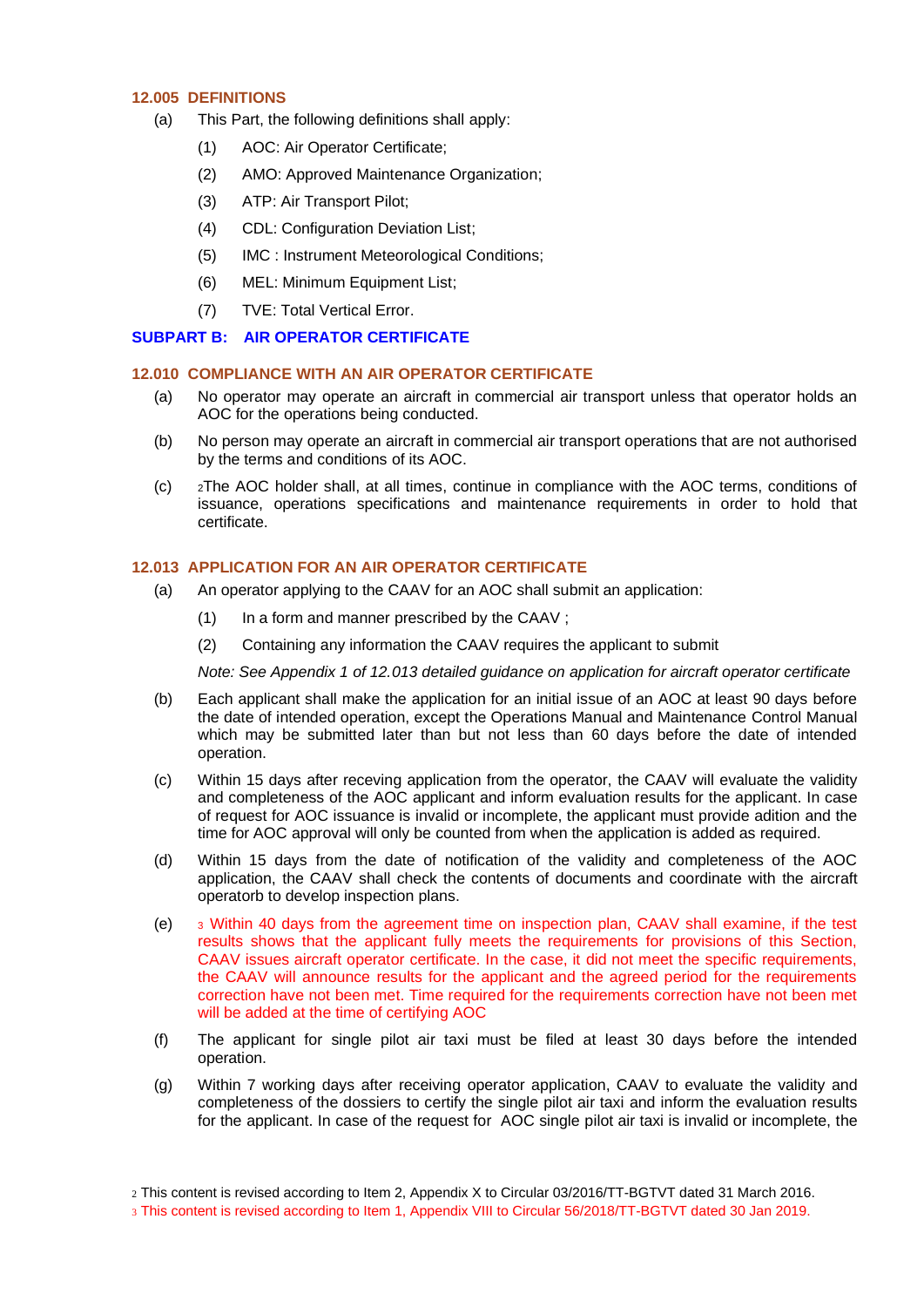applicant must provide aditions and AOC approval time flight operation for single pilot air taxi will only be counted since the dossier was added at the request.

- (h) Within 3 working days from the date of receipt of complete dossiers, CAAV shall check the contents of documents and coordinate with single pilot air taxi to build the test plan.
- $(i)$  4 Within 15 days from the time agree on inspection plan, CAAV shall conduct exam, if the test results show that the proposal fully meets the requirements for provisions of this Section, CAAV to certify the single pilot air taxi. In the case did not meet the specific requirements, the CAAV will announce results for the applicant and the agreed period for the corecting requirements have not been met. Time required for the correcting requirements have not been met will be added to the AOC time.

#### <span id="page-8-0"></span>**12.015 ISSUANCE OR DENIAL OF AOC**

- (a) The CAAV may issue an AOC if, after investigation, the Authority finds that the applicant:
	- (1) Is a citizen of Vietnam;
	- (2) Has its principal place of business and its registered in Vietnam;
	- (3) Meets the applicable regulations and standards for the holder of an AOC and has no AOC issued by other member states at the time of proposal;
	- (4) Is properly and adequately equipped for safe operations in commercial air transport and maintenance of the aircraft;
	- (5) Holds the economic authority issued by Vietnam under the provisions of the Civil Aviation Law, and
	- (6) Has paid the fee required by the law, and.
- (b) The CAAV may deny application for an AOC if finds that:
	- (1) The applicant is not properly or adequately equipped or is not able to conduct safe operations in commercial air transport;
	- (2) The applicant previously held an AOC which was revoked; or
	- (3) An individual is employed for a critical role as in 12.060 contributed to the circumstances causing the revocation process of an AOC obtains a substantial ownership or is employed in a position required by this regulation.

#### <span id="page-8-1"></span>**12.017 CONTENTS OF AIR OPERATOR CERTIFICATE (AOC)**

- (a) The AOC will consist of two parts:
	- (1) Part 1 of certificate stamped and signed by the Authority,;
	- (2) Part 2 includes AOC operations specificcations containing the areas of operations, type of aircraft, specific authorizations, conditions and limitations applicable to the AOC.
- (b) The CAAV will issue an AOC which will contain:
	- (1) The name and location (main place of business) of the AOC holder;
	- (2) The date of issue and period of validity for each page issued;
	- (3) A description of the type of operations authorised;
	- (4) The type(s) of aircraft(s) authorised for use;
	- (5) The authorised areas of operations and/or routes; and
	- (6) Other special authorisations, approvals and limitations issued by the CAAV in accordance with the standards which are applicable to the operations and maintenance conducted by the AOC holder.
- (c) <sup>5</sup>For each fleet of aircraft type and authorisation, the CAAV will issue the following documents for placement in the flight deck of each aircraft operated by the AOC holder:
- 4 This content is revised according to Item 1, Appendix VIII to Circular 56/2018/TT-BGTVT dated 30 Jan 2019.
- 5 This content is revised according to Item 3, Appendix X to Circular 03/2016/TT-BGTVT dated 31 March 2016.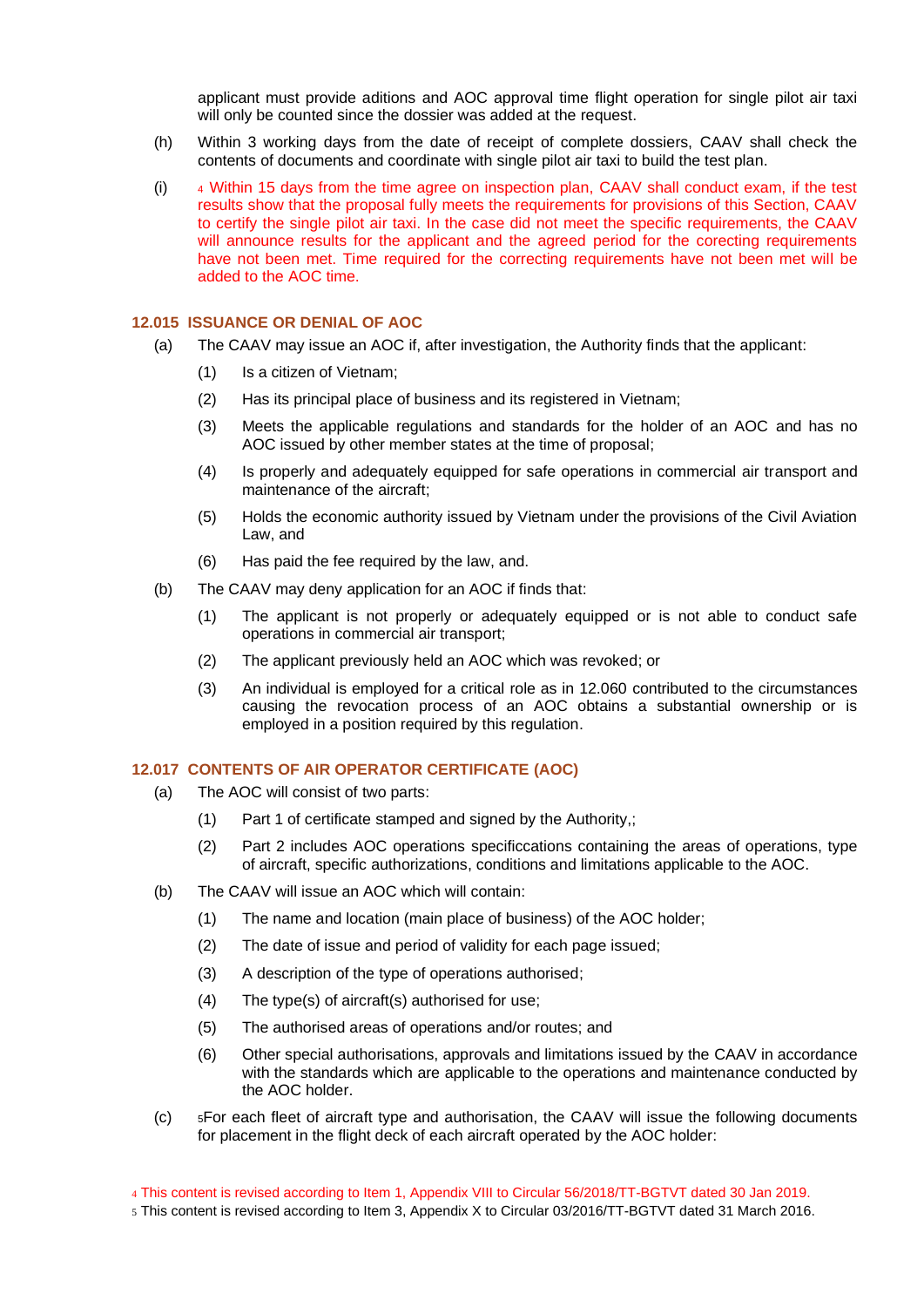- (1) A CAAV certified true copy of the AOC; and
- (2) A copy of the authorizations, conditions and limitations for that fleet of aircraft.
- (3) Requirements for a certified true copy of an aircraft display AOC as prescribed by Appendix I and II to 12.017.
- (d) The documents issued paragraph (c) will issued in English translation.

# <span id="page-9-0"></span>**12.020 DURATION OF AN AIR OPERATOR CERTIFICATE**

- (a) An AOC, or any portion of the AOC, issued by the CAAV is effective for 12 calendar months unless:
	- (1) The CAAV amends, suspends, revokes or otherwise terminates the certificate;
	- (2) The AOC holder surrenders it to the CAAV; or
	- (3) The AOC holder suspends operations for more than 60 days.

# <span id="page-9-1"></span>**12.023 AMENDMENT OF AN AIR OPERATOR CERTIFICATE**

- (a) The CAAV may amend any if:
	- (1) It is determined that safety in commercial air transport and the public interest require the amendment; or
	- (2) The AOC holder applies for an amendment, and the CAAV determines that safety in commercial air transport and the public interest allows the amendment.
- (b) If the CAAV stipulates in writing that an emergency exists requiring immediate amendment in the public interest with respect to safety in commercial air transportation, such an amendment is effective without stay on the date the AOC holder receives notice.
- (c) An AOC holder may appeal the amendment, but shall operate in accordance with it, unless it is subsequently withdrawn.
- (d) Amendments proposed by the CAAV, other than emergency amendments, become effective 30 days after notice to the AOC holder, unless the AOC holder appeals the proposal in writing prior to the effective date. The filing of an appeal stays the effective date until the appeal process is completed.
- (e) Amendments proposed by the AOC holder shall be made at least 30 days prior to the intended date of any operation under that amendment.
- (f) An application for renewal of AOC must be submitted at least 30 days before the date of expiry of the AOC, unless otherwise agreed by the CAAV.
- (g) Within 7 days after receipt of the AOC renewal, amendment application from the operator, the CAAV will assess the validity and completeness of the record and notify the evaluation result to the applicant. In the case of the application is invalid or incomplete, the applicant must supplement and the AOC renewal, amendment time will only be counted from when the dossier is added as required.
- (h) Within 3 working days from the date of receipt of completed dossiers, CAAV shall check the contents of documents and coordinate with the aircraft operator to plan the actual test to renew or amend the AOC.
- (i) Within 20 days from the time agreed on the inspection plan, CAAV shall examine; if the test results show that the application fully meets the requirements for provisions of this Section, CAAV to renew or the AOC. In the case did not meet the specific requirements, the CAAV will announce results for the applicant and agree time limit for the correction requirements have not been met. Time required for the correction requirements have not been met will be added to their renewal or modify AOC.
- (j) None of the operator allowed to operate the type of commercial air transport required modification in the AOC, unless the operators have been approved by the CAAV.

*Note: See Appendix 1 of 12.023 instructions on amendments and supplements to the aircraft operator Certificate.*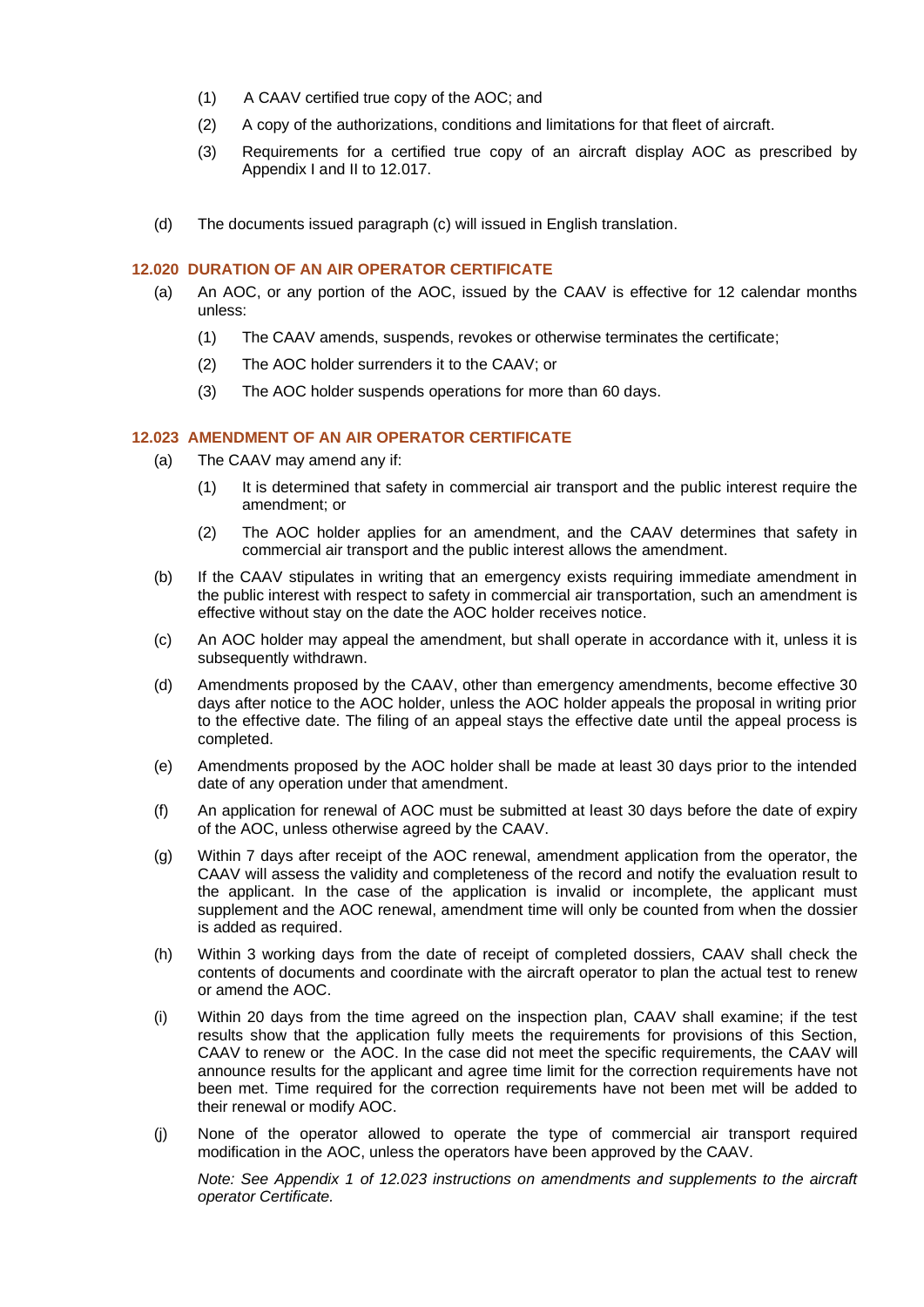*Note: See Appendix 2 of 12.023 instructions for renewal of aircraft operator Certificate.*

(k) <sup>6</sup>In case of adding new aircraft to AOC, within 90 days from the proposed date of operation of new aircraft, AOC holder shall explain in written how to maintain operating resourses (Flight crew, dispatcher, flight operation staff), aircraft repair and maintenance. Explaination shall be sent to CAAV for evaluation and approval.

# <span id="page-10-1"></span><span id="page-10-0"></span>**SUBPART C: AOC CERTIFICATION**

#### **12.030 INITIAL CERTIFICATION REQUIRED**

- (a) Prior to the issuance of an AOC, the applicant must be originally certificated in accordance with the system of certification for operation, aircraft maintenance in this regulations.
- (b) <sup>7</sup>The system of certification used by the CAAV shall require, at a minimum, that no AOC will be issued by the CAAV until the applicant has demonstrated that it has an adequate organisation, method of control and supervision of flight operations, training programme as well as ground handling and maintenance arrangements consistent with the nature and extent of the operations specified.

#### <span id="page-10-2"></span>**12.033 SUBSEQUENT REQUIRED<sup>8</sup>**

- (a) Unless addressed in the initial certification requirements, subsequent requests for the following amendments to AOC operating authority for the following require completion of a full certification process prior to operation:
	- (1) Adding new variant aircraft;
	- (2) All weather operations, including Category II and III instrument approaches and low visibility takeoffs;
	- (3) Critical performance based navigation, e.g., RNP-1 navigation;
	- (4) Critical airspace operations, e.g., MNPS, NORPAC, RVSM, CPDLC, Polar;
	- (5) Extended diversion time operations (ETDO);
	- (6) Single-pilot night and IMC operations, as prescribed in Appendix 1 to 12.033;
	- (7) Single-engine turbine-powered night and IMC operations as prescribed in Appendix 2 to 12.033;
	- (8) Helicopter Class 3 as prescribed in Appendix 3 to 12.033.
	- (9) Any other complex authorization that may be prescribed by the CAAV.

#### <span id="page-10-3"></span>**12.035 DEMONSTRATION FLIGHTS**

- (a) <sup>9</sup>No person may operate an aircraft type in commercial air transport unless it first conducts satisfactory demonstration flights during the CAAV certification process in that aircraft type.
- (b) <sup>10</sup>No person may operate an aircraft in a designated special area, or using a specialised navigation system it first conducts a satisfactory demonstration and/or validation flight during the CAAV certification process.
- (c) Demonstration flights required by paragraph (a) shall be conducted in accordance with the regulations applicable to the type of operation and aircraft type used.
- (d) The CAAV may authorise deviations from this section if finds that special circumstances make full compliance with this section unnecessary.
- (e) This demonstration flight is not required for Single Pilot or Basic Air Taxi operators who receive their initial proficiency checks from authorised persons designated by the CAAV.

<sup>6</sup> This content is revised according to Item 1, Appendix IX to Circular 21/2017/TT-BGTVT dated 30 June 2017.

<sup>7</sup> This content is revised according to Item 4, Appendix X to Circular 03/2016/TT-BGTVT dated 31 March 2016.

<sup>8</sup> This content is revised according to Item 5, Appendix X to Circular 03/2016/TT-BGTVT dated 31 March 2016.

<sup>9</sup> This content is revised according to Item 6, Appendix X to Circular 03/2016/TT-BGTVT dated 31 March 2016.

<sup>10</sup> This content is revised according to Item 6, Appendix X to Circular 03/2016/TT-BGTVT dated 31 March 2016.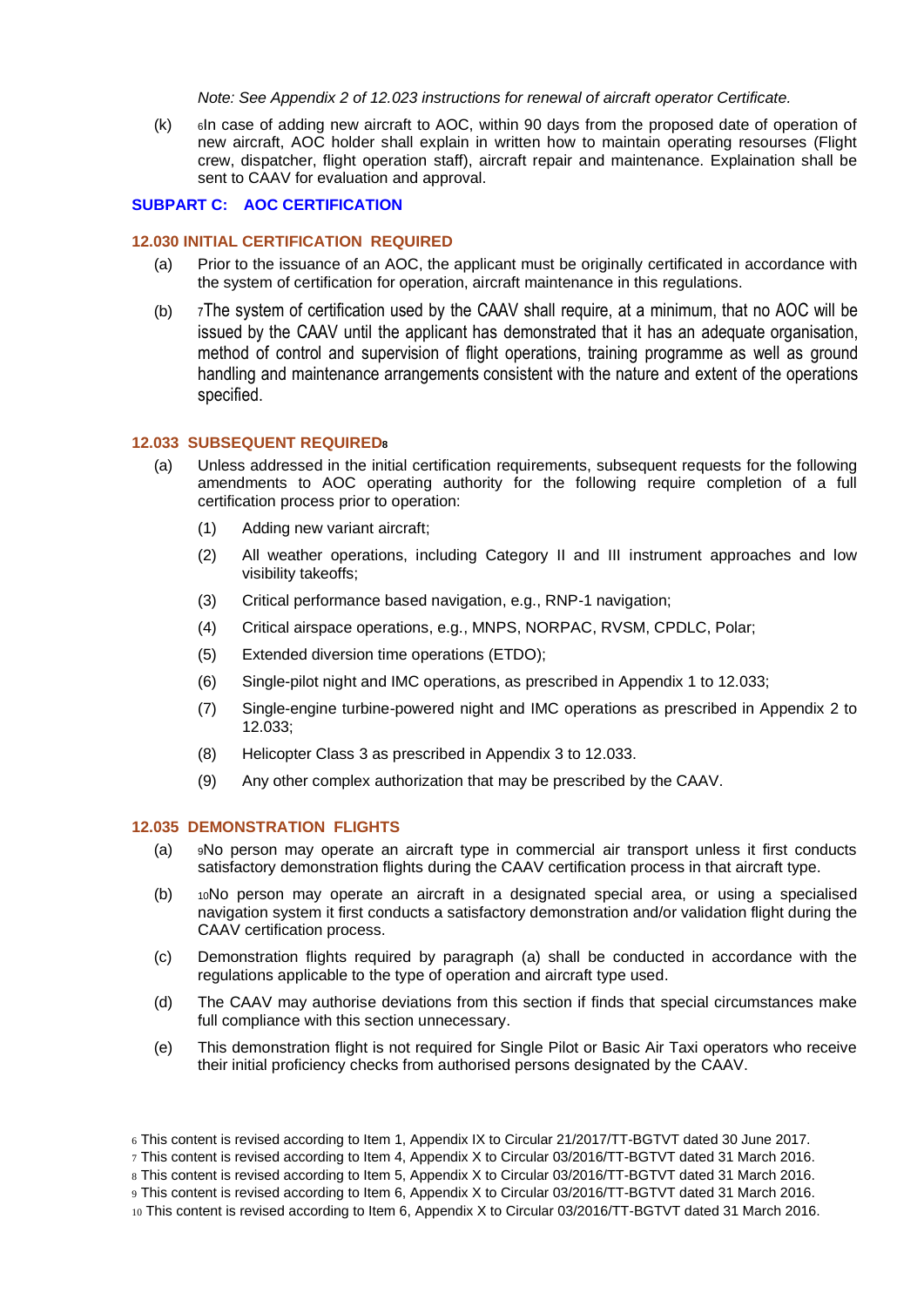#### <span id="page-11-0"></span>**12.037 EXTENDED TIME OPERATIONS (EDTO)<sup>11</sup>**

- (a) No person may conduct ETDO operations unless the CAAV has completed a certification process and issued an approval for specific threshold times.
- (b) In making this AOC certification evaluation, the CAAV shall take into account the route to be flown, the anticipated operating conditions and the location of adequate enroute alternate aerodromes. The approval of these operations will consider the:
	- (1) Airworthiness certification of the aeroplane type;
	- (2) Reliability of the propulsion system;
	- (3) Operator's maintenance procedures;
	- (4) Operator's operating practices;
	- (5) Operator's flight dispatch procedures;
	- (6) Operator's crew training programme;
	- (7) Operating conditions; and
	- (8) Availability of enroute alternate aerodromes.
- (c) When approving the appropriate maximum diversion time for an operator for a particular aeroplane type engaged in extended diversion time operations, the CAAV shall ensure that:
	- (1) For all aeroplanes: the most limiting EDTO significant system time limitation, if any, indicated in the Aeroplane Flight Manual (directly or by reference) and relevant to that particular operation is not exceeded; and
	- (2) For aeroplanes with two turbine engines: the aeroplane is EDTO certified.
- (d) The CAAV shall, when approving maximum diversion times for aeroplanes with two turbine engines, ensure that the following are taken into account in providing the overall level of safety intended by the provision of ICAO Annex 8:
	- (1) Reliability of the propulsion system;
	- (2) Airworthiness certification for EDTO of the aeroplane type; and
	- (3) EDTO maintenance programme.

# <span id="page-11-1"></span>**12.040 REDUCED VERTICAL SEPARATION CERTIFICATION**

- (a) No person may conduct RVSM operations unless the CAAV has completed a certification approval process for the specific aircraft or fleet of aircraft.
- (b) In making this certification evaluation, the CAAV shall take into account the route to be flown, the anticipated operating conditions and the suitability of the aircraft.
- (c) The AOC holder shall satisfy that:
	- (1) The vertical navigation performance capability of the aeroplane satisfies the specified requirements.

*Note: See Appendix 1 to 12.040 for the required altimetry standards.*

- (2) Has instituted appropriate procedures in respect of continued airworthiness (maintenance and repair) practices and programmes; and
- (3) Has instituted appropriate flight crew procedures in the operations manual for operations in RVSM airspace.
- (d) The CAAV shall ensure that, prior to authorising RVSM operations for a specific aeroplane or fleet of aeroplanes, there are adequate provisions for:
	- (1) Receiving the reports of height keeping performance issued by the monitoring agencies RVSM; and
	- (2) Taking immediate corrective action for individual aircraft, or aircraft type groups, identified in such reports as not complying with the height-keeping requirements for operation in airspace where RVSM is applied.

11 This content is revised according to Item 7, Appendix X to Circular 03/2016/TT-BGTVT dated 31 March 2016.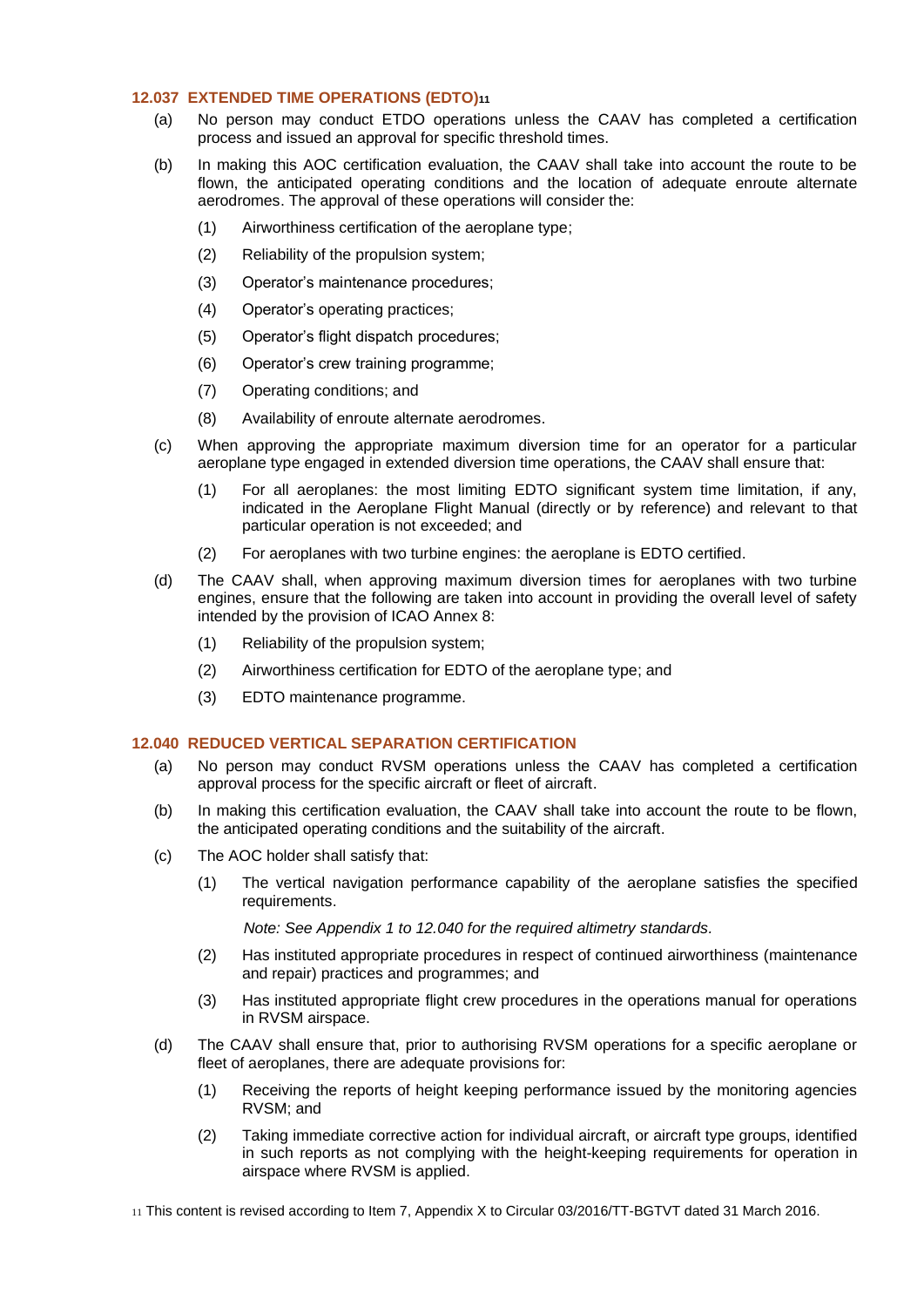*Note: The procedures for Approval of the height-keeping is being done as the approval procedures for amendment, supplement maintenance exposition manual of the aircraft operator.*

#### <span id="page-12-0"></span>**12.043 DANGEROUS GOODS AWARENESS & CERTIFICATION<sup>12</sup>**

- (a) No person may conduct any commercial air transport operation unless in compliance with the requirements of Part 18 regarding transportation of dangerous goods by air
- (b) Operators not seeking approval for transport dangerous goods by air shall establish as prescribed by the CAAV:
	- (1) A dangerous goods training programme that meets the requirements of this Part, Parts 14 and 18 and the Technical Instructions, Part 1, Chapter 4, Table 1-5, as appropriate; and
	- (2) Dangerous goods policies and procedures in its operations manual to meet, at a minimum, the requirements of Annex 18, the Technical Instructions and the Part 18 of these regulations to ensure that operator personnel can:
		- (i) Identify, reject and report undeclared dangerous goods, including COMAT classified as dangerous goods; and
		- (ii) Report dangerous goods accidents and incidents to the CAAV and the appropriate authorities of the State in which the accident or incident occurred.
- (c) Operators seeking approval for transport of dangerous goods by air shall complete a separate certification process must be completed as prescribed by the CAAV to ensure that the operator has demonstrated compliance with the Part 18 safety requirements for carriage of dangerous goods by air, with emphasis on the establishment of:.
	- (1) A dangerous goods training programme that meets the requirements in the Technical Instructions, Part 1, Chapter 4, Table 1-4 and the requirements of this Part and Part 14 and 18, as appropriate; and
	- (2) Dangerous goods policies and procedures in its operations manual to meet, at a minimum, the requirements of Part 18 and the Technical Instructions to enable operator personnel to:
		- (i) Identify, reject and report undeclared or misdeclared dangerous goods, including COMAT, classified as dangerous goods;
		- (ii) Report dangerous goods accidents and incidents to the CAAV and the appropriate authorities of the State in which the accident or incident occurred;
		- (iii) Accept, handle, store, transport, load and unload dangerous goods, including COMAT, classified as dangerous goods as cargo on board an aircraft;
		- (iv) Provide the pilot-in-command with accurate and legible written or printed information concerning dangerous goods that are to be carried as cargo.
- (d) The AOC holder shall ensure that all personnel, including third-party personnel, involved in the acceptance, handling, loading and unloading of cargo are informed of the operator's operational approval and limitations with regard to the transport of dangerous goods.

# <span id="page-12-1"></span>**12.045 ADDITIONAL OPERATIONAL CERTIFICATION APPROVALS<sup>13</sup>**

- (a) Unless addressed in the initial certification, subsequent requests for the following approvals prior to operational use require completion of a certification process prescribed by the CAAV that includes validation or demonstration:
	- (1) Automatic landing systems;
	- (2) HUD (or equivalent) EVS, SVS, CVS, or any combination of these systems into a hybrid system;
	- (3) PBN variations, including RNP-APCH;

12 This content is revised according to Item 8, Appendix X to Circular 03/2016/TT-BGTVT dated 31 March 2016.

13 This content is revised according to Item 9, Appendix X to Circular 03/2016/TT-BGTVT dated 31 March 2016.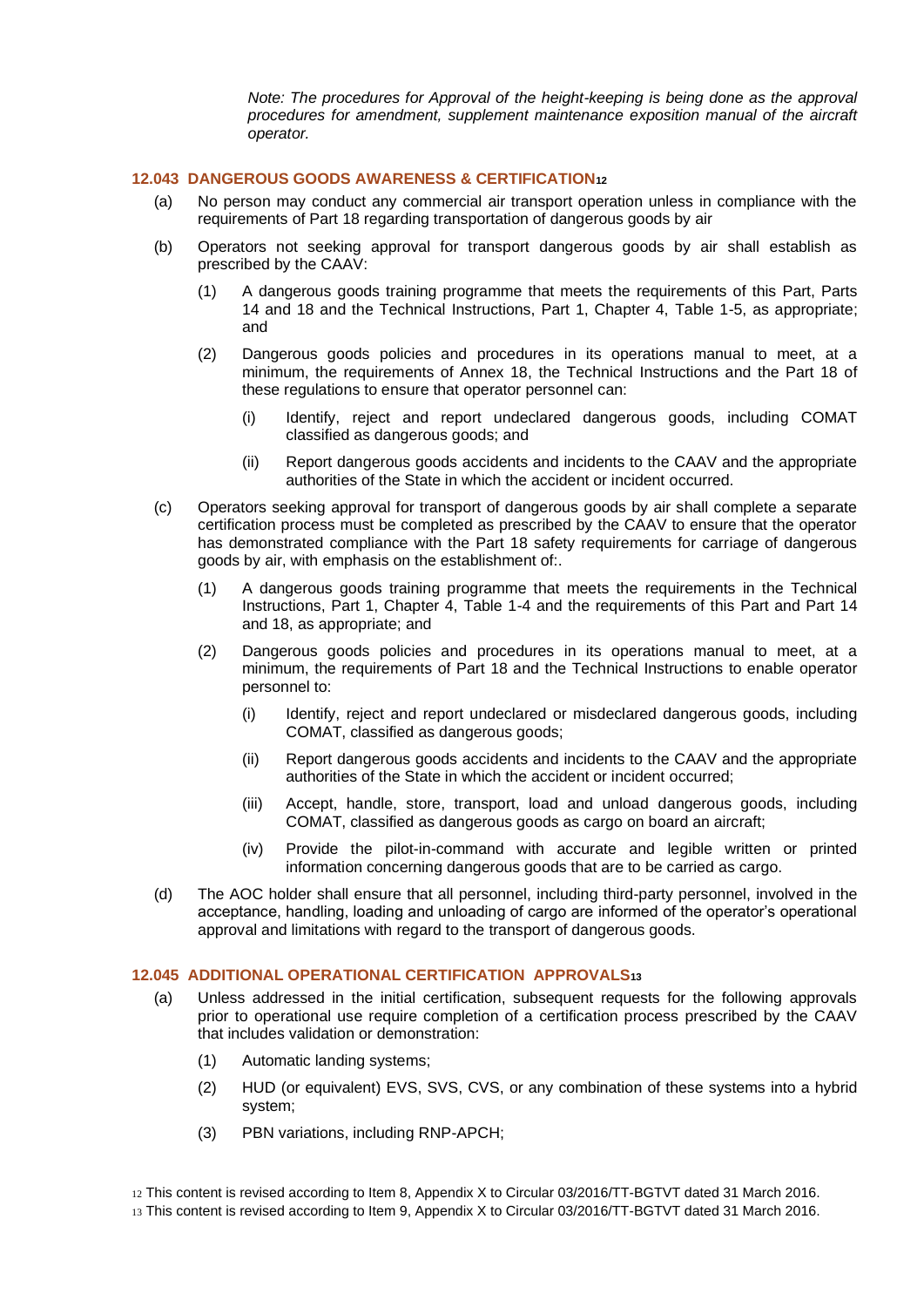- (4) ADS-C, including CPDLC;
- (5) ADS-B-IN and -OUT;
- (6) RCP;
- (7) EFB; and
- (8) Other critical approvals identified by the CAAV or by changing international standards.
- (b) The operator shall make application for these operational approvals in the form and manner prescribed by the CAAV.

#### <span id="page-13-0"></span>**12.047 OPERATIONAL VARIATIONS BASED ON SAFETY RISK ASSESSMENT<sup>14</sup>**

- (a) Notwithstanding a specific regulation requirement, the CAAV may, based on the results of a specific safety risk assessment conducted by the operator which demonstrates how an equivalent level of safety will be maintained to approve operational variations to the following requirements:
	- (1) Alternate airport selection;
	- (2) Minimum fuel requirements;
	- (3) EDTO diversion requirements; and
	- (4) Use of a HUD or equivalent displays, EVS, SVS or CVS.
- (b) The operator shall make application for the variation in the form and manner prescribed by the CAAV.
- (c) Additional requirements relating the applications for these safety risk variations are prescribed in the Appendices 1, 2 and 3 to 12.047.

#### <span id="page-13-2"></span><span id="page-13-1"></span>**SUBPART D: SURVEILLANCE AND REVALIDATION AOC**

# **12.050 CONTINUING VALIDATION OF THE CERTIFICATION BASIS REQUIRED<sup>15</sup>**

- (a) The AOC holder shall be subject to a continuing system of surveillance administered by the CAAV to validate the original certification basis.
- (b) The continued validity of an air operator certificate shall depend upon the operator maintaining the requirements for original issuance of the certificate under the supervision of the CAAV.

#### <span id="page-13-3"></span>**12.053 ACCESS FOR INSPECTION**

- (a) In order for the CAAV to determine continued compliance with the applicable regulations as in this regulations, the AOC holder shall:
	- (1) Grant the CAAV access to and co-operation with any of its organisations, facilities and aircraft;
	- (2) Ensure that the CAAV is granted access to and co-operation with any organisation or facilities that it has contracted for services associated with commercial air transport operations and maintenance for services; and
	- (3) Grant the CAAV free and uninterrupted access to the flight deck of the aircraft during flight operations.
- (b) The AOC holder shall provide to the CAAV a forward observer's position on each of the AOC holder's aircraft from which the flight crew's actions and conversations may be easily observed.

*Note: The suitability of the seat location and the ability to monitor crew member actions, conversations and radio communications is determined by the CAAV.*

- (c) The forward observer's position (seat, oxygen mask and interphone system) shall be operational at all times. In the event that the seat is determined not to be operational by the CAAV, the AOC holder will:
	- (1) Provide a seat in the cabin for the CAAV, and
- 14 This content is revised according to Item 10, Appendix X to Circular 03/2016/TT-BGTVT dated 31 March 2016.
- 15 This content is added according to Item 2, Appendix IX to Circular 21/2017/TT-BGTVT dated 30 June 2017.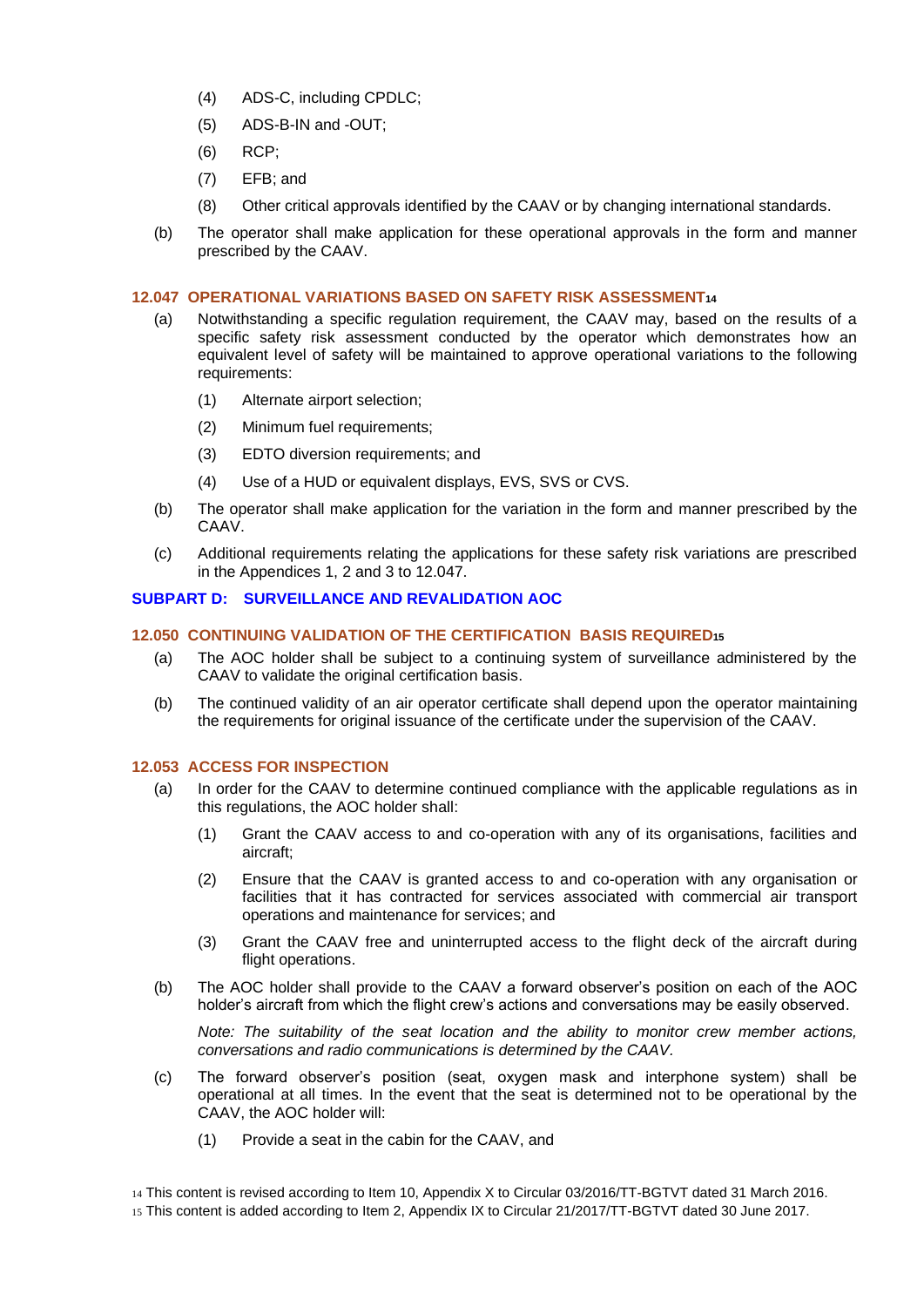- (2) Make the necessary repairs to the forward observer's position within 3 days.
- (d) In cases where operators refuse to the CAAV authorized person approach the cockpit, and must promptly send an explaining report to the CAAV.

#### <span id="page-14-0"></span>**12.055 CONDUCTING TESTS AND INSPECTIONS**

- (a) CAAV issue renewal of AOC when operator submit a complete dossier in accordance with regulations.
- (b) The AOC holder shall allow the CAAV to conduct tests and inspections, at any time or place, to determine whether an AOC holder is complying with the applicable laws, regulations and AOC terms and conditions.
- (c) The AOC holder shall make available at its principal base of operations:
	- (1) All portions of its current AOC;
	- (2) All portions of its Operations and Maintenance Manuals;
	- (3) A current listing that includes the location and individual positions responsible for each record, document and report required to be kept by the AOC holder under the applicable aviation law, regulations or standards.
- (d) The Single Pilot AOC holder shall send its records to the CAAV.
- (e) Failure by any AOC holder to make available to the Authority upon request, all portions of the AOC, Operations and Maintenance Manuals and any required record, document or report is grounds for suspension of all or part of the AOC by the CAAV.

#### <span id="page-14-2"></span><span id="page-14-1"></span>**SUBPART E: AOC ADMINISTRATION**

#### **12.060 MANAGEMENT PERSONNEL REQUIRED FOR COMMERCIAL AIR TRANSPORT OPERATIONS**

- (a) The accountable manager must be acceptable to the CAAV, who has corporate authority for ensuring that all flight operations and maintenance activities can be financed and carried out to the highest degree of safety standards required by the CAAV.
- (b) <sup>16</sup>When conducting commercial air transport operations, the AOC holder shall have assigned persons who are responsible for management and supervision of the following areas:
	- (1) Flight operations;
	- (2) The maintenance system;
	- (3) Crew training;
	- (4) Ground operations;
	- (5) Safety.
- $(c)$  17These persons shall have proven competency in civil aviation, be available and serving in their positions during operations of the AOC holder, and have equivalent administrative positions.
- $(d)$  18The minimum initial qualifications for the flight operations postholder are:
	- (1) A valid ATP licence with the appropriate ratings for at least one of the aircraft used in the AOC holder's operations. If the ATP licence of the postholder is expired, the AOC holder shall nominate a deputy having appropriate ratings for at least one of the aircraft used in the AOC holder's operations;
	- (2) 3 years experience as PIC in commercial air transport operations of large aircraft.
- (e) <sup>19</sup>The minimum qualifications for the crew training postholder are:
	- (1) An ATP licence with the appropriate ratings for at least one of the aircraft used in the AOC holder's operations and have a valid flight instructor rating; and

19 This content is revised according to Item 11 (a), Appendix X to Circular 03/2016/TT-BGTVT dated 31 March 2016.

<sup>16</sup> This content is added according to Item 3, Appendix IX to Circular 21/2017/TT-BGTVT dated 30 June 2017.

<sup>17</sup> This content is revised according to Item 3, Appendix IX to Circular 21/2017/TT-BGTVT dated 30 June 2017.

<sup>18</sup> This content is revised according to Item 11 (a), Appendix X to Circular 03/2016/TT-BGTVT dated 31 March 2016.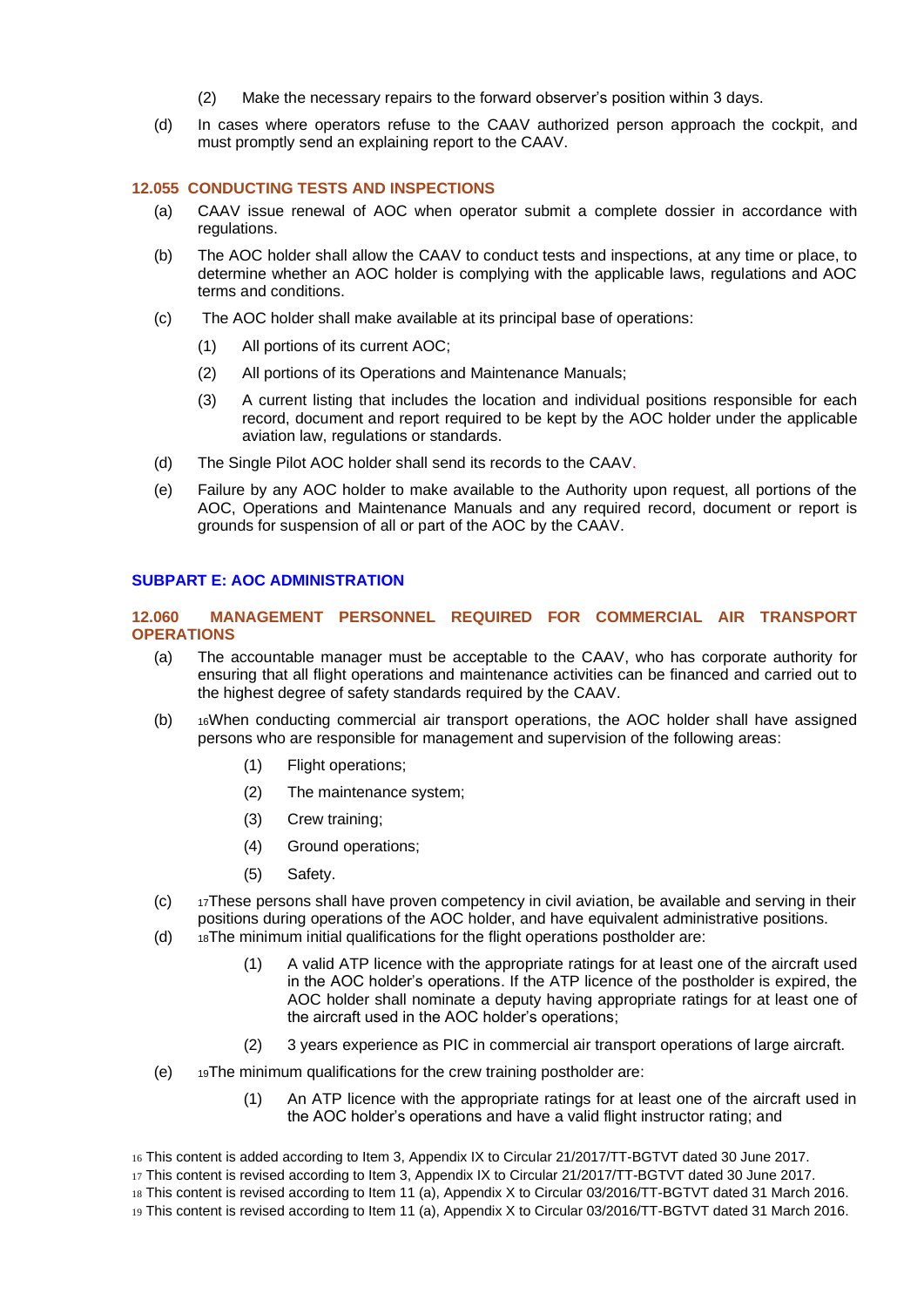- (2) At least 3 years experience as PIC in commercial air transport operations.
- (3) The CAAV may accept a commercial pilot licence with instrument rating in lieu of the ATP licence if the PIC requirements for the operations conducted require only a commercial certificate.
- (f) <sup>20</sup>The minimum entry qualifications for the postholder responsible for the maintenance system are:
	- (1) Be qualified in accordance with Part 5 and 7; and
	- (2) At least 3 years experience in aircraft maintaince.
- (g)  $_{21}$ The minimum entry qualifications for the postholder responsible for the safety management system are: at least 3 years experience at management level in aircraft flight operations or aircraft maintenance and have adequate knowledge about safety management system;
- (h) <sup>22</sup>The minimum entry qualifications for the ground operations postholder: having experience and adequate knowledge about ground operations policy and procedures of the AOC holder.
- (i) <sup>23</sup>The managers to be approved by CAAV and other personnel responsible for operations control function shall:
	- (1) Have appropriate training, experience and proficiency;
	- (2) Comply with relevant legislation and safety requirements in operations;
	- (3) Have appropriate aviation knowledge:
		- (i) Safety standards and aircraft operations experience;
		- (ii) This regulations;
		- (iii) Approved operations ratings;
		- (iv) Requirements for maintenance and airworthiness;
		- (v) Operations manuals.
- (j) <sup>24</sup>An AOC holder shall:
	- (1) Describe in the general section of the flght operations manual the accountabilities and responsibilities of relevant personnel as required in this regulation.
	- (2) Provide name and business address of relevant personnel as required in this regulation.
	- (3) Report to CAAV of any change relating to the above positions.

# <span id="page-15-0"></span>**12.063 BASE OF OPERATIONS**

- (a) The AOC holder that is not authorised to conduct maintenance under its AOC certificate shall maintain a principal base of operations and contract all maintenance to an AMO in accordance with Part 5 or equivalent.
- (b) The AOC holder that is authorised to conduct maintenance in accordance with Part 5 shall maintain a principal base of operations and maintenance.
- (c) An AOC holder may establish a main operations base and a main maintenance base at the same location or at separate locations.
- (d) The AOC holder shall provide written notification of intent to the CAAV at least 30 days before it proposes to establish or change the location of either base.
- (e) A Single pilot air taxi operator is not required to have an operations or maintenance base, but must identify the location and person assigned to retain its required records, and provide free and interrupted access to those records.

<sup>20</sup> This content is revised according to Item 11 (b), Appendix X to Circular 03/2016/TT-BGTVT dated 31 March 2016.

<sup>21</sup> This content is revised according to Item 11 (b), Appendix X to Circular 03/2016/TT-BGTVT dated 31 March 2016.

<sup>22</sup> This content is revised according to Item 11 (b), Appendix X to Circular 03/2016/TT-BGTVT dated 31 March 2016.

<sup>23</sup> This content is revised according to Item 11 (b), Appendix X to Circular 03/2016/TT-BGTVT dated 31 March 2016.

<sup>24</sup> This content is revised according to Item 11 (b), Appendix X to Circular 03/2016/TT-BGTVT dated 31 March 2016.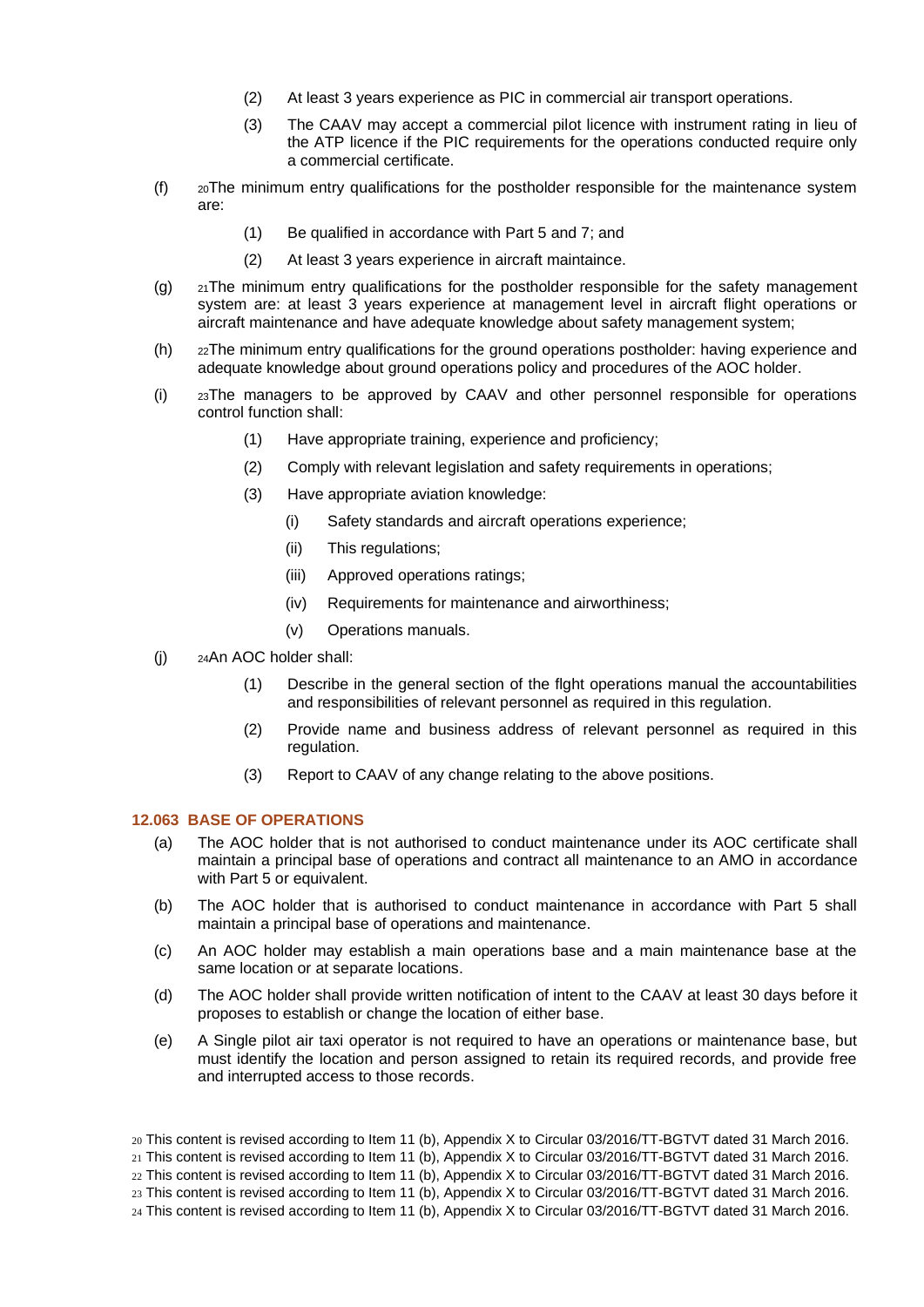#### <span id="page-16-0"></span>**12.065 FACILITIES**

- (a) The AOC holder shall maintain operational and airworthiness support facilities at the main operating base. Facilities must be appropriate for the area and type of operation.
- (b) The AOC holder shall arrange appropriate ground handling facilities at each aerodrome used to ensure the safe servicing and loading of its flights.
- (c) The Single pilot or Basic air taxi operator is not required to maintain support facilities or personnel, but must be present at the aircraft when support activities are being provided.

#### <span id="page-16-1"></span>**12.067 FLIGHT SAFETY DOCUMENTS SYSTEM**

- (a) The AOC holder shall maintain a flight safety documents system that provides consistent policy and procedures to its personnel through an integrated manual system to ensure the highest degree of safety in the operations of the airline.
- (b) Each manual required by this Part shall:
	- (1) Include instructions and information necessary to allow the personnel concerned to perform their duties and responsibilities with a high degree of safety;
	- (2) Be in a form that is easy to revise and contains a system which allows personnel to determine the current revision status of each manual;
	- (3) Have a date of the last revision on each page concerned;
	- (4) Not be contrary to any applicable Vietnam regulation and the AOC holder's operations specifications; and
	- (5) Each manual will include a reference to appropriate civil aviation regulations.<sup>25</sup>
- (c) No person may cause the use of any policy and procedure for flight operations or airworthiness function prior to co-ordination with the CAAV.
- (d) The AOC holder shall submit the proposed policy or procedure to the CAAV at least 30 days prior to the date of intended implementation.

#### <span id="page-16-2"></span>**12.068 PERFORMANCE OF WORK BY THIRD PARTIES<sup>26</sup>**

- (a) No AOC holder may have a third party perform work on their behalf unless that third party has been provided with the AOC holder's policies and procedures for the performance of that work.
- (b) Third parties performing work on behalf of the AOC holder shall use the policies and procedures of the AOC holder to perform that work.
- (c) The AOC holder shall include audits of the work performed by third parties in their quality assurance program to ensure that the work performed was accomplished in accordance with the AOC holder's policies and procedures.

#### <span id="page-16-3"></span>**12.070 OPERATIONS SCHEDULES**

- (a) In establishing flight operations schedules, the AOC holder shall:
	- (1) Allow enough time for the proper servicing of aircraft at intermediate stops, and
	- (2) Consider the prevailing winds en route and cruising speed for the type of aircraft.
- (b) The cruising speed used for these schedules may not be more than that resulting from the specified cruising output of the engines.

#### <span id="page-16-4"></span>**12.073 QUALITY SYSTEM AND QUALITY AUDIT PROGRAMME**

- (a) <sup>27</sup>The AOC holder shall establish a quality assurance programme as a part of its SMS programme and designate technically qualified auditor(s) who will monitor compliance with procedures required to ensure safe operational practices and airworthy aircraft. Compliance
- 25 This content is revised according to Item 4, Appendix IX to Circular 21/2017/TT-BGTVT dated 30 June 2017.
- 26 This content is revised according to Item 12, Appendix X to Circular 03/2016/TT-BGTVT dated 31 March 2016.
- 27 This content is revised according to Item 13, Appendix X to Circular 03/2016/TT-BGTVT dated 31 March 2016.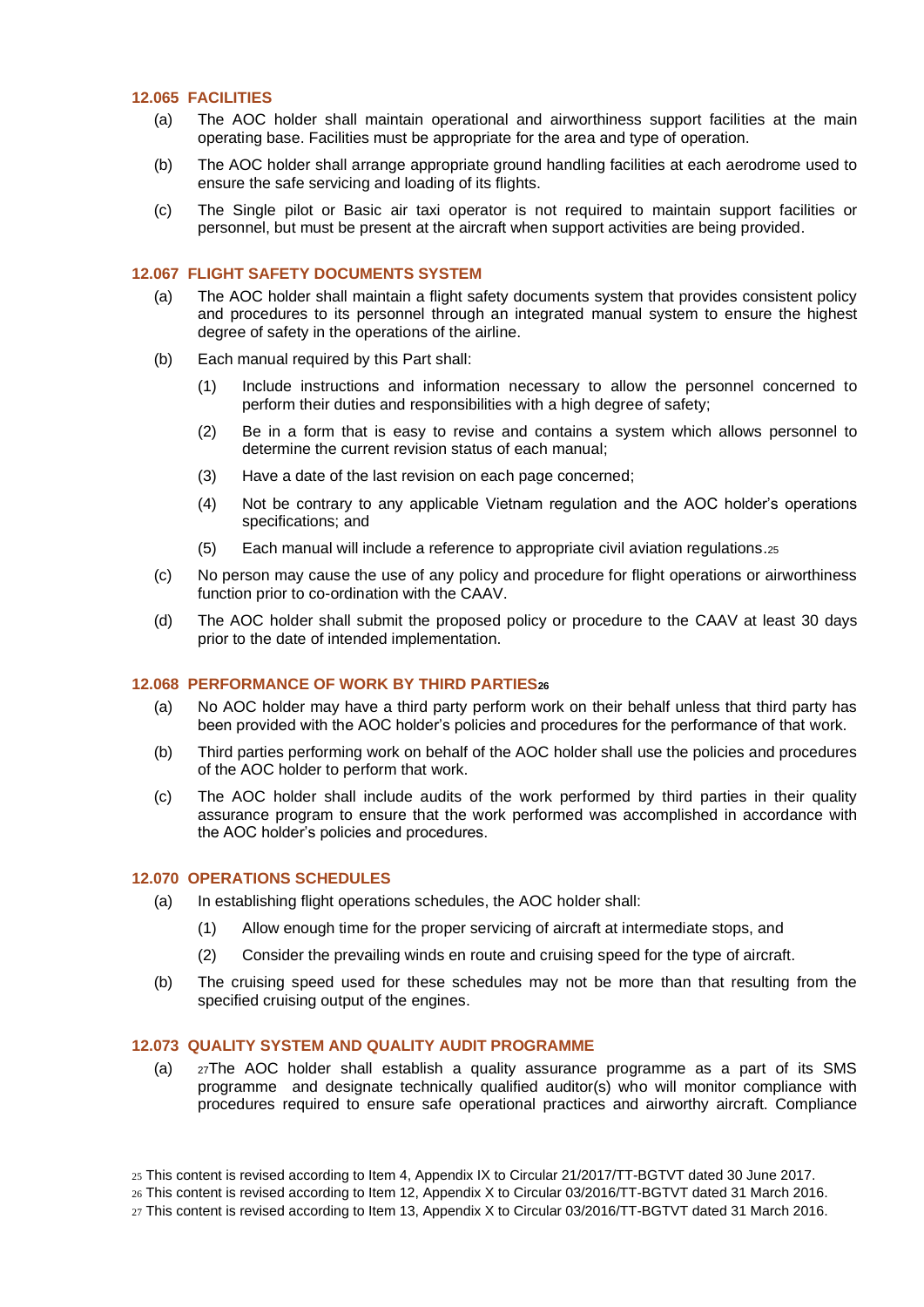monitoring shall include a feedback system to the accountable manager to ensure corrective action as necessary.

- (b) The AOC holder shall ensure that each quality system includes a quality assurance programme that contains procedures designed to verify that all operations are being conducted in accordance with all applicable requirements, standards and procedures.
- (c) The quality audit programme, and the quality auditor(s) manager, shall be acceptable to the CAAV.
- (d) The AOC holder shall describe the quality audit system in relevant documentation.
- (e) Notwithstanding (a) above, the CAAV may accept the nomination of two quality audit persons, one for operations and one for maintenance provided the AOC holder must designate a quality control department to ensure the compliance of the quality system is conducted in uniform with the entire operating process.
- (f) The Air Taxi AOC holder is not required to establish a quality audit programme but must under supervision of the CAAV or CAAV authorised persons.

#### <span id="page-17-0"></span>**12.075 SAFETY MANAGEMENT SYSTEM**

- (a) <sup>28</sup>The AOC holder shall have a safety management system acceptable to the CAAV which implements requirements and framework specified in Subpart I of Part 1.
- (b) The AOC holder's safety management system shall clearly define lines of safety accountability throughout the operator's organization, including a direct accountability for safety on the part of senior management.
- (c) The AOC holder's safety management system shall include accident prevention responsibilities that include:
	- (1) Administration of a methodology for reporting, both anonymous or identifiable, and correction of possible safety issues and providing feedback to the operations personnel;
	- (2) Evaluation of adverse trends or patterns within the industry and the AOC holder;
	- (3) Conduct of safety briefings; and
	- (4) Issuance of operations bulletins regarding safety and standardization matters.
- (d) <sup>29</sup>The AOC holder shall establish and maintain a flight data analysis program as a part of its safety management system if it operates aeroplanes with a certificated take-off mass in excess of 20,000 kg or helicopters in excess of 7000 kg and/or more than 9 passengers when fitted with a flight data recorder.
	- (1) A flight data analysis program shall be non-punitive and contain adequate safeguards to protect the source(s) of the data
	- (2) An AOC holder may contract the operation of a flight analysis program to another party while retaining overall responsibility for the maintenance of such a program.
	- (3) The aircraft operator shall report to the CAAV monthly on the fleet operation under issued AOC.
	- (4) The records generated by the flight data program shall be restricted to uses identified in Section 7.090(h) and Appendix 1 to 7.090(h).
- (e) <sup>30</sup>An AOC holder shall, as part of its safety management system:
	- (1) Establish a flight safety documents system, for the use and guidance of operational and maintenance personnel, as part of its safety management system.

<sup>28</sup> This content is revised according to Item 5, Appendix IX to Circular 21/2017/TT-BGTVT dated 30 June 2017.

<sup>29</sup> This content is revised according to Item 5, Appendix IX to Circular 21/2017/TT-BGTVT dated 30 June 2017.

<sup>30</sup> This content is revised according to Item 14 (b), Appendix X to Circular 03/2016/TT-BGTVT dated 31 March 2016.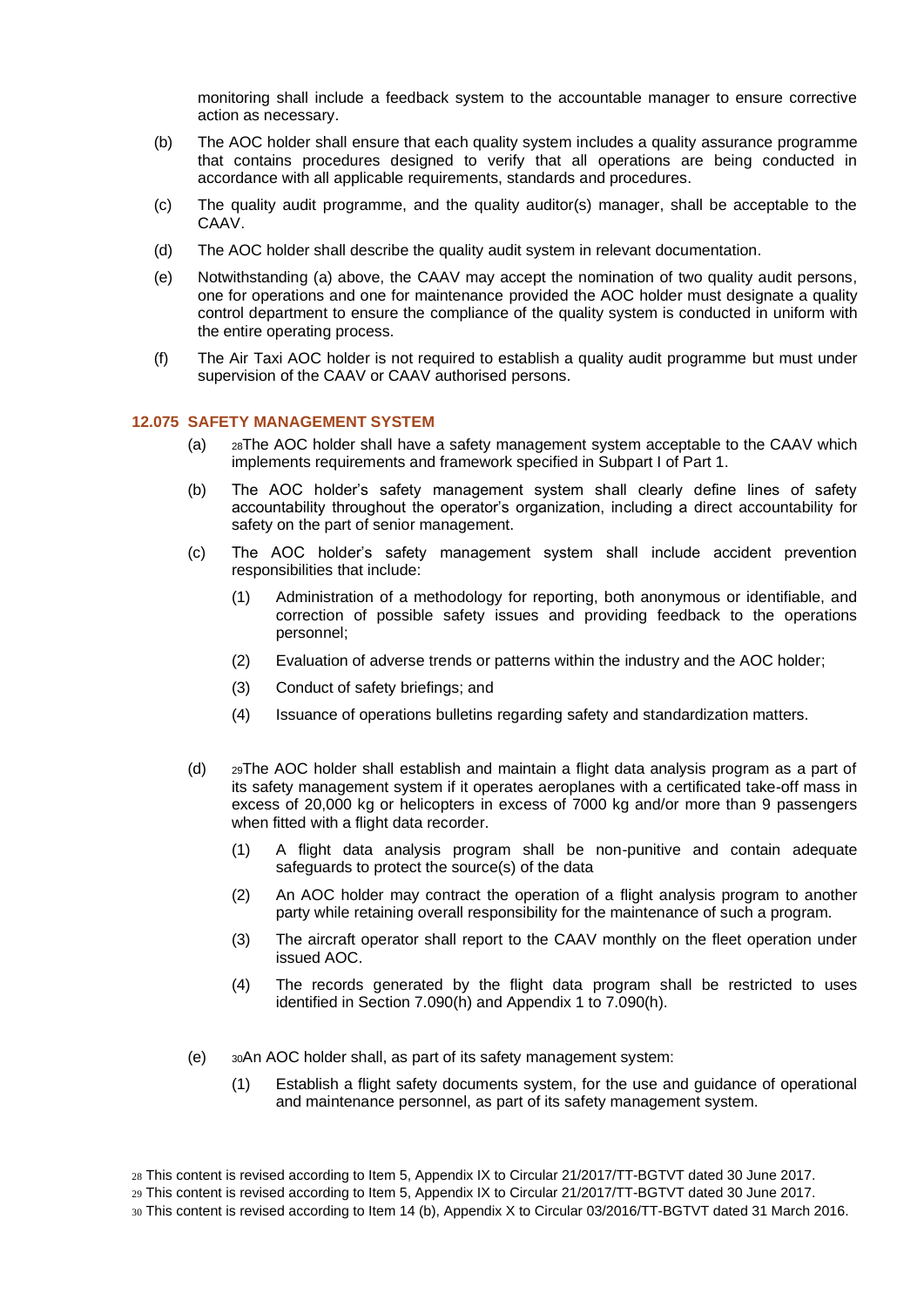(2) Assess the level of rescue and fire fighting service (RFFS) protection available at any aerodrome intended to be specified in the operational flight plan in order to ensure that an acceptable level of protection is available for the aircraft intended to be used.

*Note: See Appendix 1 of 2.075 of report contents.*

# <span id="page-18-0"></span>**12.076 GROUND HANDLING ARRANGEMENTS<sup>31</sup>**

- (a) The AOC holder shall have an organisational structure acceptable to the CAAV which includes the responsibilities and authority for the management of all ground handling functions, including:
	- (1) Ramp operations;
	- (2) Passenger services;
	- (3) Baggage services;
	- (4) Cabin services;
	- (5) Weight and balance control;
	- (6) Ground support equipment; and
	- (7) Fuel services.
- (b) In addition to the aircraft-specific manuals, AOC holder shall have an Aircraft Handling manual acceptable to the CAAV which includes, for all ground handling operations:
	- (1) Handling processes, procedures and practices;
	- (2) Training programme requirements; and
	- (3) Subcontracting policies.
- (c) The AOC holder shall have processes acceptable to the CAAV for continuously ensuring the proper and adequate ground handling for their aircraft when all or part of the functions and tasks related to ground handling services have been contracted to a service provider.
- (d) The AOC holder shall provide to the CAAV a current and acceptable list of the service providers and the functions they have been contracted to perform on behalf of the AOC holder sorted by airport location.
- (e) <sup>32</sup>Validity of approval for groud handling service providers and agreement shall not exceed 02 years.

#### <span id="page-18-1"></span>**12.077 SECURITY PROGRAMME**

- (a) The AOC holder shall have a security programme to ensure that:
	- (1) All appropriate personnel are familiar, and comply with, the relevant requirements of the national security programmes of Vietnam;
	- (2) These employees are acquainted with preventive measures and techniques in relation to passengers, luggage, cargo, mail, equipment, stores and supplies intended for carriage on an aircraft so that they contributed to the prevention of acts of sabotage or other forms of unlawful interference;
	- (3) These personnel are able to take appropriate action to prevent acts of unlawful interference such as sabotage or unlawful seizure of aircraft and to minimise the consequences of such events should they occur;
	- (4) A report of unlawful inference with a crew member is made, without delay, to the designated local authority and the CAAV;
	- (5) That all aircraft carry a checklist of the procedures to be followed for that type aircraft in searching for concealed weapons, explosives, or other dangerous devices, the procedures must be appropriate with the aircraft type.

32 This content is revised according to Item 6, Appendix IX to Circular 21/2017/TT-BGTVT dated 30 June 2017.

<sup>31</sup> This content is revised according to Item 15, Appendix X to Circular 03/2016/TT-BGTVT dated 31 March 2016.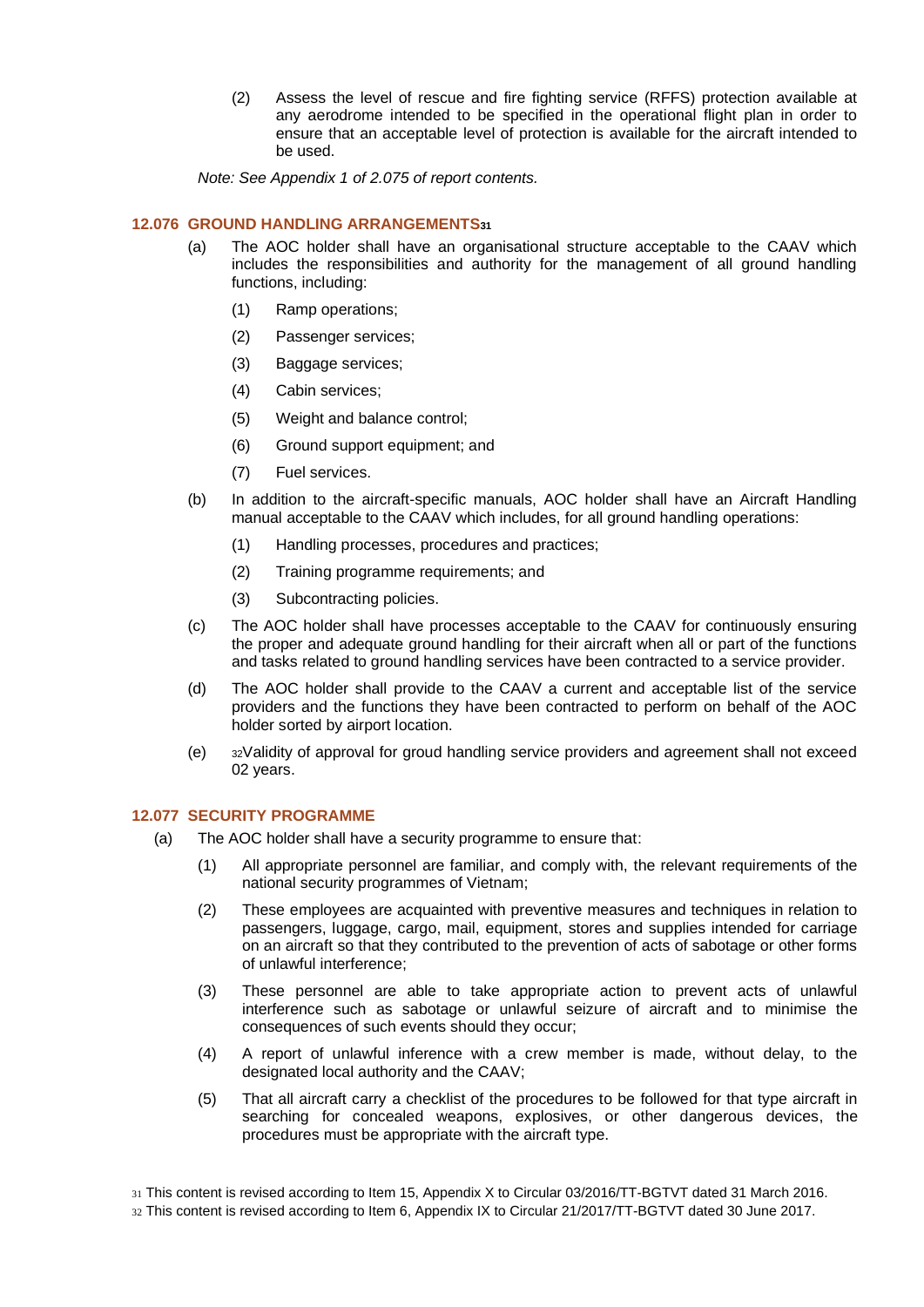- (6) This checklist shall be supported by guidance:
	- (i) On the course of action to be taken should a bomb or suspicious object be found, and
	- (ii) Information on the least-risk location specific to the aircraft.
- (7) If any weapons are removed from the passengers or accepted for such carriage, there shall be a procedure in the Operations Manual regarding the proper method to stow such weapons in a place so that they are inaccessible to any person during flight time.

#### <span id="page-19-1"></span><span id="page-19-0"></span>**SUBPART F: AOC HOLDER RECORDS**

#### **12.079 APPLICABILITY<sup>33</sup>**

- (a) This Subpart outlines the primary records requirements associated with AOC holders and the international standards. The records of this Subpart are not all-inclusive of the forms and records that are required by other applicable aviation regulations for the intended operations.
- (b) All records in this Subpart should conform to any content and retention requirement.

#### <span id="page-19-2"></span>**12.080 RECORD COMPLETION REQUIREMENTS**

- (a) The AOC holder shall ensure that all records required to be completed under this Subpart:
	- (1) For qualification and experience of that personnel or airworthiness, prior to the use of the person, aircraft or component in commercial air transport operations;
	- (2) For all other records, as the necessary information is provided to the person designated to complete the record.
- (b) The AOC holder shall ensure that its procedures for providing information to the persons designated to complete a specific record are provided in a timely way so that the record is continuously up-dated and available for consideration for the planning and conduct of commercial air transport operations.
- (c) The person(s) designated to complete a specific record shall be given that designation in writing and provided training with respect to timing and accuracy.
- (d) Each person designated to complete and/or sign a record required under this Subpart shall make the required entries accurately and in a timely manner so that the record used for planning and conduct of commercial air transport reflects the true situation at the time of use.
- (e) Each record required for operations and maintenance purposes shall be completed in ink or indelible pen, unless otherwise approved by the CAAV.

#### <span id="page-19-3"></span>**12.081 RETENTION OF REQUIRED RECORDS<sup>34</sup>**

(a) The AOC holder shall retain the records that are required for the minimum times specified in this Part and summarized in Appendix 1 to 12.081.

#### <span id="page-19-4"></span>**12.083 PERSONNEL RECORDS: GENERAL<sup>35</sup>**

- (a) The AOC holder shall maintain current records which detail the qualifications and training of all its employees, and contract employees, involved in the operational control, flight operations, ground operations and maintenance.
- (b) The AOC holder shall maintain records for those employees performing crew member or operational control duties in sufficient detail to determine whether the employee meets the experience and qualification for duties in commercial air transport operations.
- (c) This record, its contents, layout and the procedures for its use shall be approved by the CAAV prior to its use in commercial air transport.
- (d) This record shall be identifiable to the AOC holder and the specific individual.

<sup>33</sup> This content is revised according to Item 16, Appendix X to Circular 03/2016/TT-BGTVT dated 31 March 2016. 34 This content is revised according to Item 17, Appendix X to Circular 03/2016/TT-BGTVT dated 31 March 2016. 35 This content is revised according to Item 18, Appendix X to Circular 03/2016/TT-BGTVT dated 31 March 2016.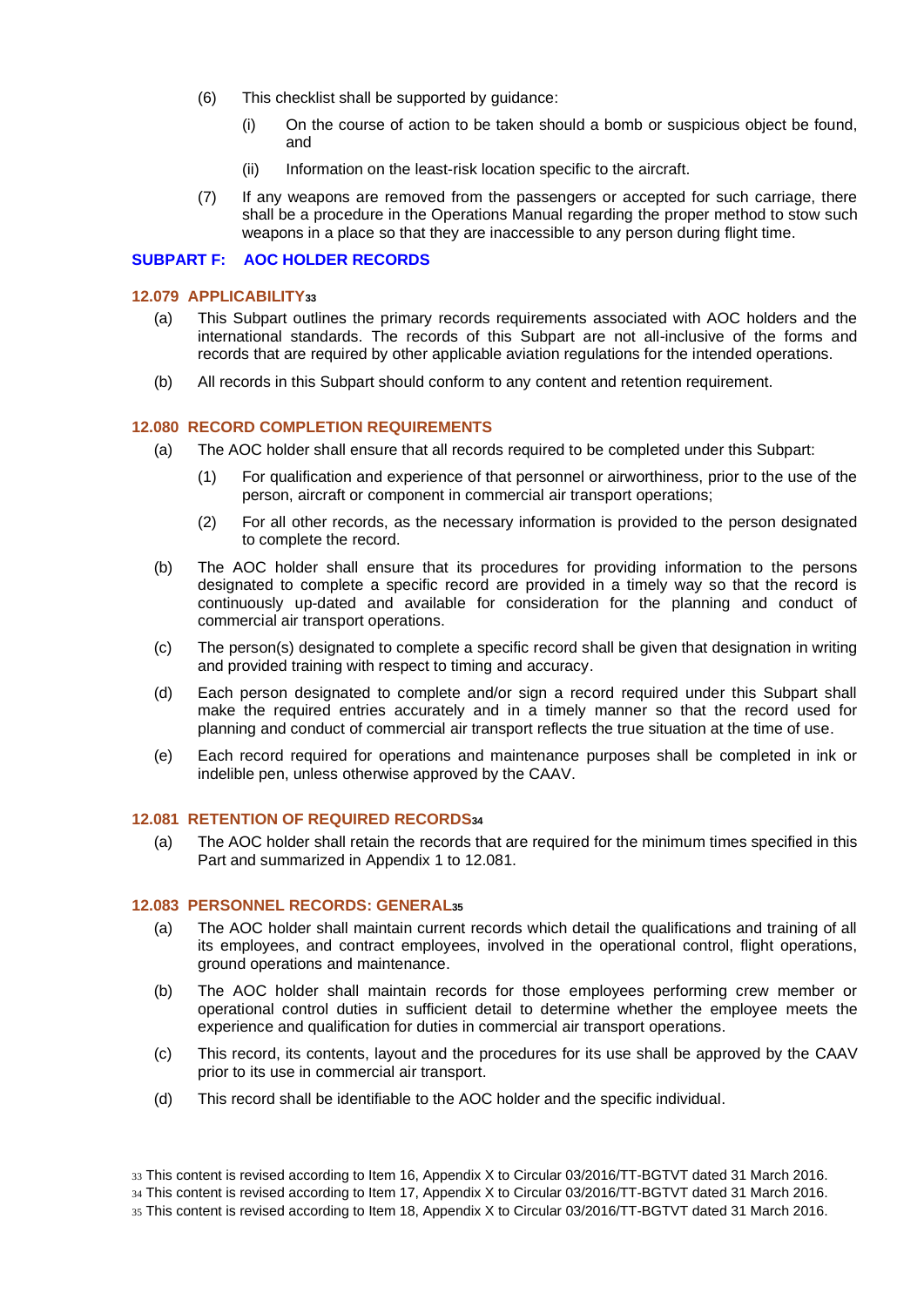- (e) This record shall be retained by the AOC holder in safe custody for at least 6 months after the individual no longer employed by the AOC holder.
- (f) The CAAV will also consider approval of a computer-based method for keeping any portion of this information. Without this CAAVapproval, any such computer records used by the AOC holder shall be secondary to the approved method in priority of updating and usage at the operational level.

#### <span id="page-20-0"></span>**12.085 MAINTENANCE PERSONNEL QUALIFICATION, EXPERIENCE AND CURRENCY RECORDS**

(a) The AOC holder, which is authorised to conduct maintenance, shall have a record of the maintenance person's qualification, experience and currency that includes confirmation that these persons are current and qualified as required by relevant Parts of this aviation regulations.

# <span id="page-20-1"></span>**12.087 LOAD CONTROLLER QUALIFICATION, EXPERIENCE AND CURRENCY RECORDS**

(a) The AOC holder shall have a record of the load controller's qualification, experience and currency that includes confirmation that these persons are current and qualified as required by relevant Parts of this set of aviation regulations.

# <span id="page-20-2"></span>**12.090 FLIGHT CREW QUALIFICATION, EXPERIENCE AND CURRENCY RECORDS**

- (a) The AOC holder shall have a record of the flight crew member's qualification, experience and currency that includes confirmation that these persons are current and qualified as required by relevant Parts of this set of aviation regulations.
- (b) Each flight crew member shall be provided a current summary record showing their completion of initial and recurrent qualification requirements.

# <span id="page-20-3"></span>**12.093 CABIN CREW QUALIFICATION, EXPERIENCE AND CURRENCY RECORDS**

- (a) The AOC holder shall have a record of the cabin crew member's qualification, experience and currency that includes confirmation that these persons are current and qualified as required by relevant Parts of this set of aviation regulations.
- (b) Each cabin crew member shall be provided a current summary record showing their completion of initial and recurrent qualification requirements.

#### <span id="page-20-4"></span>**12.095 CREW DUTY AND FLIGHT TIME RECORDS**

(a) The AOC holder shall have a record of the flight and cabin crew members' assigned and actual duty and flight time and minimum rest periods with respect to all Part 15 requirements for these crew members.

#### <span id="page-20-5"></span>**12.097 COSMIC RADIATION DOSE RECORDS**

(a) The AOC holder shall maintain records which would allow the total cosmic radiation dose received by their crew members over the previous 12 calendar months to be determined.

#### <span id="page-20-6"></span>**12.100 OPERATIONAL CONTROL PERSONNEL QUALIFICATION RECORDS**

(a) The AOC holder shall have a record of the qualification of its operational control personnel with respect to Part 14 and 16 requirements for these persons.

#### <span id="page-20-7"></span>**12.103 JOURNEY/TECHNICAL LOG**

- (a) <sup>36</sup>The AOC holder shall maintain, on each aircraft, a technical log that contains the record of all servicing of fuel and oil, defects, trend monitoring and maintenance tasks and tests on that aircraft during the course of its operations.
- (b) <sup>37</sup>This log, its contents, layout and procedures for its use shall be approved by the CAAV prior to its use in commercial air transport. The contents of the Aircraft Technical Logbook are prescribed in the Appendix 1 to 12.103.

36 This content is revised according to Item 19, Appendix X to Circular 03/2016/TT-BGTVT dated 31 March 2016.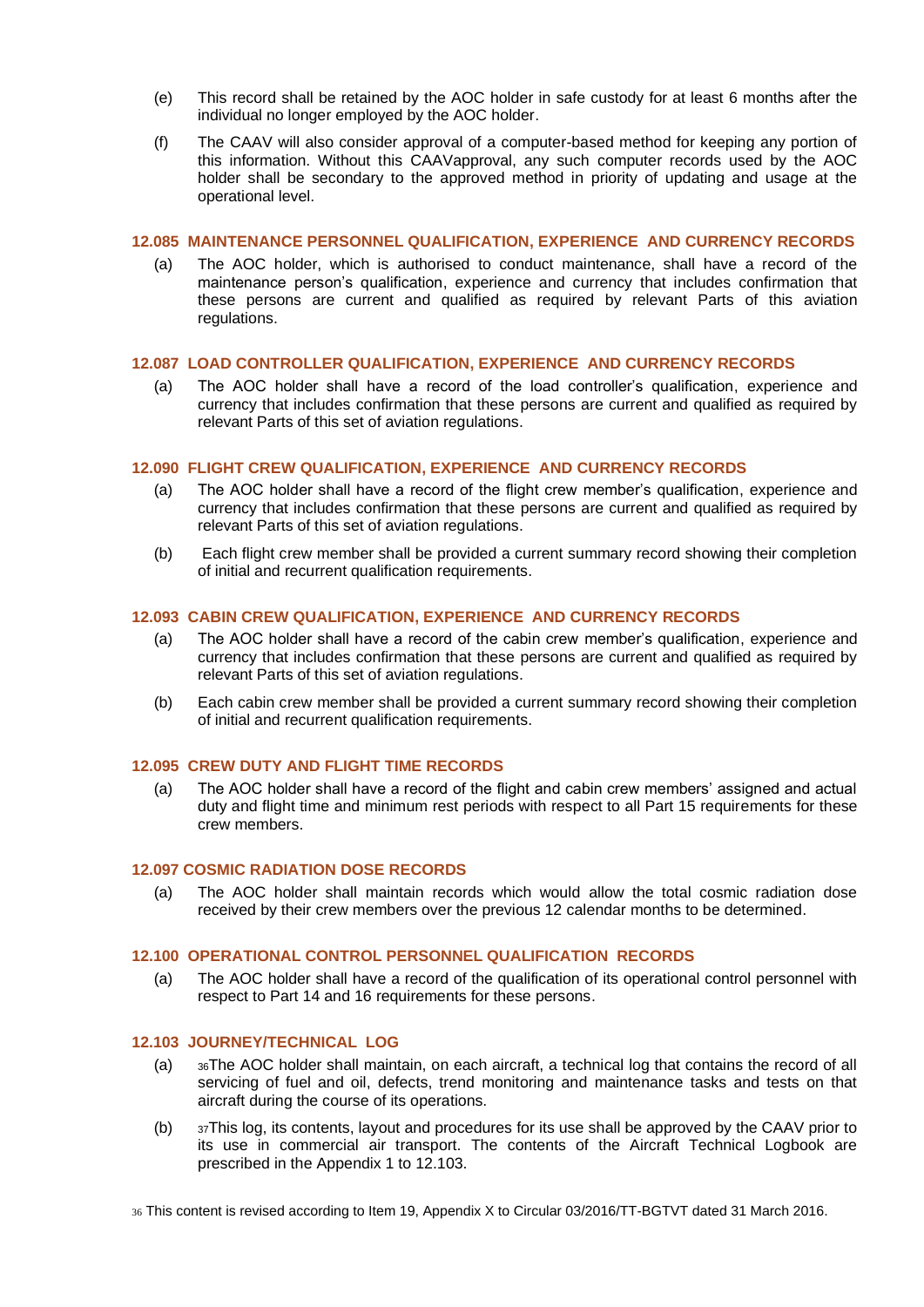- (c) Each page shall be identifiable to the AOC holder, separately numbered with a unique number and shall be arranged chronologically in a bound document.
- (d) This uniquely numbered will be assigned to a specific aircraft operated by the AOC holder until all pages are used.
- (e) Each page should be numbered at least three copies: 1 original white color, and other relevant of the separate color.
- (f) This document shall be retained by the AOC in safe custody for at least twelve months after the last date of the records contained in it.
- (g) If the AOC holder desires to use a different methodology, it must submit the forms and procedures to the CAAV for technical evaluation and approval, prior to use of the different methodology in commercial air transport.

#### <span id="page-21-0"></span>**12.104 FUEL & OIL RECORDS<sup>38</sup>**

- (a) An AOC holder shall maintain fuel records to substantiate that, for each flight, the related requirements for fuel supply and adequate servicing have been met.
- (b) If the AOC holder does not use the Aircraft Technical Log as the primarily record keeping method, the actual method to be used must be approved separately by the CAAV.
- (c) An AOC holder shall maintain oil records to substantiate that, for each flight, is continuously ascertaining that trends for oil consumption are such that an aircraft has sufficient oil to complete each flight.
- (d) Fuel and oil records shall be retained by the operator for a period of three calendar months.

#### <span id="page-21-1"></span>**12.105 AIRCRAFT ENGINE, APU, PROPELLER AND MODIFICATION LOGBOOKS**

- (a) The AOC holder shall have Aircraft/Engine/APU/Modification Logbooks which include records of maintenance, check, inspections, repair, and modification activities performed on the aircraft.
- (b) This log, its contents, layout, aircraft history, engine,APU and logbook aircraft improvement and record method shall be approved by the CAAV as in Part 20.
- (c) Each page shall be identifiable to the AOC holder, separately numbered with a unique number and shall be arranged chronologically.
- (d) This uniquely numbered, bound document will be assigned to a specific aircraft operated by the AOC holder until all pages are used.
- (e) This document shall be retained by the AOC holder in safe custody as long as the aircraft is still in service with the AOC holder and 12 months after aircraft has been permanently withdrawn from service or destroyed.
- (f) If the AOC holder desires to use a different methodology, it must submit the forms and procedures to the CAAV for technical evaluation and approval, prior to use of the different methodology in commercial air transport.

#### <span id="page-21-2"></span>**12.107 DEFERRED DEFECTS SUMMARY**

- (a) The AOC holder shall have on each aircraft, a log of the deferred defects for that aircraft. This is attached to or aligned with the Aircraft Technical Log.
- (b) This log may be included in the printed Aircraft Technical Log or attached in some manner to the cover of that log and will include the information prescribed by the CAAV.

#### <span id="page-21-3"></span>**12.110 AIRCRAFT INSPECTION AND CONDITION SUMMARY RECORD**

(a) The AOC holder operating air taxi aircraft not required to be maintained under a Continuous Airworthiness programme shall provide on each aircraft operated, a summary record of that aircraft's airframe, engine, propellers, components and equipment current maintenance and condition with respect to:

37 This content is revised according to Item 19, Appendix X to Circular 03/2016/TT-BGTVT dated 31 March 2016. 38 This content is revised according to Item 20, Appendix X to Circular 03/2016/TT-BGTVT dated 31 March 2016.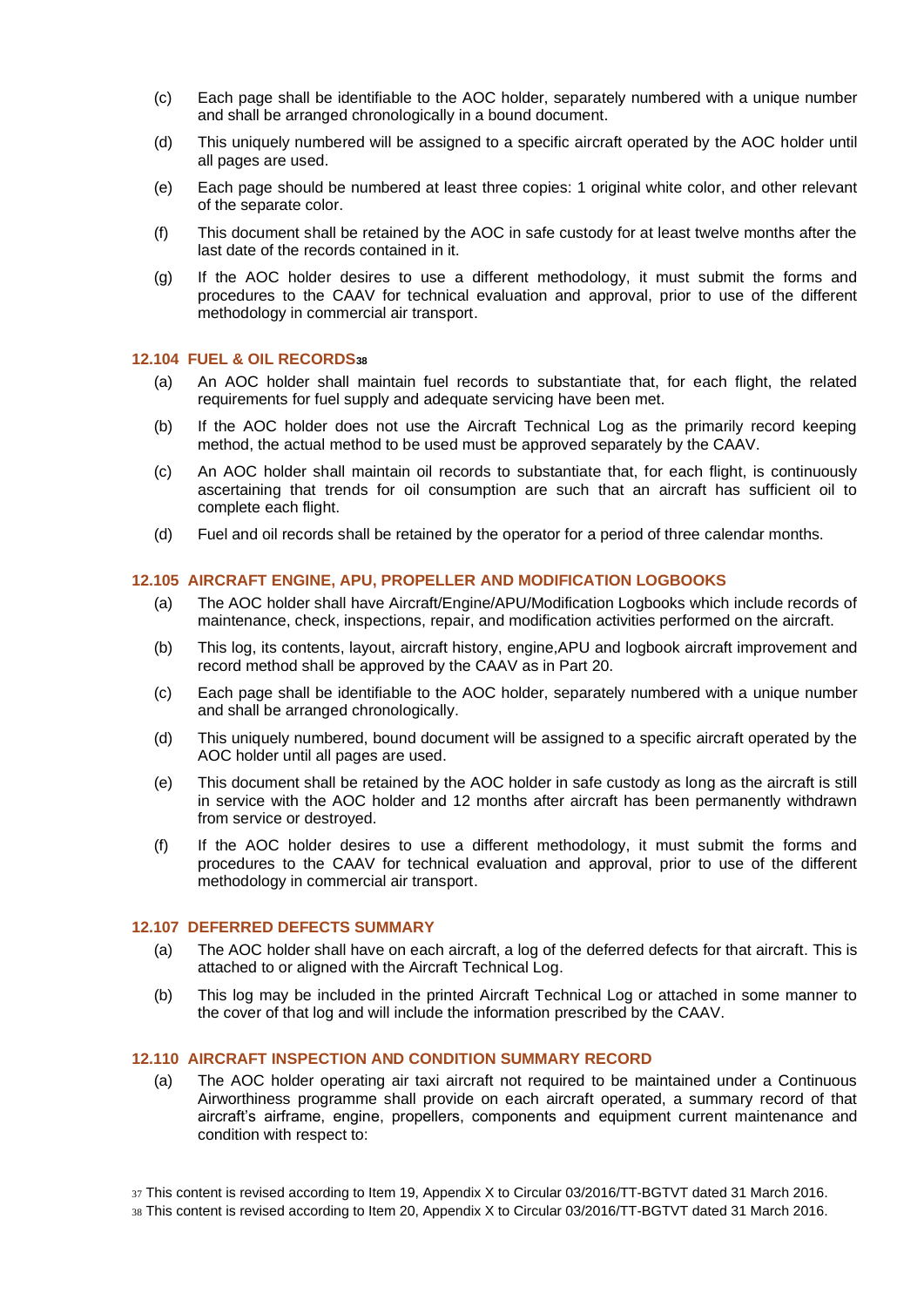- (1) Required inspections;
- (2) Required replacement times; and
- (3) Airworthiness Directive compliance (AD).
- (b) This record will be in form and manner acceptable to the CAAV.

#### <span id="page-22-0"></span>**12.113 LOAD AND PERFORMANCE PLANNING RECORDS**

- (a) The AOC holder shall have an aircraft-specific load manifest to summarize the mass and balance and performance calculations for each flight in commercial air transport.
- (b) <sup>39</sup>Load control sheet, its contents and procedures for its use shall be approved by the CAAV prior to use in commercial air transport.
- (c) Each page of the load control sheet shall have a sign be identifiable of the AOC holder.
- (d) Each page must be numbered in two copies: one original and one joint can be removed for storage.
- (e) The AOC must keep the mentioned document, passenger information and cargo waybills safe for at least 3 months.

*Note: See Appendix 1 of 12,113 for details on planning content for the load balancing and calculation.* 

#### <span id="page-22-1"></span>**12.115 OPERATIONAL FLIGHT PLANNING RECORDS**

- (a) The AOC holder shall have an operational flight planning document to record the planned route information, minimum fuel calculations, applicable weather conditions and NOTAMs and alternate aerodrome selections for each flight in commercial air transport.
- (b) The flight planning documents, document content, use guidance, record method must be listed in the the operational manual (OM) prior using in commercial transport. Flight planning document can be made electronically but must meet the provisions of this Article.
- (c) Each page shall be identifiable to the AOC holder, separately numbered with a unique number and shall be arranged chronologically in a bound document.
- (d) Each numbered page shall be provided in duplicate; 1 original page and 1 carbonless, detachable page.
- (e) This uniquely numbered, bound document will be assigned to a specific aircraft operated by the AOC holder until all pages are used.
- (f) This document, and the supporting documents, shall be retained by the AOC holder in safe custody for at least 3 months.
- (g)  $\rightarrow$  40If the AOC holder desires to use a different methodology, it must submit the forms and procedures to the CAAV for technical evaluation and approval, prior to use of the different methodology in commercial air transport.

*Note: See Appendix 1 of 12. 115 for details on the contents of the flight planning.*

#### <span id="page-22-2"></span>**12.117 AIRCRAFT-SPECIFIC EMERGENCY AND SURVIVAL EQUIPMENT RECORDS**

- (a) The AOC holder shall at all times have available for immediate communication to rescue coordination centres, lists containing information on the emergency and survival equipment carried on board any of their aircraft engaged in commercial air transport:
- (b) This information shall include:
	- (1) Number, colour and type of life rafts and pyrotechnics;
	- (2) Details of emergency medical supplies;
	- (3) Water supplies and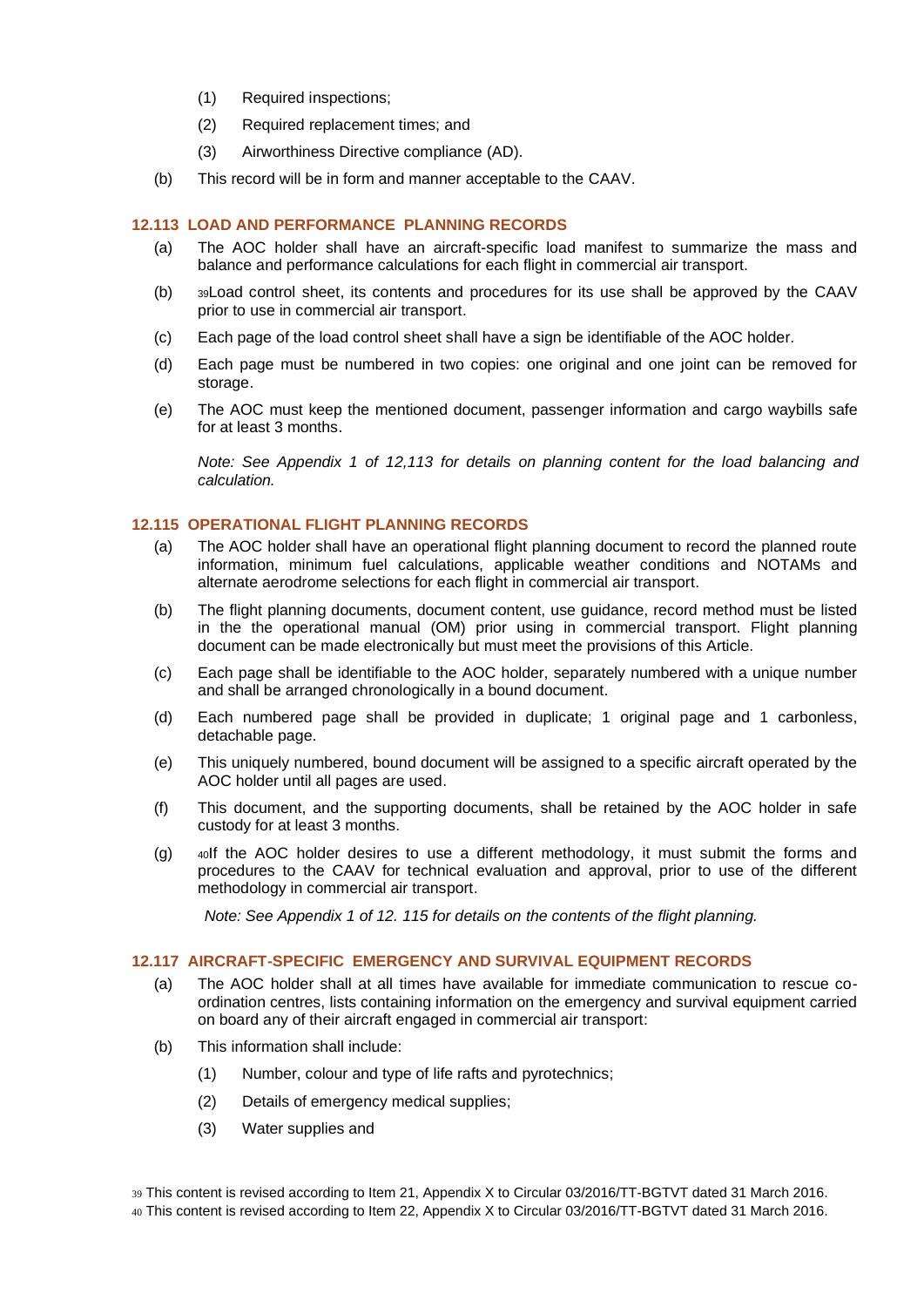(4) Type and frequencies of the emergency portable radio.

#### <span id="page-23-0"></span>**12.120 FLIGHT DECK VOICE AND FLIGHT DATA RECORDER RECORDS**

- (a) The AOC holder which operates aircraft required to have the flight voice and data recorders installed shall:
	- (1) Conduct operational checks and evaluations of flight recorder recordings to ensure the continued serviceability of the recorders;
	- (2) Retain the most recent flight data recorder calibration, including the recording medium from which this calibration is derived; and
	- (3) The AOC holder must retain the flight data recorder correlation for one aircraft of any group of aircraft operated:
		- (i) That are of the same type;
		- (ii) The model flight recorder and its installation are the same; and
		- (iii) There is no difference in type design with respect to the original installation of instruments associated with the recorder.
- (b) In the event that the aircraft becomes involved in an accident or occurrence requiring immediate notification of the CAAV, the AOC holder shall remove and keep recorded information from the flight deck voice recorder and flight data recorder in safe custody pending their disposition as determined by the CAAV.

# <span id="page-23-1"></span>**SUBPART G: AIRCRAFT**

#### <span id="page-23-2"></span>**12.130 AUTHORISED AIRCRAFT**

- (a) No person may operate an aircraft in commercial air transport unless that aircraft has an appropriate current airworthiness certificate, is in an airworthy condition, and meets the applicable airworthiness requirements for these operations, including those related to identification and equipment.
- (b) No person may operate any specific type of aircraft in commercial air transport until it has completed satisfactory initial certification, which includes the issuance of an AOC amendment listing that type of aircraft.
- (c) No person may operate additional or replacement aircraft of a type for which it is currently authorised unless it can show that each aircraft has completed an evaluation process for inclusion in the AOC holder's flee.

# <span id="page-23-3"></span>**12.133 EMERGENCY EVACUATION DEMONSTRATION**

- (a) <sup>41</sup>No person may use an aircraft type and model in commercial air transport passenger-carrying operations unless there is acceptable evidence that actual full capacity emergency evacuation was successfully demonstrated in 90 seconds or less.
- (b) <sup>42</sup>If a full capacity demonstration is not required, an operator may operate an aircraft type and model in commercial air transport passenger-carrying operations only after it has first demonstrated to the CAAV that its available personnel, procedures and equipment could provide sufficient open exits for evacuation in 15 seconds or less.
- (c) <sup>43</sup>The emergency evacuation demonstration shall include an assessment of the adequacy of aircraft emergency procedures, crew member emergency evacuation training and emergency equipment.
- (d) This demonstration is not required for aircraft configured for 19 or less passengers unless the CAAV determines that there is an operational need for this evaluation.

43 This content is revised according to Item 23, Appendix X to Circular 03/2016/TT-BGTVT dated 31 March 2016.

<sup>41</sup> This content is revised according to Item 23, Appendix X to Circular 03/2016/TT-BGTVT dated 31 March 2016.

<sup>42</sup> This content is revised according to Item 23, Appendix X to Circular 03/2016/TT-BGTVT dated 31 March 2016.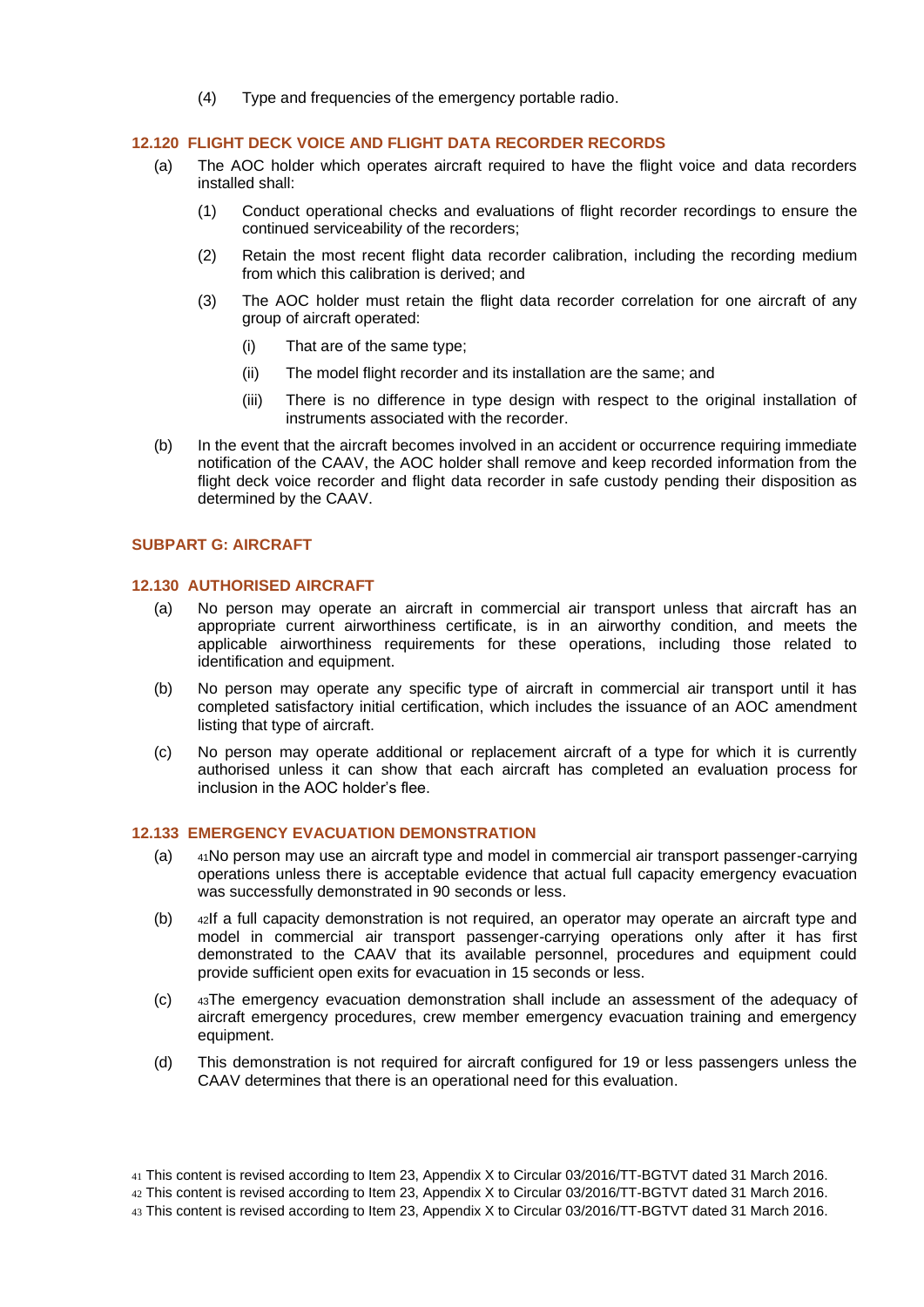#### <span id="page-24-0"></span>**12.135 DITCHING DEMONSTRATION**

(a) No person may use a land plane in operations over areas where life rafts are required equipment unless they have first demonstrated to the CAAV that it has the ability and equipment to efficiently carry out their ditching procedures.

#### <span id="page-24-1"></span>**12.136 DRY LEASING OF AIRCRAFT<sup>44</sup>**

- (a) An AOC holder may be approved by the CAAV to dry lease an aircraft for the purpose of commercial air transportation provided that the following conditions are met:
	- (1) The AOC holder provides the CAAV with a copy of the dry lease agreement to be executed;
	- (2) The AOC holder has operational control of the aircraft during the period of the lease;
	- (3) Dispatch and/or flight watch functions are performed by the AOC holder;.
	- (4) The flight and cabin crew members are trained, qualified and scheduled by the AOC holder; and
	- (5) The maintenance arrangements are acceptable to the CAAV.
- (b) The dry lease agreement shall be explicit concerning the:
	- (1) Entity that has operational control, with the authority for initiating and terminating flights;
	- (2) Responsibility for crew training, qualification and scheduling;
	- (3) Maintenance and servicing of aircraft, including the Maintenance programme that will used;
	- (4) Minimum Equipment List that will be used.

# <span id="page-24-2"></span>**12.137 DRY LEASING OF FOREIGN REGISTERED AIRCRAFT**

- (a) <sup>45</sup>An AOC holder may be approved by the CAAV to dry-lease a foreign-registered aircraft for commercial air transport in accordance with the requirements of this Section and Section12.136.
- (b) No person may be approved to operate a foreign registered aircraft unless:
	- (1) The Authority has determined the extent of the State of Registry's arrangements for continuing airworthiness for the type of operation.
	- (2) The Authority will have free and uninterrupted access, both in Vietnam and at any international location, to the:
		- (i) Aircraft on the ramp and during flight time;
		- (ii) Maintenance and operations facilities;
		- (iii) Maintenance and operations personnel;
		- (iv) Training facilities and simulators used.
	- (3) The aircraft must be operated in accordance with the regulations applicable to Vietnam AOC holders, and
	- (4) The maintenance arrangements must result in the aircraft always being in compliance with the State of Registry requirements and the maintenance requirements applicable to Vietnam AOC holders.
- (c) The CAAV will consider, upon request, a continuing airworthiness agreement between the CAAV and the State of Registry under Article 83 bis to the State of Registry if that State will agree to transfer the necessary powers so that:
	- (1) the airworthiness regulations of Vietnam applicable to AOC holders are in force, and
	- (2) The agreement acknowledges that the CAAV shall have free and uninterrupted access to the aircraft at any place and any time.

45 This content is revised according to Item 25, Appendix X to Circular 03/2016/TT-BGTVT dated 31 March 2016.

<sup>44</sup> This content is revised according to Item 24, Appendix X to Circular 03/2016/TT-BGTVT dated 31 March 2016.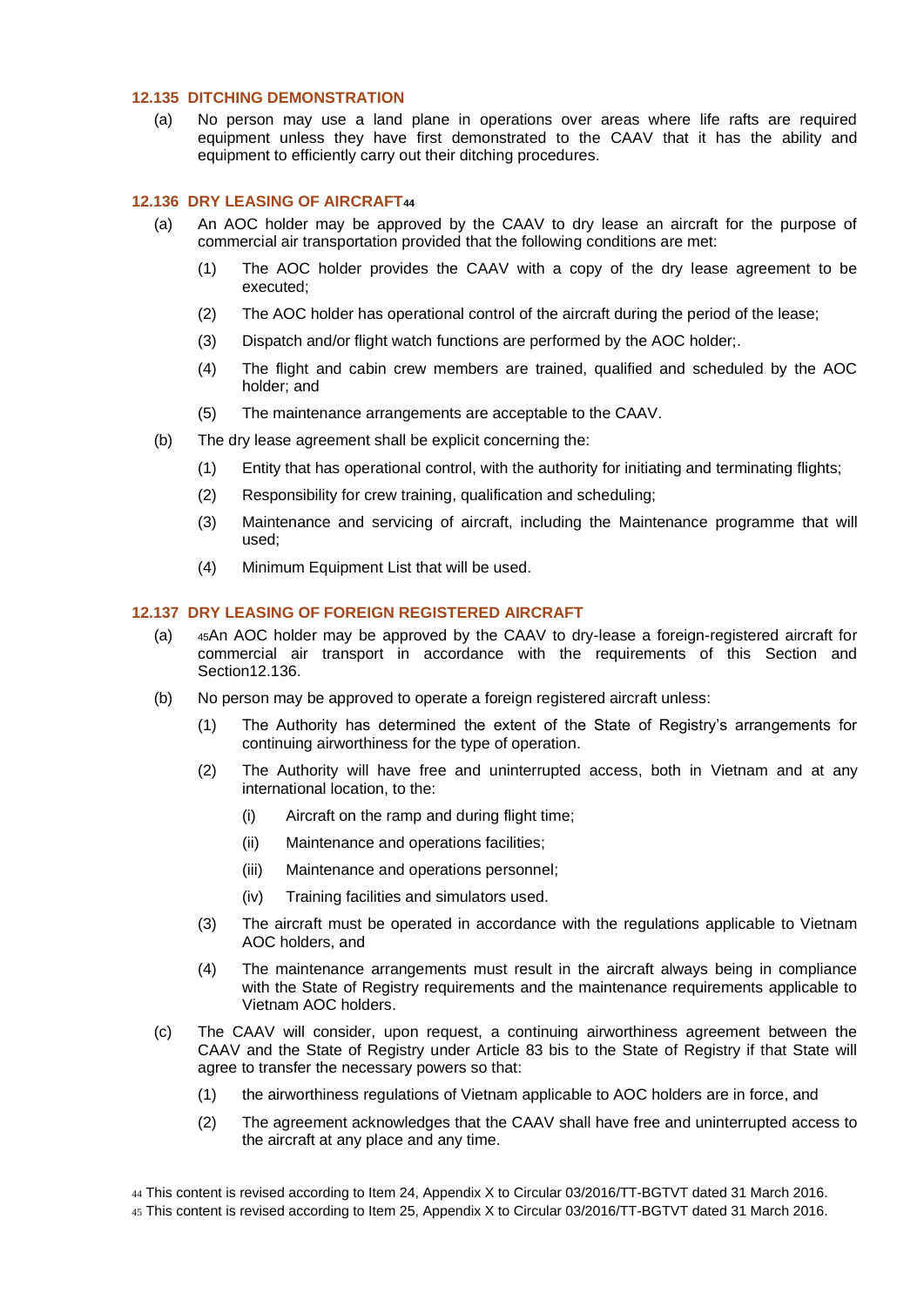# <span id="page-25-0"></span>**12.140 AIRCRAFT INTERCHANGE**

(a) No person may interchange aircraft with another AOC holder without the approval of the CAAV.

#### <span id="page-25-1"></span>**12.143 WET-LEASING**

- (a) No person may conduct wet-lease operations on behalf of another air operator except in accordance with the applicable laws and regulations of the country in which the operation occurs and the restrictions imposed by the CAAV.
- (b) No person may allow another entity or air operator to conduct wet-lease operations on its behalf unless:
	- (1) That air operator holds an AOC or its equivalent from a Contracting State that authorises those operations; and
	- (2) The AOC holder advises the CAAV of such operations and provides a copy of the AOC under which the operation was conducted for the CAAV.

#### <span id="page-25-3"></span><span id="page-25-2"></span>**SUBPART H: AOC FLIGHT OPERATIONS MANAGEMENT**

#### **12.150 APPLICABILITY**

(a) This Subpart provides those certification requirements that apply to management of flight operations personnel and their functions.

#### <span id="page-25-4"></span>**12.153 OPERATIONS MANUAL**

- (a) The AOC holder shall prepare for the operations personnel concerned, an Operations Manual (OM). This document is acceptable to and approved by the CAAV based on relavent and this set of aviation safety regulations.
- (b) The Operations Manual shall contain the overall company policies and procedures regarding the flight operations it conducts.
- (c) This manual shall be amended or revised as is necessary to ensure that the information contained therein is kept up-to-date.
- (d) The AOC holder shall issue the Operations Manual, or pertinent portions, together with all amendments and revisions to all personnel that are required to use it.
- (e) No person may provide for use of its personnel in commercial air transport any Operations Manual or portion of this manual which has not been reviewed and found acceptable or approved for the AOC holder by the CAAV.
- (f) The AOC holder shall ensure that the contents of the Operations Manual includes at least those subjects designated by the CAAV that are applicable to the AOC holder's operations, including any additional materials made mandatory by.

*Note: See Appendix 1 to 12.153 for contents of an operations manual.*

- (g) <sup>46</sup>The operations manual may be published in parts, as a single document, or as a series of volumes.
- (h) <sup>47</sup>The Single Pilot Air Taxi operator is not required to provide all contents of an Operations Manual, but must carry operations and maintenance information and completed forms prescribed by the CAAV in the aircraft during commercial air transport flights.
- (i) <sup>48</sup>(*Removed)*

#### <span id="page-25-5"></span>**12.155 MANDATORY MATERIAL**

(a) Upon receipt of material the CAAV prescribes as mandatory for inclusion in any portion of the Operations Manual, the AOC holder shall make the necessary amendments as soon as reasonably possible.

46 This content is revised according to Item 26, Appendix X to Circular 03/2016/TT-BGTVT dated 31 March 2016.

- 47 This content is revised according to Item 26, Appendix X to Circular 03/2016/TT-BGTVT dated 31 March 2016.
- 48 This content is revised according to Item 7, Appendix IX to Circular 21/2017/TT-BGTVT dated 30 June 2017.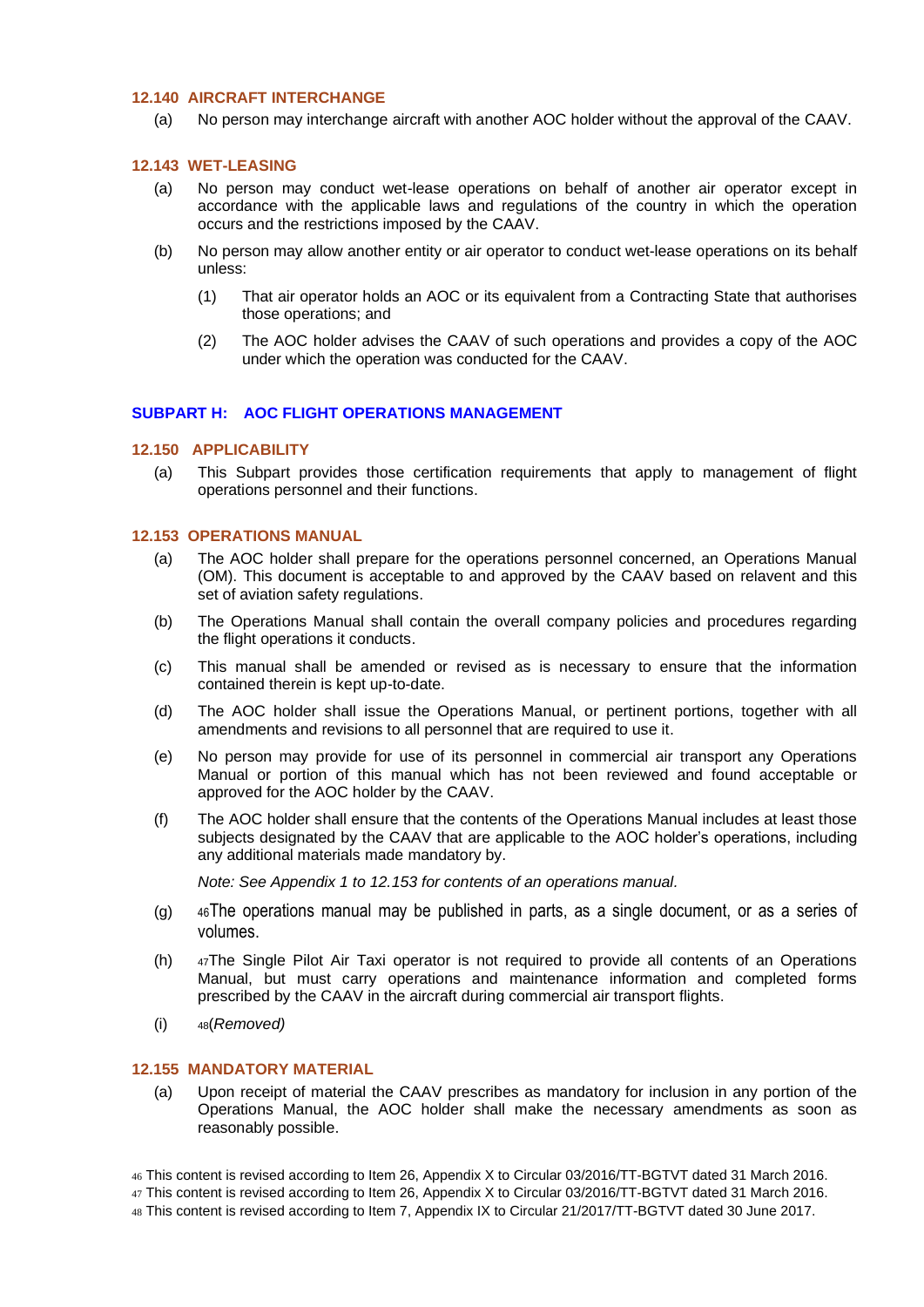#### <span id="page-26-0"></span>**12.157 FATIGUE MANAGEMENT<sup>49</sup>**

- (a) The prescriptive requirements for the purpose of managing fatigue are provided in Part 15. These requirements are based on historical principles and knowledge to ensure that flight and cabin crew members are performing at an adequate level of alertness.
- (b) The operator must, for the purposes of managing its fatigue-related safety risks in its operation, have approved in its operations manual:
	- (1) Flight time, flight duty period, duty period and rest period limitations that are within the prescriptive fatigue management regulations detailed in Part 15; or
	- (2) A Fatigue Risk Management System (FRMS) in for all operations; or
	- (3) An FRMS in compliance with the requirements of paragraph (b)(1) for part of its operations and the requirements of paragraph (e) for the remainder of its operations.
- (c) An operator that chooses to use the options outlined in  $(b)(1)$  or  $(b)(2)$  shall make application for approval of their FRMS in accordance with the requirements of Subpart E of Part 15.
- (d) <sup>50</sup>Once the operator's Fatigue Risk Management System (FRMS) has been approved by the CAAV, the operator shall:
	- 1. Integrate the FRMS into the operator's safety management system;

2. Establish the maximum value of flight time, flight duty time, duty time and minimum value of the rest period;

3. The FRMS system must ensure the safety level is equivalent to or better than the current fatigue management regulations before being allowed to replace part or all of the current regulations.

#### <span id="page-26-1"></span>**12.160 TRAINING PROGRAMME**

- (a) The AOC holder shall ensure that all operations personnel are properly instructed in their duties and responsibilities and the relationship of such duties to the operation as a whole.
- (b) <sup>51</sup>The AOC holder shall establish and maintain a ground and flight training programme, approved by the CAAV, which ensures that all crew members and dispatchers are adequately trained to perform their assigned duties. The specific requirements of these programmes are contained in Part 14.
- (c) This manual shall contain the policies regarding general training, checking, and record keeping and the applicable curriculums.
- (d) The AOC holder shall have approval of the CAAV prior to using a training curriculum for the purpose of qualifying a crew member, or person performing operational control functions, for duties in commercial air transport, including:
	- (1) The types of aircraft on which the crew members serve;
	- (2) The ground and flight training facilities;
	- (3) The qualification of the instructors; and
	- (4) Knowledge and skills of human performance.
- (e) The AOC holder shall submit to the CAAV any revision to an approved training programme, and shall receive written approval from the CAAV before that revision can be used.
- (f) The Air Taxi AOC holder is required to conform to the training programme approved by the CAAV receive the proficiency and route checks from authorised persons designated by the CAAV.

*<sup>52</sup>Notes: (removed).*

50 This content is revised according to Item 2, Appendix VIII to Circular 56/2018/TT-BGTVT dated 30 Jan 2019.

<sup>49</sup> This content is revised according to Item 27, Appendix X to Circular 03/2016/TT-BGTVT dated 31 March 2016.

<sup>51</sup> This content is revised according to Item 28, Appendix X to Circular 03/2016/TT-BGTVT dated 31 March 2016.

<sup>52</sup> This content is revised according to Item 28 (b), Appendix X to Circular 03/2016/TT-BGTVT dated 31 March 2016.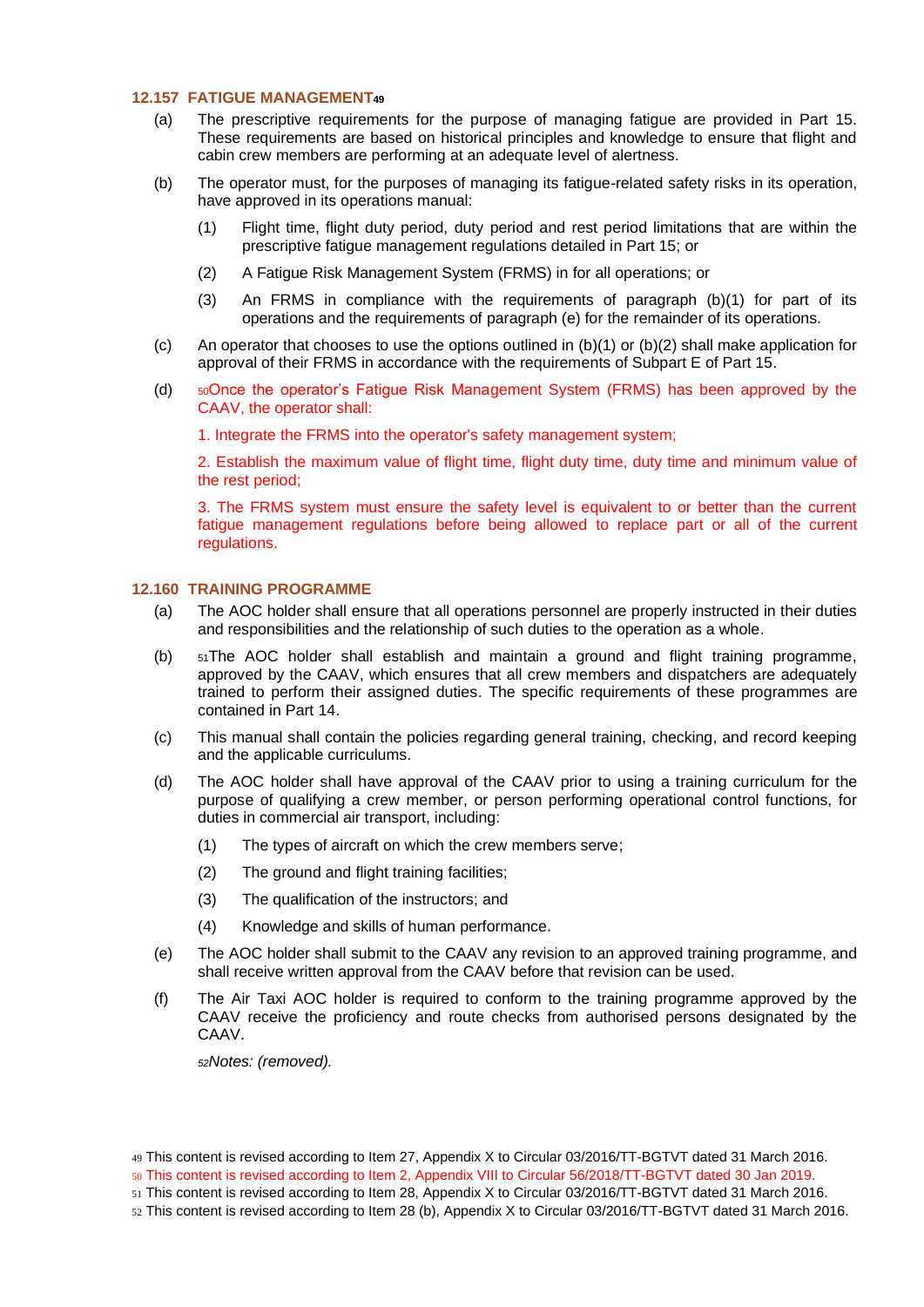# <span id="page-27-0"></span>**12.163 AIRCRAFT OPERATING MANUAL**

- (a) The AOC holder or applicant shall submit proposed aircraft operating manuals for each type and variant of aircraft operated, containing the normal, abnormal and emergency procedures relating to the operation of the aircraft for approval by the CAAV.
- (b) Each Aircraft Operating Manual shall be based upon the aircraft manufacturer's data for the specific aircraft type and variant operated by the AOC holder and shall include specific operating parameters, details of the aircraft systems, and of the check lists to be used applicable to the operations of the AOC that are approved by the CAAV.
- (c) The contents of the manual shall observe human factors principles.
- (d) The AOC shall issue the Aircraft Operating Manual to the flight crew members and persons assigned operational control functions to each aircraft.
- (e) The Air Taxi AOC holder may use a current copy of the manufacturers pilot's operating handbook acceptable to the CAAV that must be carried on the aircraft.

*<sup>53</sup>Notes: (removed).*

#### <span id="page-27-1"></span>**12.165 APPROVED FLIGHT MANUAL**

- (a) The AOC holder shall update the aircraft's AFM or RFM as required by the State of Registry.
- (b) The AOC holder shall update their Aircraft Operating Manual (AOM) when any AFM or RFM revision affects information also contained in the AOM.

#### <span id="page-27-2"></span>**12.167 STANDARD OPERATING PROCEDURES (SOP)<sup>54</sup>**

- (a) The AOC holder shall establish, and keep current, standard operating procedures (SOPs) appropriate to the type and variant of aircraft provide guidance to flight operational personnel for the safe operation of the aircraft.
- (b) The AOC holder shall establish, and keep current, as an integral part of its SOPs:
	- (1) Aircraft-specific expanded checklists;
	- (2) Aircraft-specific condensed checklists
	- (3) Aircraft-specific operational profiles for manuevers;
	- (4) Standard crew briefings; and
	- (5) Standard call-outs and responses.
- (c) The AOC holder shall not allow the use of SOPs and checklists described in paragraph (b) of this Section unless these documents have been approved by the CAAV.
- (d) The AOC holder shall ensure that approved SOPs and checklist procedures include each item necessary for flight crew members to check for safety before starting engines, taking off, or landing, and for engine and systems abnormalities and emergencies.
- (e) The AOC holder shall ensure that the SOPs and checklist procedures are designed so that a flight crew member will not need to rely upon their memory for items to be checked.

(f)

- (g) The design and utilization of the SOPs and checklists shall observe relevant human factors principles.
- (h) The AOC holder shall ensure that its flight crews complete training for the use of the SOPs and checklists, including:
	- (1) Initial aircraft-specific training;
	- (2) Recurrent aircraft-specific training; and
	- (3) Aircraft specific differences training for variants of aircraft types.

54 This content is revised according to Item 30, Appendix X to Circular 03/2016/TT-BGTVT dated 31 March 2016.

<sup>53</sup> This content is revised according to Item 29, Appendix X to Circular 03/2016/TT-BGTVT dated 31 March 2016.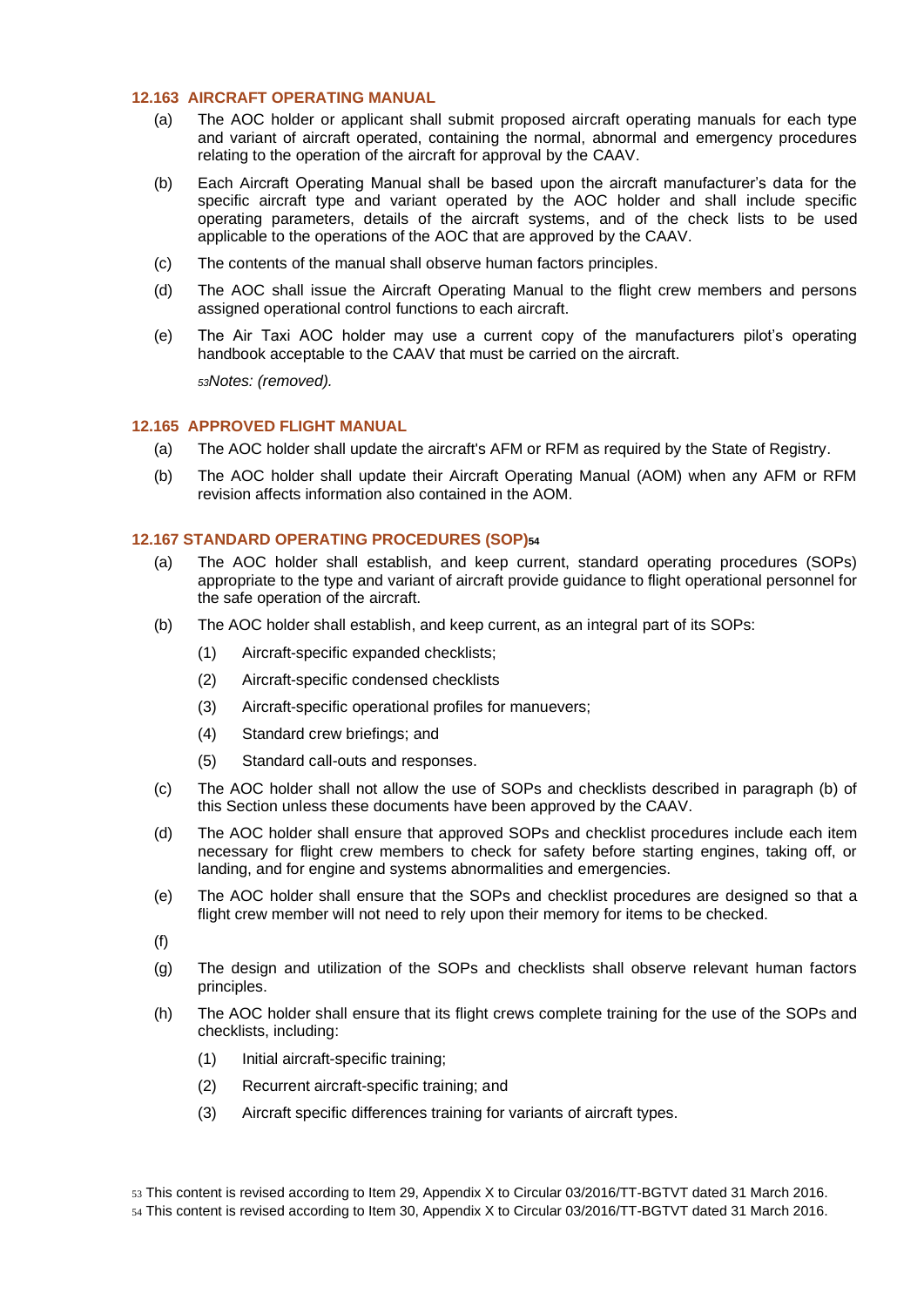- (i) The AOC holder shall ensure that the SOPs and checklists are readily usable in the cockpit of each aircraft in sufficient quantity for ground and flight operations
- (j)
- (k) The AOC holder shall require the flight crew shall be required to comply with the SOPs and checklists provided in accordance with paragraph (b) of this section when operating the aircraft.
- (l) The AOC holder shall establish and maintain a comprehensive flight crew standardization programme to ensure continuous conformance with the SOPs and checklists.

#### <span id="page-28-0"></span>**12.170 MINIMUM EQUIPMENT LIST (MEL) AND CONFIGURATION DEVIATION LIST (CDL)**

- (a) The AOC holder shall provide for the use of the flight crew members, maintenance personnel and persons assigned operational control function during the performance of their duties, an MEL approved by the CAAV.
- (b) The MEL shall be specific to the aircraft type and variant which contains the circumstances, limitations and procedures for release or continuance of flight of the aircraft with inoperative
- (c) Where the State of Registry is not Vietnam, the CAAV shall ensure that the MEL does not affect the aeroplane's compliance with airworthiness requirements applicable in the State of Registry.
- (d) <sup>55</sup>Each AOC holder may provide for the use of flight crew, maintenance personnel and persons assigned operational control functions during the performance of their duties a Configuration Deviation List (CDL) specific to the aircraft type if one is provided and approved by the State of Design.
- (e) <sup>56</sup>An AOC Holder operations manual shall contain those procedures acceptable to the Authority for operations in accordance with the CDL requirements. Further guidance on the development of MEL manuals is prescribed in the Appendix 1 to 12.170.

# <span id="page-28-1"></span>**12.173 PERFORMANCE PLANNING MANUAL**

- (a) The AOC holder shall issue operating instructions and provide information on aeroplane climb performance with all engines operating and the loss of one engine to enable the PIC to determine the minimum runway length and climb gradient that can be achieved during the departure phase for the existing take-off conditions and intended takeoff techniques.
- (b) The AOC holder shall provide for the use of the flight crew members and persons assigned operational control functions during the performance of their duties, a performance planning manual acceptable to the CAAV.
- (c) <sup>57</sup>The performance planning manual shall be specific to aircraft type and variant which contains adequate performance information to accurately calculate the performance in all normal, abnormal and emergencies phases of flight operation. This information shall be based on the aircraft manufacturer's or other data, acceptable to the CAAV, and should be included in the operations manual.
- (d) The Air Taxi AOC holder may use the performance data provided in the current manufacturer's pilot operating handbook.

Notes: (removed)<sub>58</sub>.

# <span id="page-28-2"></span>**12.175 PERFORMANCE DATA CONTROL SYSTEM**

- (a) The AOC holder shall have a system approved by the CAAV for obtaining, maintaining and distributing to appropriate personnel current performance data for each aircraft, route and aerodrome that it uses.
- (b) The system approved shall provide current obstacle data, and take into account the charting accuracy of such obstacles, for departure and arrival performance calculations.

<sup>55</sup> This content is revised according to Item 31, Appendix X to Circular 03/2016/TT-BGTVT dated 31 March 2016.

<sup>56</sup> This content is revised according to Item 32, Appendix X to Circular 03/2016/TT-BGTVT dated 31 March 2016.

<sup>57</sup> This content is revised according to Item 32 (a), Appendix X to Circular 03/2016/TT-BGTVT dated 31 March 2016.

<sup>58</sup> This content is revised according to Item 32 (b), Appendix X to Circular 03/2016/TT-BGTVT dated 31 March 2016.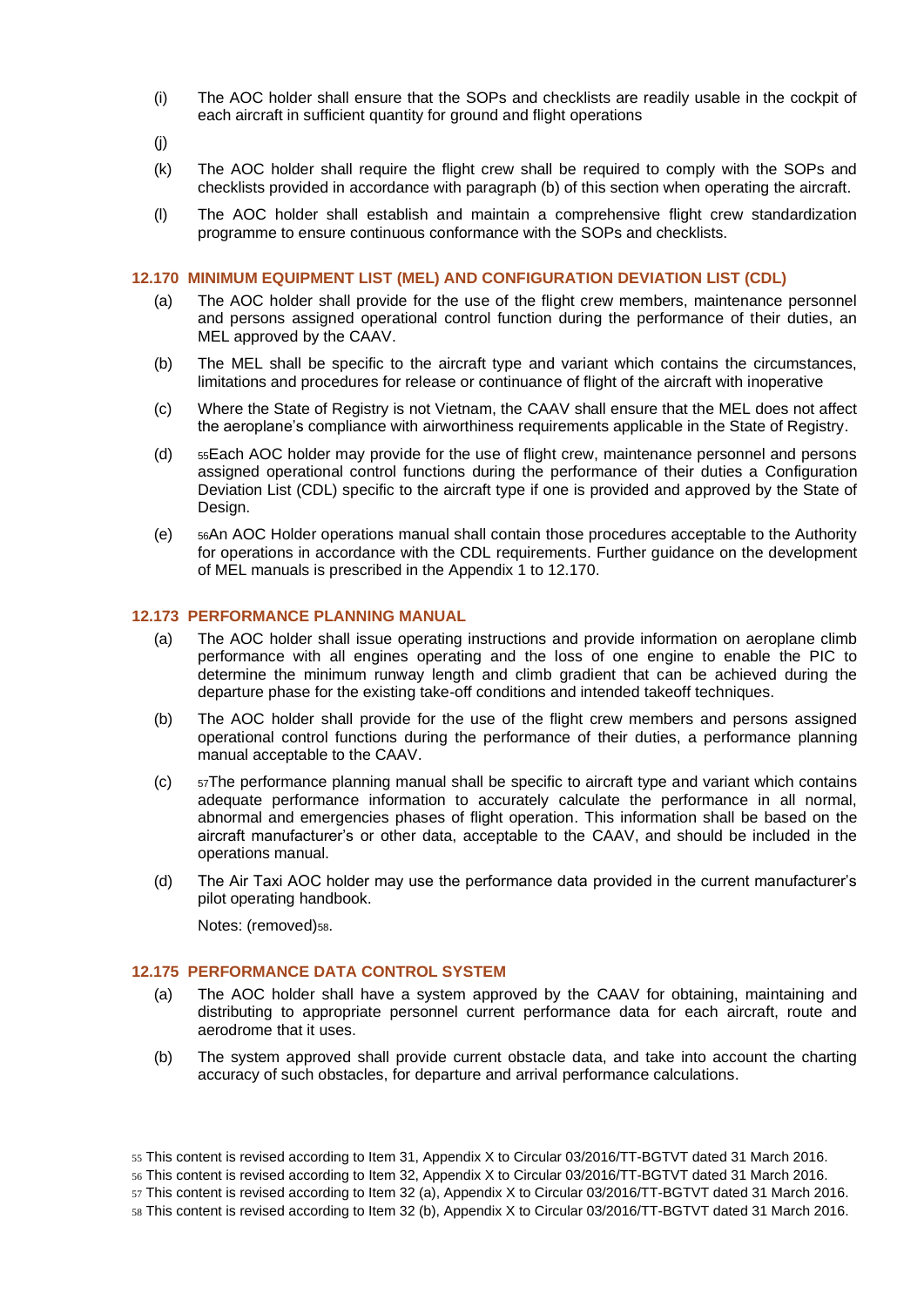(c) The Air Taxi AOC holder is not required to have this system, but must make all calculations assuming there is a 50 feet obstacle at the end of the runway both departing and arriving. Notes: (removed)<sub>59</sub>.

#### <span id="page-29-0"></span>**12.177 AIRCRAFT LOADING AND HANDLING MANUAL**

- (a) The AOC holder shall provide an aircraft handling and loading manual acceptable to the CAAV for the use of the flight crew members, ground handling personnel and persons assigned operational control functions during the performance of their duties.
- (b) This manual shall be specific to the aircraft type and variant which contains the procedures and limitations for servicing and loading of the aircraft.
- (c) The Air Taxi AOC holder is not required to provide this manual.

Notes: (removed)60.

# <span id="page-29-1"></span>**12.180 MASS AND BALANCE DATA CONTROL SYSTEM**

(a) The AOC holder shall have a system approved by the Authority for obtaining, maintaining and distributing to appropriate personnel current information regarding the mass and balance of each aircraft operatedThis manual must be approved by the CAAV.

*Note: CAAV to consider license AOC for the aircraft operator is approving of operational manual (including obtaining, maintaining and distributing curent mass and balance data of each aircraft...). When amend and supplement this manifest of operator shall apply the procedures for amendment, supplement of operational manual and maintenance of the aircraft operator.*

# <span id="page-29-2"></span>**12.183 CABIN ATTENDANT MANUAL**

- (a) The AOC holder shall issue to the cabin attendants and provide to passenger agents during the performance of their duties, a cabin attendant manual acceptable to the CAAV.
- (b) The cabin attendant manual shall contain those operational policies and procedures applicable to cabin attendants and the carriage of passengers.
- (c) The AOC holder shall issue to the cabin attendants, a manual specific to the aircraft type and variant which contains the details of their normal, abnormal and emergency procedures and the location and operation of emergency equipment..
- (d) The Air Taxi AOC holder is not required to provide this manual.

Notes: (removed)61.

#### <span id="page-29-3"></span>**12.185 PASSENGER BRIEFING CARDS**

- (a) The AOC holder shall carry on each passenger carrying aircraft, in convenient locations for the use of each passenger, printed cards supplementing the oral briefing and containing:
	- (1) Location and methods of opening the emergency exits;
	- (2) How and when oxygen equipment is to be used (if carriage of oxygen is required);
	- (3) Location and use of individual floatation devices (where carriage is required);
	- (4) Other instructions necessary for use of the emergency equipment, and
	- (5) Information regarding the restrictions and requirements associated with sitting in an exit seat row.
- (b) The AOC holder shall ensure that each card contains information that is pertinent only to the type and variant of aircraft used for that flight.

*Note:* See Appendix 1 to 12.185 for specific information to be included on passenger *information cards.*

- 59 This content is revised according to Item 29, Appendix X to Circular 03/2016/TT-BGTVT dated 31 March 2016.
- 60 This content is revised according to Item 29, Appendix X to Circular 03/2016/TT-BGTVT dated 31 March 2016.
- 61 This content is revised according to Item 29, Appendix X to Circular 03/2016/TT-BGTVT dated 31 March 2016.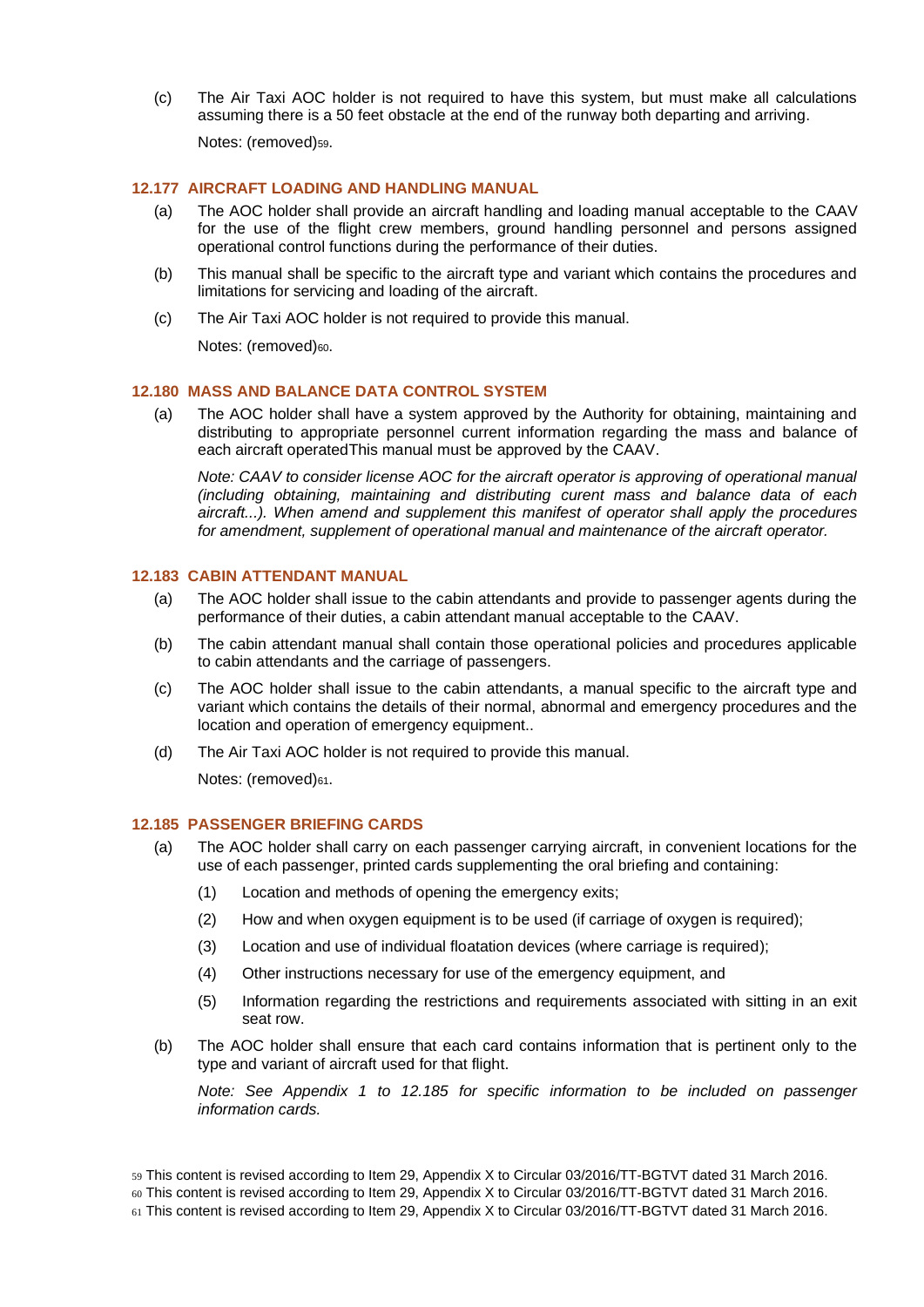# <span id="page-30-0"></span>**12.187 AERONAUTICAL DATA CONTROL SYSTEM**

(a) The AOC holder shall have a system for obtaining, maintaining and distributing to appropriate personnel current aeronautical data for each route and aerodrome that it uses. This system must be included in the OM.

*Note: See Appendix 1 to 12.187 for the specific aerodrome information to be contained in the aeronautical data control system.*

- (b) <sup>62</sup>The aeronautical data information system shall be capable of the provision of aeronautical information essential for the safety, regularity and efficiency of air navigation to the flight crew and operational personnel at any aerodrome authorized in the AOC and corresponding operations specifications.
- (c) <sup>63</sup>The aeronautical data information system shall include adequate procedures for preparation and dissemination to the flight crew and appropriate operations personnel, information contained in the:
	- (1) Aeronautical Information Publication (AIP);
	- (2) Aeronautical Information Regulation and Control (AIRAC);
	- (3) Aeronautical Information Circular (AIC)
	- (4) Current NOTAMs; and
	- (5) Other information sources prescribed by the CAAV.
- (d) <sup>64</sup>The specific aerodrome information to be contained in the aeronautical data control system is prescribed in the Appendix 1 to 12.187.
- (e) <sup>65</sup>The Air Taxi AOC holder must comply with the requirements of Part 10 with regard to aeronautical data.

#### <span id="page-30-1"></span>**12.190 ROUTE GUIDE**

- (a) The AOC holder shall provide a route guide and aeronautical charts approved by the CAAV for the use of the flight crew members and persons assigned operational control functions during the performance of their duties.
- (b) The route guide and aeronautical charts shall be current and appropriate for the proposed types and areas of operations to be conducted by the AOC holder..

Notes: (removed)<sub>66</sub>.

#### <span id="page-30-2"></span>**12.191 ELECTRONIC NAVIGATION DATA MANAGEMENT<sup>67</sup>**

- (a) An operator shall not employ electronic navigation data products that have been processed for application in the air and on the ground unless the:
	- (1) CAAV has approved the operator's procedures for ensuring that the process applied and the products delivered have met acceptable standards of integrity and that the
	- (2) Products are compatible with the intended function of the equipment that will use them.
- (b) The operator shall implement procedures to ensure proper monitoring of the process and products.
- (c) An operator shall implement procedures that ensure the timely distribution and insertion of current and unaltered electronic navigation data to all aircraft that require it.

#### <span id="page-30-3"></span>**12.193 WEATHER REPORTING SOURCES**

- (a) The AOC holder shall use sources approved the CAAV for the weather reports and forecasts used for decisions regarding flight preparation, routing and terminal operations.
- (b) For passenger carrying operations on a published schedule, the AOC holder shall have an approved system for obtaining forecasts and reports of adverse weather phenomena that may affect safety of flight on each route to be flown and aerodrome to be used.

62 This content is revised according to Item 33 (a), Appendix X to Circular 03/2016/TT-BGTVT dated 31 March 2016.

64 This content is revised according to Item 33 (b), Appendix X to Circular 03/2016/TT-BGTVT dated 31 March 2016.

65 This content is revised according to Item 33 (b), Appendix X to Circular 03/2016/TT-BGTVT dated 31 March 2016.

<sup>63</sup> This content is revised according to Item 33 (b), Appendix X to Circular 03/2016/TT-BGTVT dated 31 March 2016.

<sup>66</sup> This content is revised according to Item 29, Appendix X to Circular 03/2016/TT-BGTVT dated 31 March 2016.

<sup>67</sup> This content is revised according to Item 34, Appendix X to Circular 03/2016/TT-BGTVT dated 31 March 2016.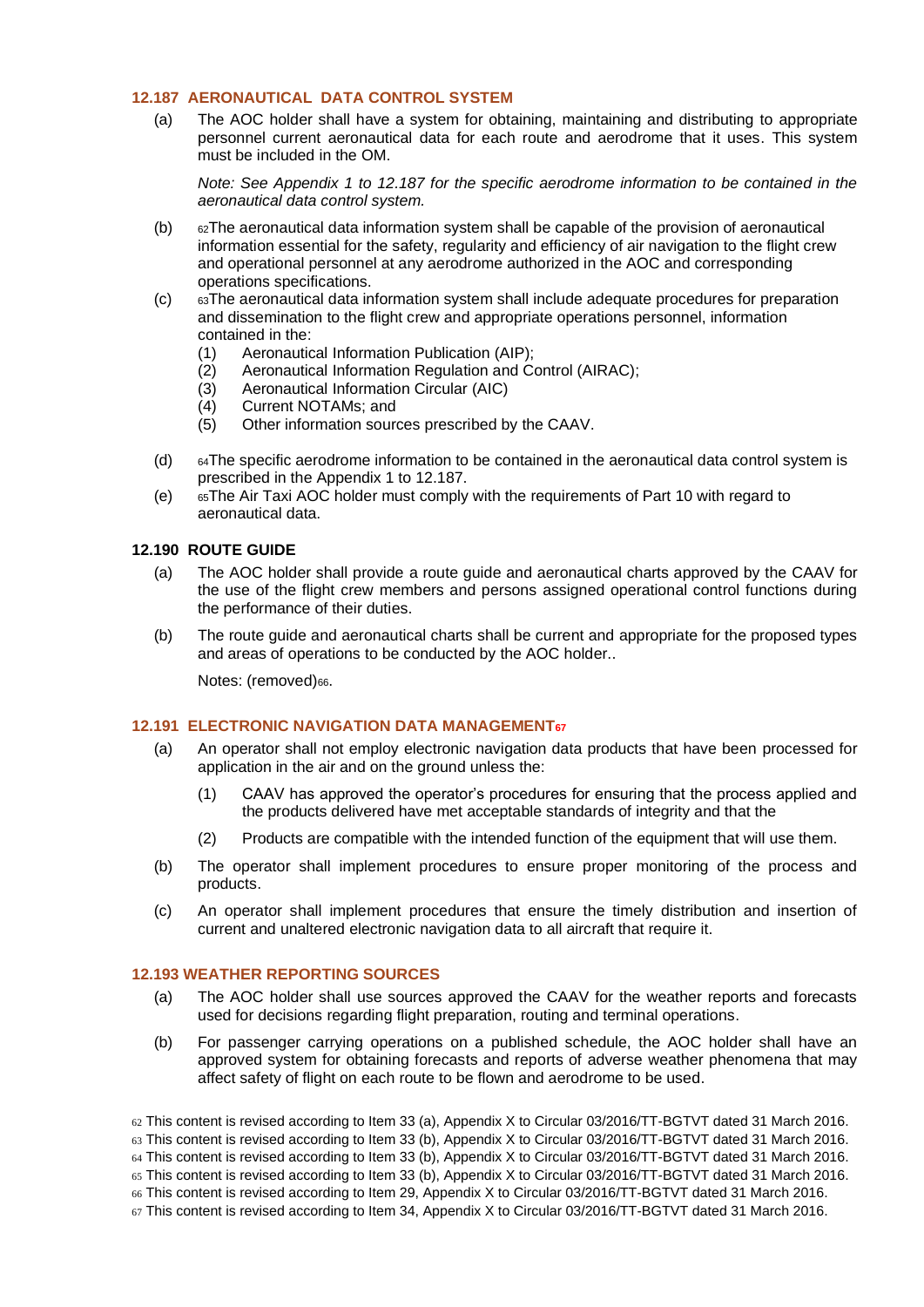Notes: (removed)68.

#### <span id="page-31-0"></span>**12.195 DE-ICING AND ANTI-ICING PROGRAMME**

- (a) The AOC holder planning to operate an aircraft in conditions where frost, ice, or snow may reasonably be expected to adhere to the aircraft shall:
	- (1) Use only aircraft adequately equipped for such conditions;
	- (2) Ensure flight crew is adequately trained for such conditions; and
	- (3) Have an approved ground de-icing and anti-icing program.

*Note: See Appendix 1 to 12.195 for detailed requirements pertaining to the AOC holder's de-icing program.* 

#### <span id="page-31-1"></span>**12.197 FLIGHT SUPERVISION AND MONITORING SYSTEM**

- (a) For operations of turbojet aircraft with a gross weight of more than 5700 kg. The AOC holder shall have an adequate system approved by the Authority for proper supervision of the progress of the scheduled flights.
- (b) The dispatch and monitoring system shall have enough dispatch centres, adequate for the operations to be conducted, located at points necessary to ensure adequate flight preparation, dispatch and in-flight contact with the scheduled flight operations.
- (c) For scheduled operations, The AOC holder shall provide enough qualified personnel at each dispatch centre to ensure proper operational control of each flight.
- (d) <sup>69</sup>The operator shall establish an aircraft tracking capability to track aeroplanes throughout its area of operations.
- (e)  $\tau$ <sup>o</sup>The operator shall track the position of an aeroplane at least every 15 minutes for the portion(s) of the in- flight operation(s) that is planned in an oceanic area(s) or a remote area(s) under the following conditions:
	- (1) the aeroplane has a maximum certificated take-off mass of over 27 000 kg and a seating capacity greater than 19; and
	- (2) where an ATS unit obtains aeroplane position information at greater than 15 minute intervals.

Note: Access to ATS aeroplane position data meets aeroplane tracking requirements.

- (f)  $71$ The operator shall establish procedures, approved by the CAAV, for the retention of aircraft tracking data to determine to assist SAR in determining the last known position of the aircraft.
- (g)  $z$ <sup>7</sup> $z$ The CAAV may, based on the results of an approved risk assessment process implemented by the operator, allow for variations to automated reporting intervals other than paragraph (e) this Article provided that the process shall demonstrate how risks to the operation, resulting from such variations, can be managed and shall include at least the following:

1. capability of the operator's operational control systems and processes, including those for contacting ATS units;

- 2. overall capability of the aeroplane and its systems;
- 3. available means to determine the position of, and communicate with, the aeroplane;
- 4. frequency and duration of gaps in automated reporting;
- 5. human factors consequences resulting from changes to flight crew procedures; and
- 6. specific mitigation measures and contingency procedures.
- (h) 73CAAV is based on specific instructions of ICAO as a basis for assessing requirements of aircraft operators as prescribed in paragraph g of this Article.

<sup>68</sup> This content is revised according to Item 29, Appendix X to Circular 03/2016/TT-BGTVT dated 31 March 2016.

<sup>69</sup> This content is revised according to Item 8, Appendix IX to Circular 21/2017/TT-BGTVT dated 30 June 2017.

<sup>70</sup> This content is revised according to Item 8, Appendix IX to Circular 21/2017/TT-BGTVT dated 30 June 2017.

<sup>71</sup> This content is revised according to Item 8, Appendix IX to Circular 21/2017/TT-BGTVT dated 30 June 2017.

<sup>72</sup> This content is revised according to Item 3, Appendix VIII to Circular 56/2018/TT-BGTVT dated 30 Jan 2019.

<sup>73</sup> This content is revised according to Item 3, Appendix VIII to Circular 56/2018/TT-BGTVT dated 30 Jan 2019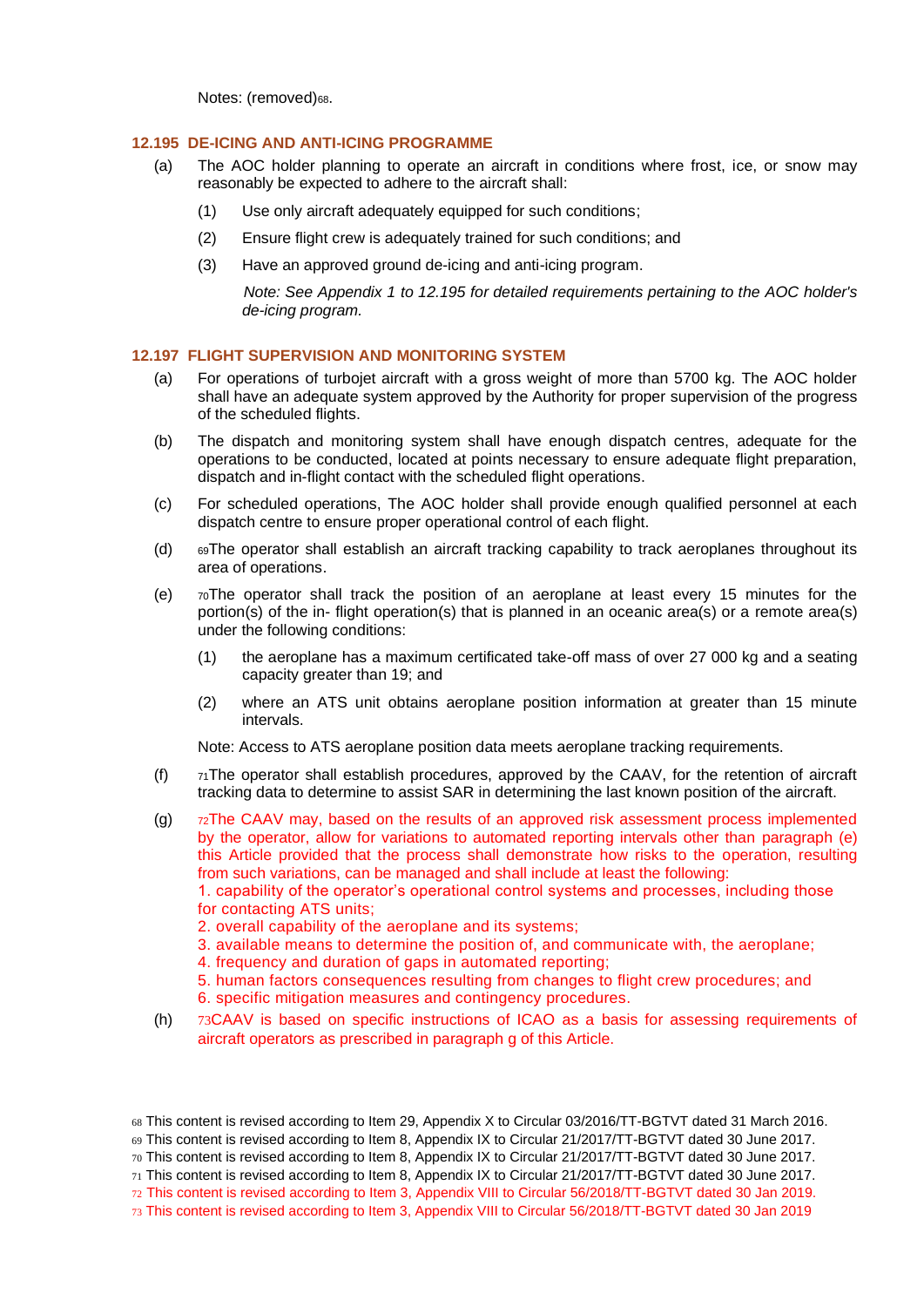#### <span id="page-32-0"></span>**12.200 FLIGHT FOLLOWING OR FLIGHT LOCATING SYSTEMS**

- (a) For charter flight operations, The AOC holder shall have a system for providing flight preparation documents and determining the departure and arrival times of its flights at all aerodromes approved by the CAAV.
- (b) The system described in paragraph (a) shall have a means of communication by private or available public facilities to monitor the departure and arrival at all aerodromes, including flight diversions.
- (c) The Single Pilot and Basic Air Taxi operator is not required to have a flight following system for each flight in which an ATC flight plan is filed and remains active until arrival at destination.

Notes: (removed)<sub>74</sub>.

#### <span id="page-32-1"></span>**12.201 FUEL MANAGEMENT PROGRAMME<sup>75</sup>**

- (a) An operator shall establish a fuel management programme including policies and procedures, approved by the CAAV to ensure that in-flight fuel checks and fuel management are performed.
- (b) Operators should determine one final reserve fuel value for each aircraft type and variant in their fleet rounded up to an easily recalled figure.

#### <span id="page-32-2"></span>**12.203 COMMUNICATIONS FACILITIES**

- (a) The AOC holder's flights shall be able to have two-way radio communications with all ATC facilities along the routes and alternate routes to be used.
- (b) For passenger carrying operations on a published schedule, The AOC holder shall be able to have rapid and reliable radio communications with all flights over the AOC holder's entire route structure under normal operating conditions.
- (c) Any operations along routes and into aerodromes without rapid and reliable radio communications shall be approved by the CAAV prior to commercial air transport operations in this areas.

Notes: (removed)76.

#### <span id="page-32-3"></span>**12.205 ROUTES AND AREAS OF OPERATION**

- (a) An AOC holder may conduct operations only along such routes and within such areas for which:
	- (1) Ground facilities and services, including meteorological services, are provided which are adequate for the planned operation;
	- (2) The performance of the aircraft intended to be used is adequate to comply with minimum flight altitude requirements;
	- (3) The equipment of the aircraft intended to be used meets the minimum requirements for the planned operation;
	- (4) Appropriate and current maps and charts are available;
	- (5) If two-engine aircraft are used, adequate aerodromes are available with the time/distance limitations;and
	- (6) If single-engine aircraft are used, surfaces are available which permit a safe forced landing to be executed.
- (b) <sup>77</sup>No person may conduct commercial air transport operations on any route or area of operation unless those operations and maintenance are in accordance with paragraph (a) in this section.

#### <span id="page-32-4"></span>**12.207 NAVIGATIONAL ACCURACY**

- (a) The AOC holder shall have, for each proposed route or area, that the navigational systems and facilities it uses capable of navigating the aircraft:
- 74 This content is revised according to Item 29, Appendix X to Circular 03/2016/TT-BGTVT dated 31 March 2016.
- 75 This content is revised according to Item 35, Appendix X to Circular 03/2016/TT-BGTVT dated 31 March 2016.
- 76 This content is revised according to Item 29, Appendix X to Circular 03/2016/TT-BGTVT dated 31 March 2016.
- 77 This content is revised according to Item 36, Appendix X to Circular 03/2016/TT-BGTVT dated 31 March 2016.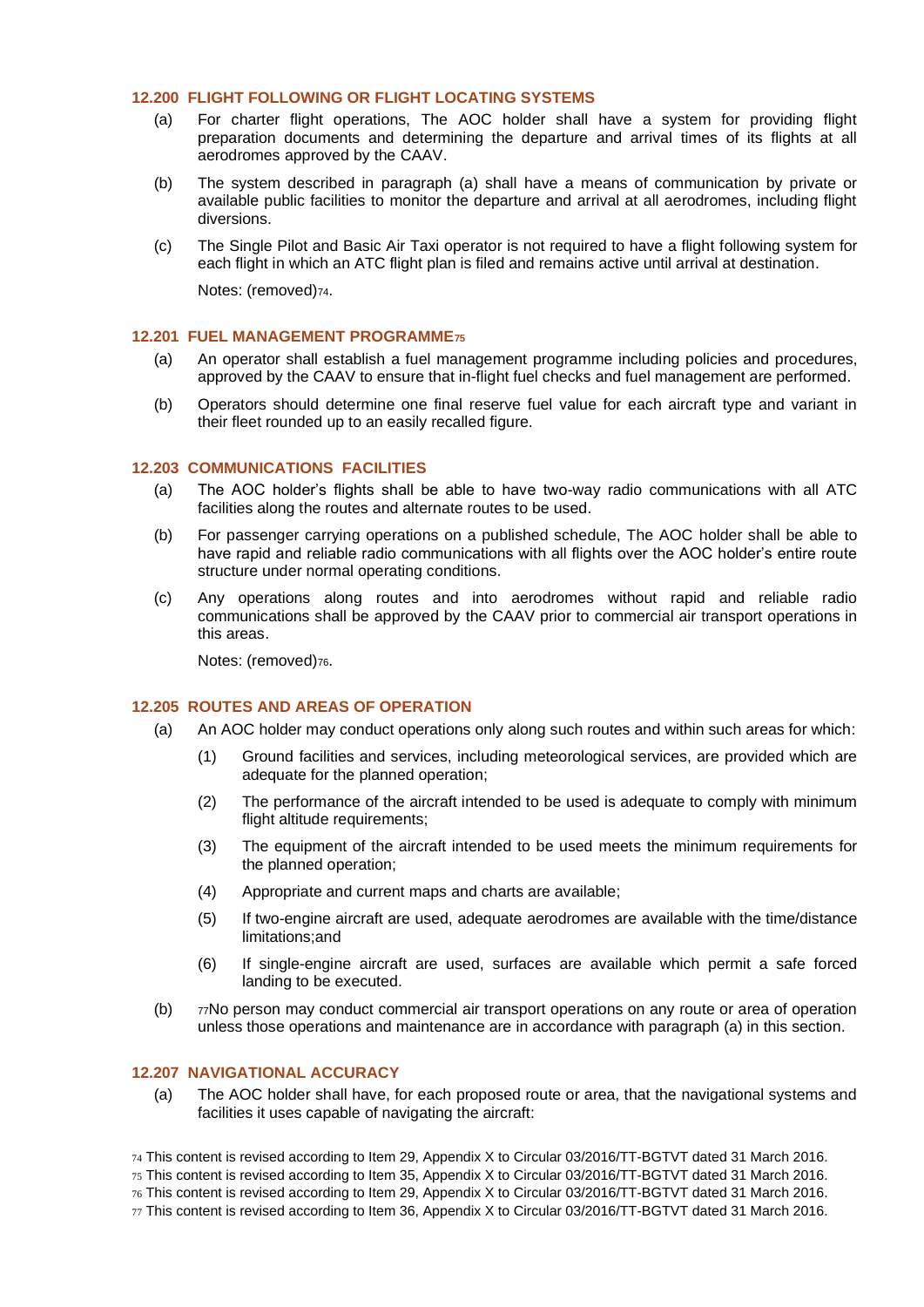- (1) Within the degree of accuracy required for ATC; and
- (2) To the aerodromes in the operational flight plan within the degree of accuracy necessary for the operation involved.
- (b) In situations without adequate navigation systems reference, the CAAV may authorise day VFR operations that can be conducted safely by pilotage because of the characteristics of the terrain.
- (c) The CAAV will list in the AOC holder's operations specifications non-visual ground aids required for approval of routes outside of controlled airspace, except for those navigational aids required for routes to alternate aerodromes.
- (d) Non-visual ground aids are not required for night VFR operations on routes that the certificate holder shows have reliably lighted landmarks adequate for safe operation.
- (e) Operations on route segments where the use of celestial or other specialised means of navigation shall be approved by the CAAV.

Notes: (removed)<sub>78</sub>.

#### <span id="page-33-0"></span>**12.210 MINIMUM SAFE ALTITUDES<sup>79</sup>**

- (a) The AOC holder shall specify in its Operations Manual the method which will be used to determine minimum flight altitudes for operations conducted over routes for which minimum flight altitudes have not been established by the responsible State. In no case, shall the minimum flight altitudes be less than those specified in Part 10 of these regulations.
- (b) The CAAV will approve such method only after careful consideration of the probable effects of the following factors on the safety of the operation in question:
	- (1) The accuracy and reliability with which to determine the position of the aircraft;
	- (2) The inaccuracies in the indications of the altimeters;
	- (3) the characteristics of the terrain (e.g. sudden changes in elevation);
	- (4) The probability of encountering unfavourable meteorological conditions (e.g. severe turbulence and descending air currents);
	- (5) Possible in accuracies in the aeronautical charts;
	- (6) Airspace restrictions;
	- (7) Part 10 of these regulations; and
	- (8) Any rules of the air applicable to the country being overflown.

#### <span id="page-33-1"></span>**12.213 AERODROME/HELIPORT OPERATING MINIMA<sup>80</sup>**

- (a) <sup>81</sup>The AOC holder shall establish the aerodrome operating minima for each aerodrome or heliport to be used for commercial air transport operations involving takeoff, approach to landing and landing in accordance with a method of determination approved by the CAAV.
- (b) Such minima shall not be lower than any that may be established for such aerodromes by the State of the Aerodrome, except when specifically approved by that State.
- (c) <sup>82</sup>The CAAV will approve the AOC holder's method for establishing the aerodrome/heliport operating minima which will apply to any particular operation provide that full account of the following factors is taken:
	- (1) The type, performance and handling characteristics of the aircraft;
	- (2) The composition of the flight crew, their competence and experience;
	- (3) The dimensions and characteristics of the runways which may be selected for use and, for helicopters, the declared distances;

<sup>78</sup> This content is revised according to Item 29, Appendix X to Circular 03/2016/TT-BGTVT dated 31 March 2016.

<sup>79</sup> This content is revised according to Item 37, Appendix X to Circular 03/2016/TT-BGTVT dated 31 March 2016.

<sup>80</sup> This content is revised according to Item 38 (a), Appendix X to Circular 03/2016/TT-BGTVT dated 31 March 2016.

<sup>81</sup> This content is revised according to Item 38 (b), Appendix X to Circular 03/2016/TT-BGTVT dated 31 March 2016.

<sup>82</sup> This content is revised according to Item 38 (c), Appendix X to Circular 03/2016/TT-BGTVT dated 31 March 2016.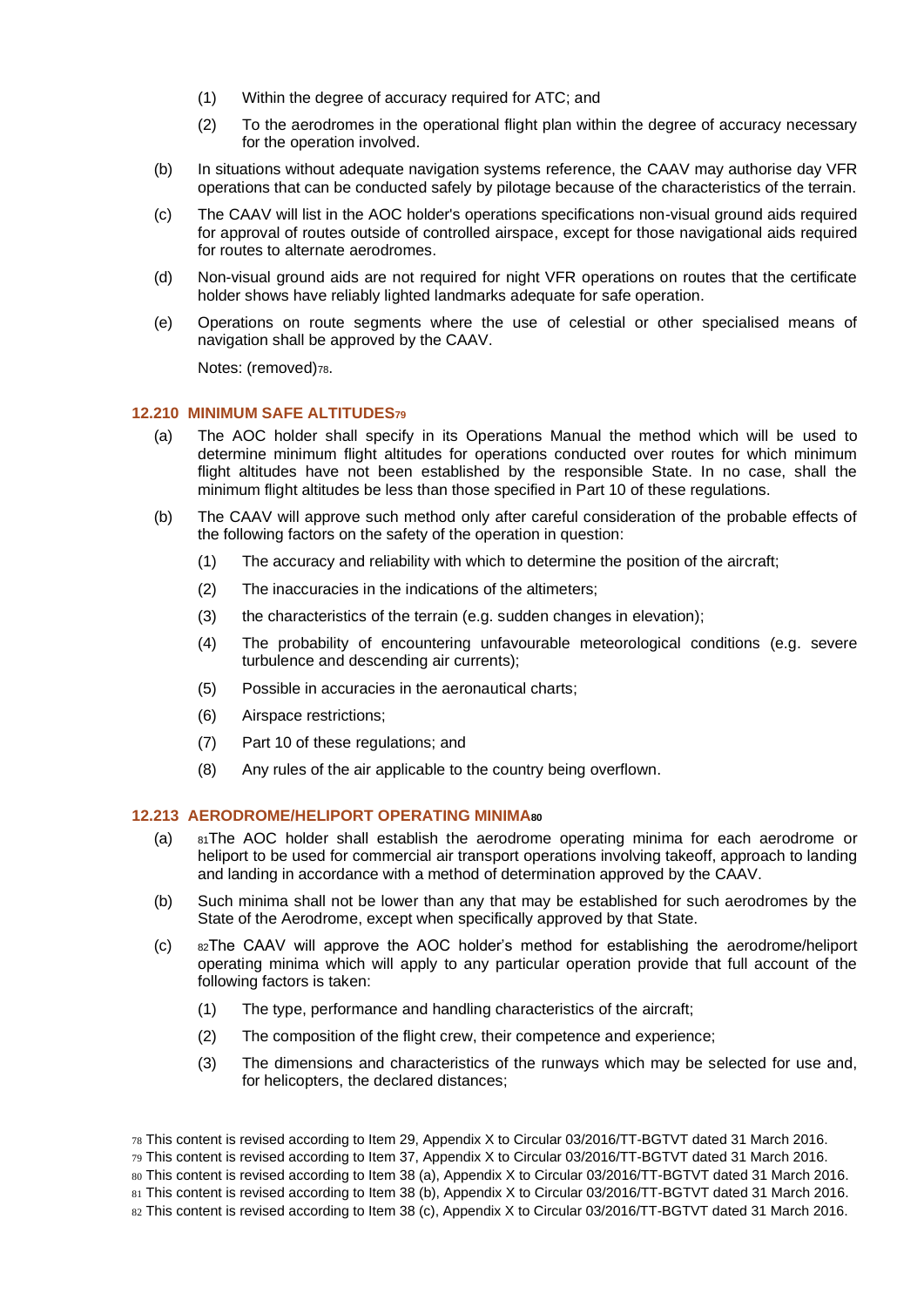- (4) The adequacy and performance of the available visual and non-visual ground aids;
- (5) The navigation and/or control of the flight path during the approach to landing and the missed approach.
- (6) The obstacles in the approach and missed approach areas and the obstacle clearance altitude/height for the instrument approach procedures;
- (7) The means used to determine and report meteorological conditions; and
- (8) The obstacles in the climb-out areas and necessary clearance margins.
- (d) <sup>83</sup>For helicopters: To ensure that an adequate margin of safety is observed in determining whether or not an approach and landing can be safely carried out at each alternate heliport or landing location, the operator shall specify appropriate incremental values for height of cloud base and visibility, acceptable to the CAAV, to be added to the operator's established heliport or landing location operating minima.

# <span id="page-34-0"></span>**SUBPART I: AOC MAINTENANCE REQUIREMENTS**

# <span id="page-34-1"></span>**12.220 APPLICABILITY**

(a) This Subpart provides those certification and maintenance requirements that apply to an AOC holder's implementation of maintenance control.

#### <span id="page-34-2"></span>**12.223 MAINTENANCE RESPONSIBILITY**

- (a) <sup>84</sup>The AOC holder shall ensure that, in accordance with the procedures acceptable to the CAAV, and , if applicable the State of Registry:
	- (1) Each aircraft it is authorized to operate is maintained in an airworthy condition;
	- (2) The operational and emergency equipment necessary for an intended flight is serviceable; and
	- (3) The Certificate of Airworthiness of each aircraft remains fvalid.
- (b) The AOC holder shall ensure the airworthiness of the aircraft and the serviceability of both operational and emergency equipment by:
	- (1) Assuring the accomplishment of preflight inspections;
	- (2) Assuring the correction of any defect and/or damage affecting safe operation of an aircraft to an approved standard, taking into account the MEL and CDL if available for the aircraft type;
	- (3) Assuring that the operational and emergency equipment necessary for the intended flight is serviceable;
	- (4) Assuring the accomplishment of all maintenance in accordance with the approved operator's aircraft maintenance programmess:
	- (5) The analysis of the effectiveness of the AOC holder's approved aircraft maintenance program<sup>86</sup>.
	- (6) Assuring the accomplishment of any operational directive, airworthiness directive and any other continued airworthiness requirement made mandatory by the CAAV87; and
	- (7) Assuring the accomplishment of modifications in accordance with an approved standard and, for non- mandatory modifications, the establishment of an embodiment policy88.
	- (8) To review the maintenance of 4 months for aircraft with maximum takeoff weight of more than 2730 kg and approved every 6 months for aircraft with a takeoff weight of less than 2730kg and certificate of maintenance review for inclusion in the aircraft records89.

<sup>83</sup> This content is revised according to Item 10, Appendix IX to Circular 21/2017/TT-BGTVT dated 30 June 2017.

<sup>84</sup> This content is revised according to Item 39 (a), Appendix X to Circular 03/2016/TT-BGTVT dated 31 March 2016.

<sup>85</sup> This content is revised according to Item 39 (b), Appendix X to Circular 03/2016/TT-BGTVT dated 31 March 2016. 86 This content is revised according to Item 39 (b), Appendix X to Circular 03/2016/TT-BGTVT dated 31 March 2016.

<sup>87</sup> This content is revised according to Item 39 (b), Appendix X to Circular 03/2016/TT-BGTVT dated 31 March 2016.

<sup>88</sup> This content is revised according to Item 39 (b), Appendix X to Circular 03/2016/TT-BGTVT dated 31 March 2016.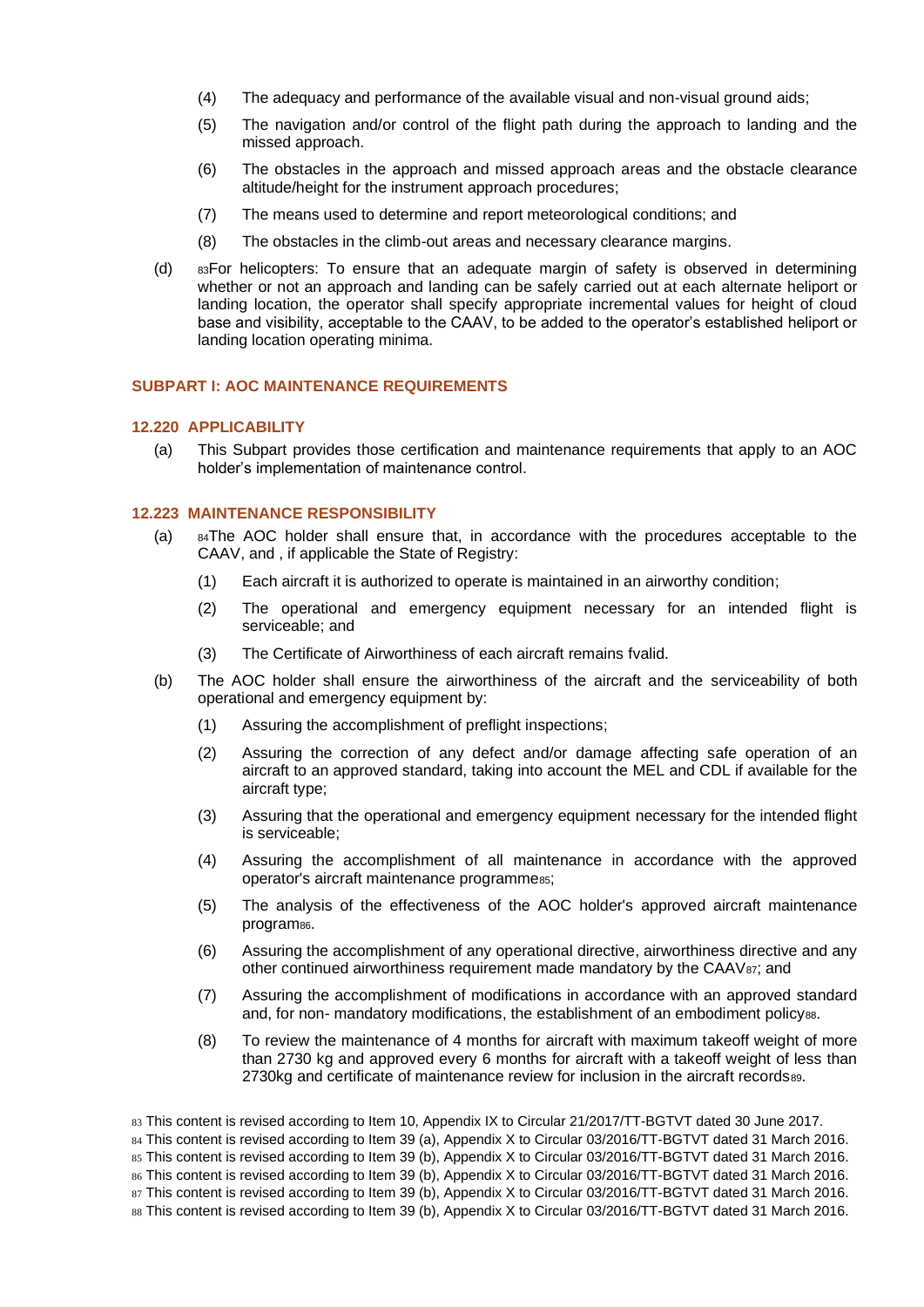- (9) Ensure the provision of equipment and supplies needed for fleet operation90.
- (10) <sup>91</sup>Ensure that all equipment installed on an aircraft, supplies used for the operation and maintenance of the aircraft must be provided from an approved supplier in accordance with the procedure approved or acceptable by the CAAV; AOC hold may notify the CAAV the list of supplies and equipment of aircraft maintenance has been approved.
- (c) The AOC holder shall ensure that the Certificate of Airworthiness:
	- (1) The requirements in paragraph (a);
	- (2) The expiration date of the Certificate; and
	- (3) Any other maintenance condition specified in the Certificate of Airworthiness.
- (d) The AOC holder shall ensure that the requirements specified in paragraph (a) are performed in accordance with procedures approved by or acceptable to the CAAV.
- (e) The AOC holder shall ensure that the maintenance, preventive maintenance, and modification of its aircraft/ aeronautical products are performed in accordance with its maintenance control manual and/or current instructions for continued airworthiness, and applicable aviation regulations.
- (f) The AOC holder may make an arrangement with another person or entity for the performance of any maintenance, preventive maintenance, or modifications; but shall remain responsible of all work performed under such arrangement.

#### <span id="page-35-0"></span>**12.225 APPROVAL AND ACCEPTANCE OF AOC MAINTENANCE SYSTEMS AND PROGRAMMES<sup>92</sup>**

- (a) An AOC holder shall not operate an aircraft, except for pre-flight inspections, unless it is maintained and released to service by an AMO or equivalent system of maintenance that is approved by the CAAV in accordance to Part 5, except the preflight inspection.
- (b) If an AOC holder uses engine or spare part of another AOC holder or uses the contractor for supplying engine service, spare part or maintenance services, that AOC holder shall establish oversighting policy and procedures to ensure the engine or spare part installed on a Vietnam registered aircraft of that AOC holder has been maintained at an organisation approved or accepted by CAAV.
- (c) For aircraft not registered in Vietnam, a system of maintenance will be approved by the State of Registry of the aircraft, and such approval must be acceptable to the CAAV.
- (d) When the CAAV or the State of Registry accepts an equivalent system of maintenance, the persons designated to sign an certification for maintenance release shall be licenced as required under the applicable personnel licensing or airworthiness regulations of the State of Registry in accordance with Annex 1 of Chi-ca-go Convention.
- (e) Aircraft that are type certificated for a passenger seating configuration, excluding any pilot seat, of 9 seats or less, shall be:
	- (1) Inspected and maintained in accordance with the provisions of Part 4;
	- (2) In accordance with the manufacturer's maintenance programme approved by the CAAV for each aircraft engine, propeller, propeller governor, rotor and each item of emergency equipment.
- (g) <sup>93</sup> when the CAAV accepts an equivalent system, the person signing the maintenance release shall be licensed in accordance with Part 7 of Vietnam Aviation Regulations or licensing regulations of state of registry that is complied with Annex 1 of Chicago Convention.

<sup>89</sup> This content is revised according to Item 39 (b), Appendix X to Circular 03/2016/TT-BGTVT dated 31 March 2016.

<sup>90</sup> This content is revised according to Item 39 (b), Appendix X to Circular 03/2016/TT-BGTVT dated 31 March 2016.

<sup>91</sup> This content is revised according to Item 39 (c), Appendix X to Circular 03/2016/TT-BGTVT dated 31 March 2016.

<sup>92</sup> This content is revised according to Item 40, Appendix X to Circular 03/2016/TT-BGTVT dated 31 March 2016.

<sup>93</sup> This content is revised according to Item 4, Appendix VIII to Circular 56/2018/TT-BGTVT dated 30 Jan 2019.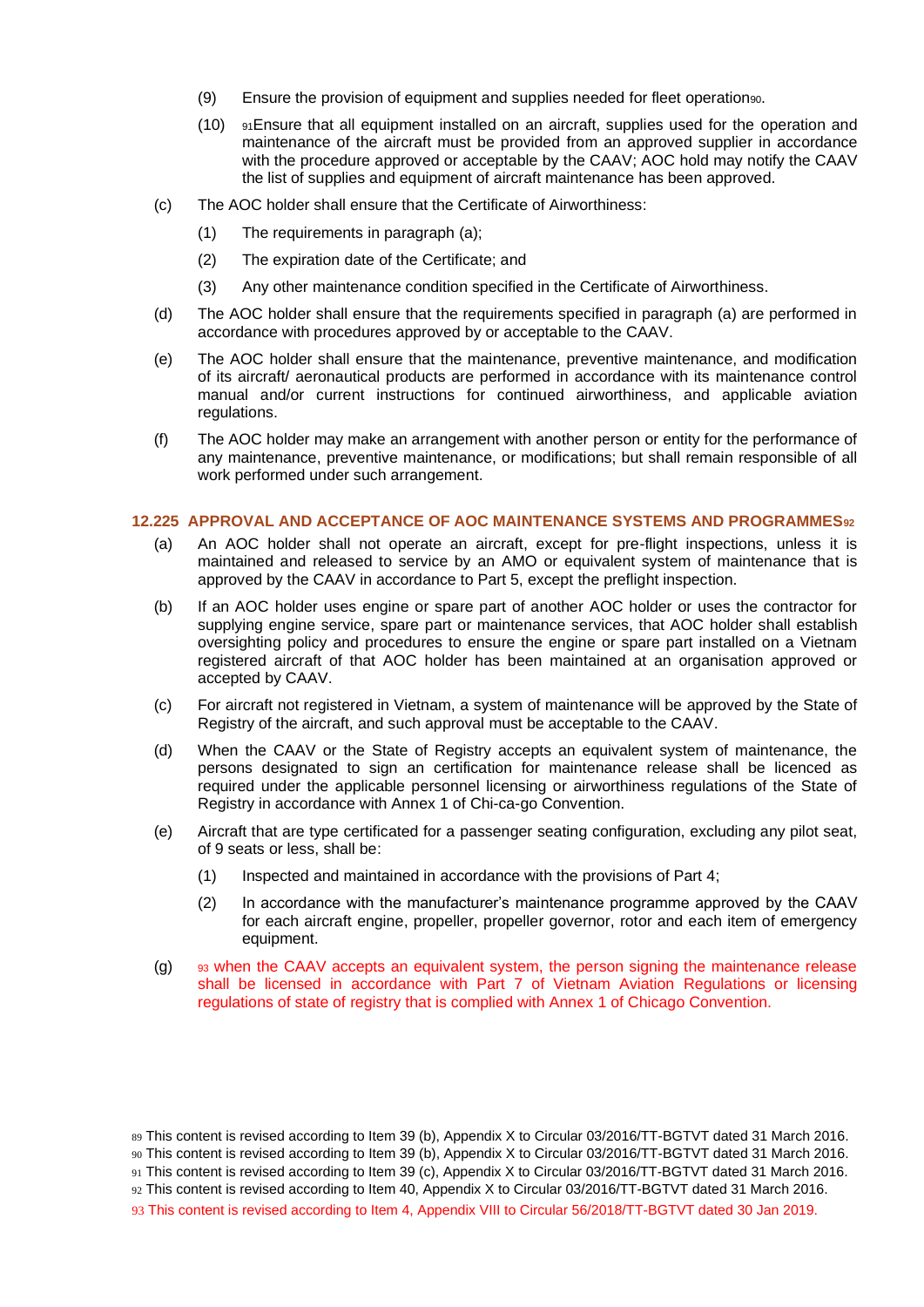(h) <sup>94</sup>As of 5 November 2020, the operator shall not operate an aeroplane unless maintenance on the aeroplane, including any associated engine, propeller and part, is carried out:

1. by an approved organization complying with Part 5 Vietnam Aviation Regulations or by an organization approved by another Contracting State and is accepted by the CAAV.

2. by a person or organization in accordance with procedures that are authorized by the CAAV and there is a maintenance release in relation to the maintenance carried out.

# <span id="page-36-0"></span>**12.227 MAINTENANCE CONTROL MANUAL**

- (a) The AOC holder shall provide to the CAAV, and to the State of Registry of the aircraft, if different from the Authority, an AOC holder's maintenance control manual and subsequent amendments, for the use and guidance of maintenance and operational personnel concerned, containing details of the organisation's structure including:
	- (1) The accountable manager and designated person(s) responsible for the maintenance system.
	- (2) Procedures to be followed to satisfy the maintenance responsibility of this Subpart, except where the AOC holder is an AMO, and also performs the quality system functions. Such procedures may be included in the AMO procedures manual.
	- (3) Procedures for the reporting of failures, malfunctions, and defects in accordance with Part 5, to the CAAV, State of Registry and the State of Design within 72 hours of discovery; in addition, items that warrant immediate notification to the CAAV by telephone/telex/fax, with a written follow-on report as soon as possible but no later than within 72 hours of discovery, are<sup>95</sup>:
		- (i) Primary structural failure;
		- (ii) Control system failure;
		- (iii) Fire in the aircraft;
		- (iv) Engine structure failure, and
		- (v) Any other condition considered an imminent hazard to safety.
- (b) The contents of the manual shall observe human factors principles.
- (c) This manual shall be amended or revised as is necessary to ensure that the information contained therein is kept up to date.
- (d) The AOC holder shall promptly furnish this Manual, or pertinent portions, together with all amendments and revisions to all personnel and organizations that are required to use it.
- (e) No person may provide for use of its personnel in commercial air transport any Maintenance Control Manual or portion of this manual which has not been reviewed and approved for the AOC holder by the CAAV.
- (f) The AOC holder shall provide the CAAV, and the State of Registry, if not Vietnam, with a copy of the operator's maintenance control manual, together with all amendments and/or revisions to it prior to its use.

94 This content is revised according to Item 4, Appendix VIII to Circular 56/2018/TT-BGTVT dated 30 Jan 2019.

95 This content is revised according to Item 41, Appendix X to Circular 03/2016/TT-BGTVT dated 31 March 2016.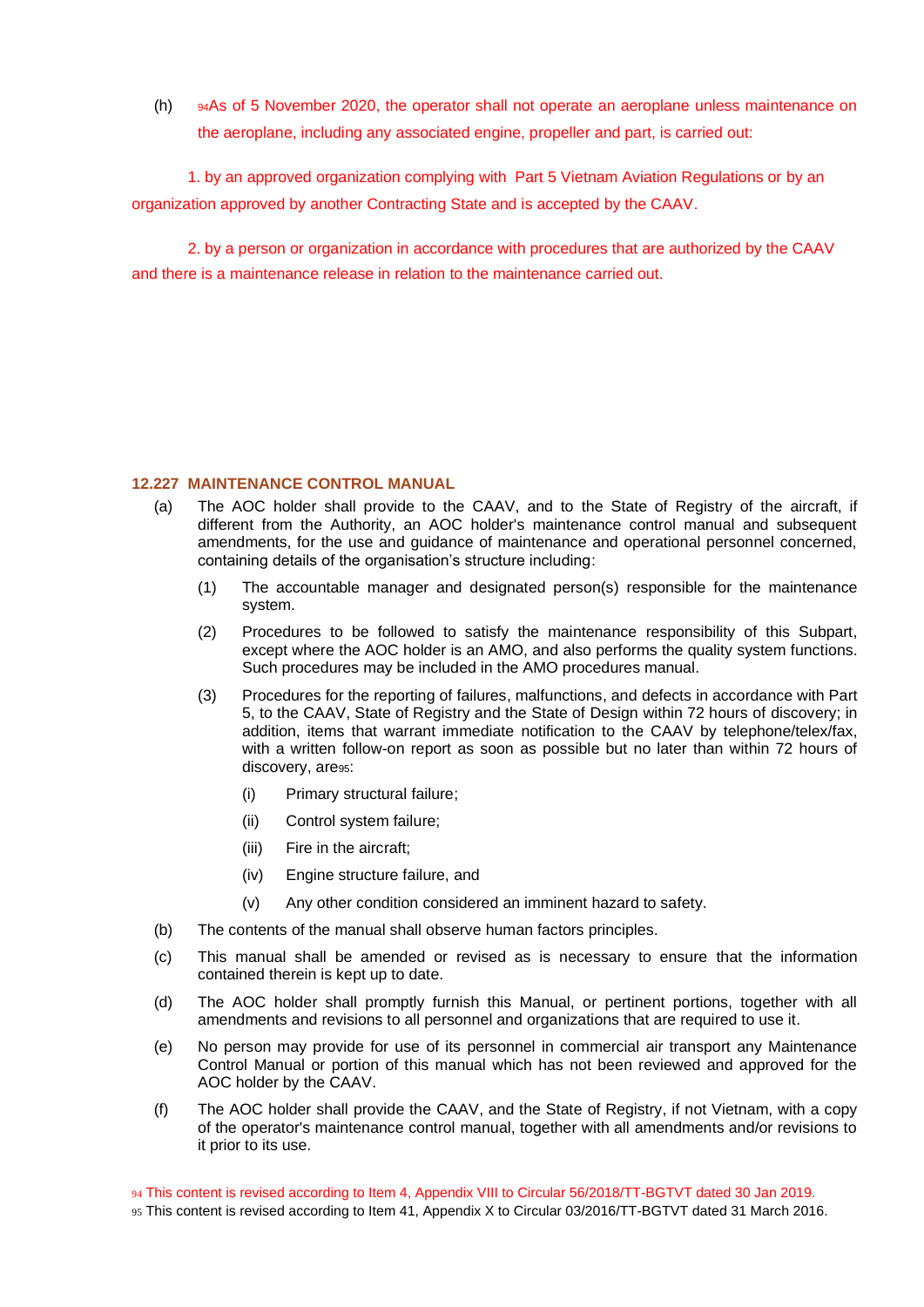# <span id="page-37-0"></span>**12.230 MANDATORY MATERIAL FOR MAINTENANCE CONTROL MANUAL**

- (a) The AOC holder shall incorporate mandatory information as necessary amendments to the Maintenance Control Manual as required by the CAAV or the State of Registry, if not Vietnam, as soon as reasonably possible, but no later than 30 days after receipt and submit any amendments to their maintenance manuals for approval.
- (b) <sup>96</sup>The AOC holder shall provide timely notification to the CAAV of the receipt of mandatory information from the State of Registry or the manufacturer.

#### <span id="page-37-1"></span>**12.233 MAINTENANCE MANAGEMENT**

- (a) The AOC holder, also approved as an AMO, may carry out the maintenance requirements specified in (2), (3), (5), and (6) (b) of 12.223.
- (b) If the AOC holder is not an AMO, the AOC holder shall meet its responsibilities under (2),(3),(5)and (6) (b) in 12.223 by using:
	- (1) An equivalent system of maintenance approved or accepted by the CAAV; or
	- (2) Through an arrangement with an AMO with a written maintenance contract agreed between the AOC holder and the contracting AMO detailing the required maintenance functions and defining the support of the quality functions approved or accepted by the CAAV.
- (c) The AOC holder shall employ a person or group of persons, acceptable to the CAAV, to ensure that all maintenance is carried out to an approved standard such that the maintenance requirements of 12.223 and requirements of the AOC holder's maintenance control manual are satisfied, and to ensure the functioning of the quality system.
- (d) The AOC holder shall provide suitable office accommodation at appropriate locations for the personnel specified in paragraph (c).
- (e) The Single Pilot and Basic Air Taxi operator are not required to employ maintenance personnel, but must contract to those personnel and facilities acceptable to the CAAV.

#### <span id="page-37-2"></span>**12.235 MAINTENANCE QUALITY SYSTEM**

- (a) For maintenance purposes, the AOC holder's quality system shall include at least the following functions:
	- (1) Monitoring the activities that are being performed in accordance with the accepted procedures;
	- (2) Ensure that all contracted maintenance is carried out in accordance with the contract, if any;
	- (3) Monitoring the continued compliance with the maintenance requirements; and
	- (4) Monitoring compliance with, and adequacy of, procedures required ensuring safe maintenance practices, airworthy aircraft and aeronautical products.

*Note: Compliance monitoring must include a feedback system to the accountable manager to ensure corrective action as necessary.*

- (b) The AOC holder's quality system shall include a quality assurance programme that contains procedures designed to verify that all maintenance operations are being conducted in accordance with all applicable requirements, standards and procedures.
- (c) Where the AOC holder is also an AMO, the AOC holder's quality management system may be combined with the requirements of an AMO and submitted for approval and acceptance to the CAAV, and State of Registry for aircraft not registered in Vietnam.

*Note: See Appendix 1 to 12.235 for additional quality system requirements for maintenance activities.*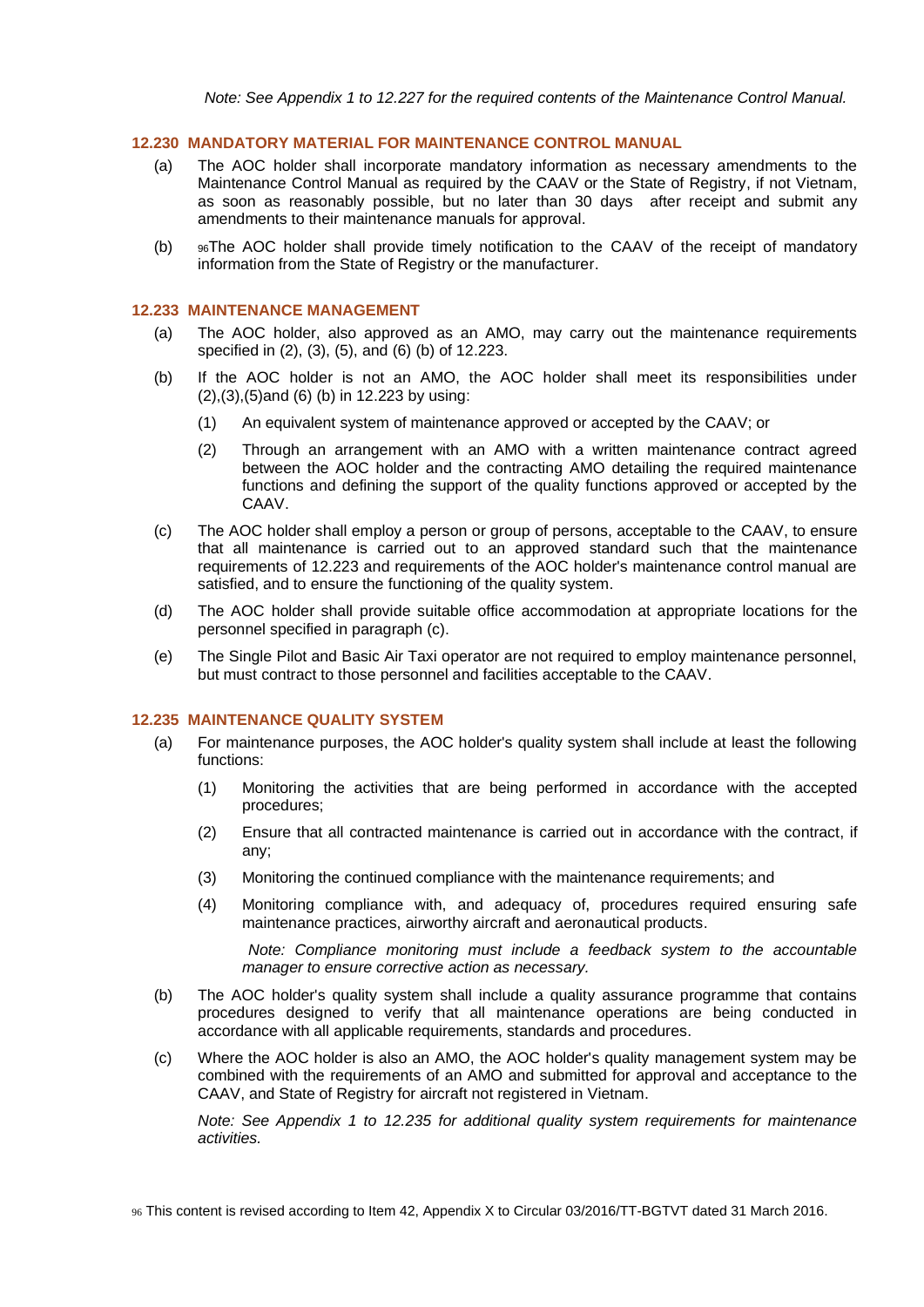(d) <sup>97</sup>The Single Pilot and Basic Air Taxi operators are not required to have a maintenance quality system, but must use maintenance quality methods acceptable to the CAAV.

# <span id="page-38-0"></span>**12.237 AIRCRAFT TECHNICAL LOG ENTRIES OF AOC HOLDERS**

- (a) Each person who takes action in the case of a reported or observed failure or malfunction of an aircraft/ aeronautical product, that is critical to the safety of flight shall make, or have made, a record of that action in the maintenance section of the aircraft technical log.
- (b) The AOC holder shall have a procedure for keeping adequate copies of required records to be carried aboard, in a place readily accessible to each flight crew member and shall put that procedure in the AOC holder's operations manual.

#### **12.240 MAINTENANCE RECORDS**

- <span id="page-38-1"></span>(a) The AOC holder shall ensure that a system has been established to keep, in a form acceptable to the CAAV:
	- (1) The total time in service (hours, calendar time and cycles, as appropriate) of the aircraft and all life- limited components;
	- (2) The current status of compliance with all mandatory continuing airworthiness information;
	- (3) Appropriate details of modifications and repairs to the aircraft and its major components;
	- (4) The time in service (hours, calendar time and cycles, as appropriate) since last overhaul of the aircraft or its components subject to mandatory overhaul life;
	- (5) The current aircraft status of compliance with the maintenance program; and
	- (6) The detailed maintenance records to show that all requirements for signing of a maintenance release have been met.
- (b) The AOC holder shall ensure that items in:
	- $(1)$  A minimum of 12 months after the unit to which they refer  $(1)$ ,  $(2)$ ,  $(3)$ ,  $(4)$ ,  $(5)$   $(a)$  or has been permanently withdrawn from service with this AOC holder, or
	- (2) The records in (a)(6) shall be kept for a minimum of 12 months after the signing of the maintenance release; or
	- (3) A different minimum time interval prescribed by the CAAV, whichever is greater.
- $(c)$  98The records in (a) shall be kept for a minimum of 1 year after the signing of the maintenance release.
- (d) <sup>99</sup>The AOC holder shall ensure that in the event of temporary change of operator, the records specified in paragraph (a) shall be made available to the new operator.
- $(e)$  100The AOC holder shall ensure that when an aircraft is permanently transferred from one operator to another operator, the records specified in paragraph (a) are also transferred.
- (f) <sup>101</sup>The aircraft technical log and any subsequent amendment shall be approved by the CAAV.

#### <span id="page-38-2"></span>**12.243 RELEASE TO SERVICE OR MAINTENANCE SECTION RECORDS OF THE TECHNICAL LOG**

- (a) An AOC holder shall not operate an aircraft unless it is maintained and released to service by an organisation approved in accordance with Part 5, or under an equivalent system, either of which shall be:
	- (1) Approved by the CAAV; and
	- (2) Acceptable to the State of Registry (if not Vietnam).
- (b) An AOC holder using an equivalent system shall not operate an aircraft after release under sub paragraph (a) unless a release to service is prepared or caused to be prepared by an

<sup>97</sup> This content is revised according to Item 43, Appendix X to Circular 03/2016/TT-BGTVT dated 31 March 2016. 98 This content is revised according to Item 44 (a), Appendix X to Circular 03/2016/TT-BGTVT dated 31 March 2016. 99 This content is revised according to Item 44 (a), Appendix X to Circular 03/2016/TT-BGTVT dated 31 March 2016. 100 This content is revised according to Item 44 (a), Appendix X to Circular 03/2016/TT-BGTVT dated 31 March 2016. 101 This content is revised according to Item 44 (b), Appendix X to Circular 03/2016/TT-BGTVT dated 31 March 2016.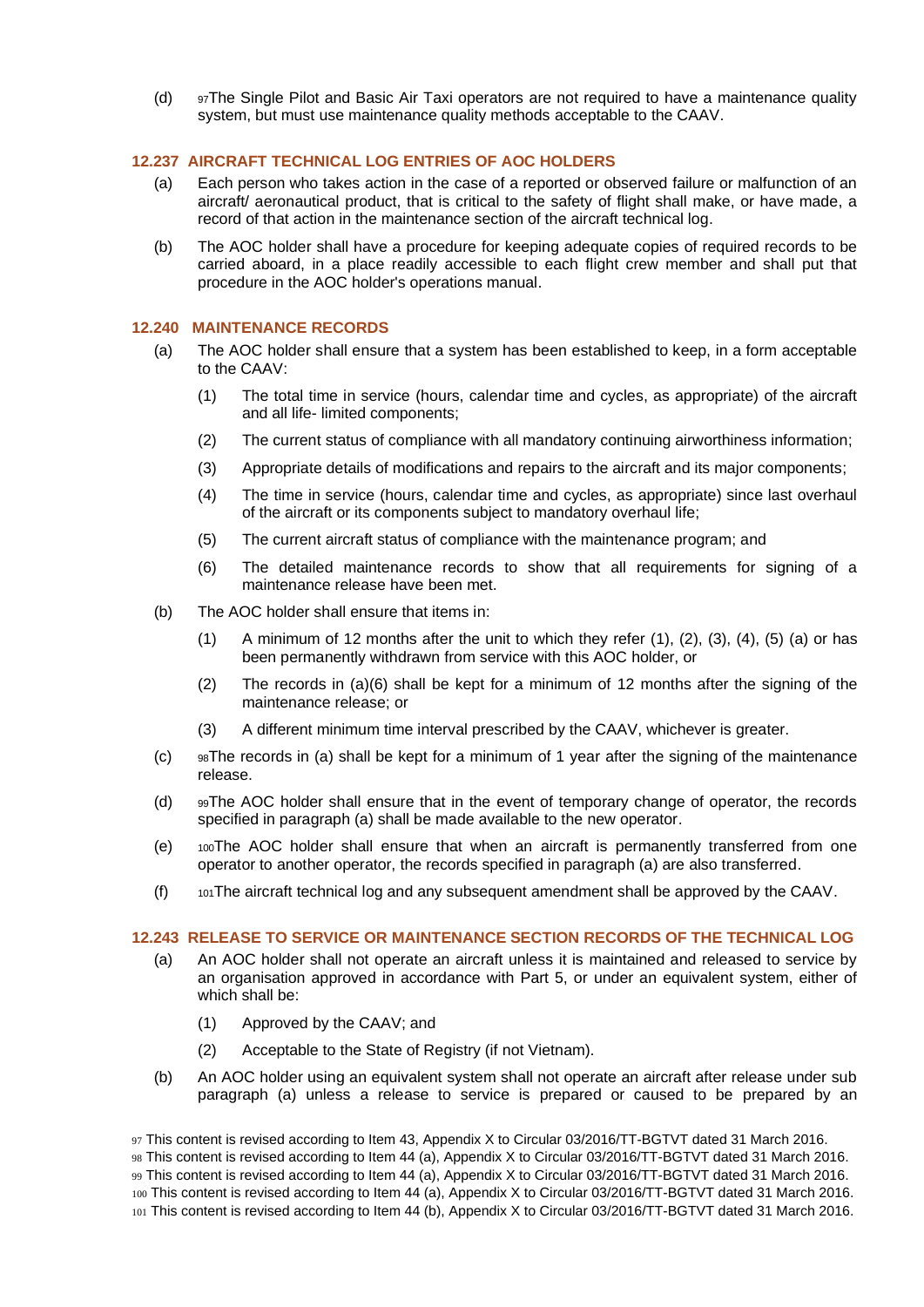appropriately licenced and rated individual in accordance with these Parts, as appropriate. The maintenance release shall be made in accordance with the AOC maintenance control manual procedures.

- (c) An AOC holder using an AMO shall not operate an aircraft after release to service under sub paragraph (a) unless an appropriate entry is made in accordance with the AOC maintenance control manual procedures acceptable to the CAAV.
- (d) The AOC holder shall give a copy of the release to service for the aircraft to the pilot in command and ensure that an entry noting the release is made in the maintenance section of the aircraft technical log.
- (e) <sup>102</sup>As of 5 November 2020, when maintenance is not carried out by an approved maintenance organization, the maintenance release shall be completed and signed by a person appropriately licensed in accordance with Part 7 Vietnam Aviation Regulations or regulatory requirements of State of Registry that complied with Annex 1 to certify that the maintenance work performed has been completed satisfactorily and in accordance with approved data and procedures acceptable to the State of Registry

# <span id="page-39-0"></span>**12.245 MODIFICATION AND REPAIRS**

- (a) <sup>103</sup>All modifications and repairs shall comply with airworthiness requirements approved by the CAAV or the State of Registry, if the state of register is not Vietnam, acceptable and meet the following requirements:
	- (1) Procedures shall be established to ensure that the substantiating data supporting compliance with the airworthiness requirements are retained.
	- (2) However, in the case of a major repair or major modification, the work must have been done in accordance with technical data approved by the CAAV.
- (b) <sup>104</sup>An AOC holder authorised to perform maintenance, preventive maintenance, and modifications of any aircraft, airframe, aircraft engine, propeller, appliance, component, or part thereof, in accordance with the approved operations specifications, intending to certify an aircraft registered in Vietnam for maintenance release after major repairs or major modifications shall use a current and valid licenced AMT with an airframe and powerplant rating and shall be qualified in accordance with Part 4.
- (c) The AOC holder shall, promptly upon its completion, prepare a report of each major modification or major repair of an airframe, aircraft engine, propeller, or appliance of an aircraft operated by it.
- (d) The AOC holder shall submit a copy of each report of a major modification to the CAAV, and shall keep a copy of each report of a major repair available for inspection.

#### <span id="page-39-1"></span>**12.247 AIRCRAFT MAINTENANCE PROGRAMME**

- (a) The AOC holder requesting approval to operate a large or turbine powered aircraft or an aircraft type certificated for 10 passengers or more shall provide, for the use and guidance of maintenance and operational personnel concerned, a maintenance programme approved by the State of Registry containing the information prescribed by the CAAV.
- (b) The AOC holder's aircraft maintenance programme and any subsequent amendment shall be submitted to the CAAV for approval prior to use. If the aircraft is not registered in Vietnam, acceptance by the CAAV will be conditioned upon prior approval by the State of Registry, or where appropriate, upon the AOC holder complying with recommendations provided by the State of Registry.
- (c) The maintenance programme should be based on maintenance programme information made available by the State of Design or by the organization responsible for the type design, and any additional applicable experience.

102 This content is revised according to Item 5, Appendix VIII to Circular 56/2018/TT-BGTVT dated 30 Jan 2019. 103 This content is revised according to Item 45, Appendix X to Circular 03/2016/TT-BGTVT dated 31 March 2016. 104 This content is revised according to Item 45, Appendix X to Circular 03/2016/TT-BGTVT dated 31 March 2016.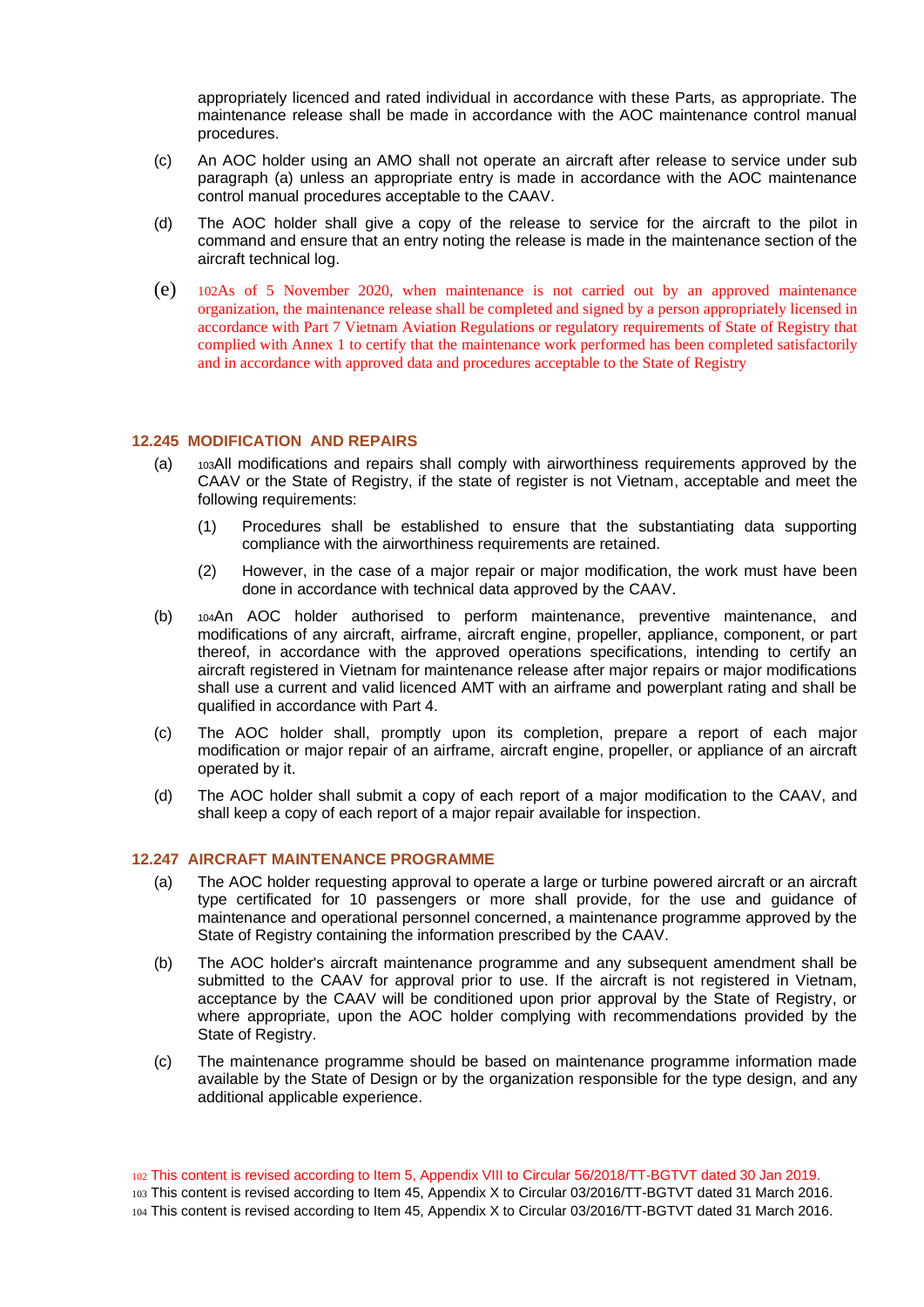- (d) The design and application of the maintenance programme shall observe Human Factors principles.
- (e) The AOC holder shall ensure that each aircraft is maintained in accordance with the AOC holder's aircraft approved maintenance programme which shall include:
	- (1) Maintenance tasks and the intervals in which these are to be performed, taking into account the anticipated utilisation of the aircraft;
	- (2) When applicable, a continuing structural integrity programme;
	- (3) Procedures for changing or deviating from sub paragraphs (e)(1) and (e)(2); and
	- (4) When applicable, condition monitoring and reliability programme, descriptions for aircraft systems, components, and powerplants.
- (f) Maintenance tasks and intervals that have been specified as mandatory in approval of the type design shall be identified.
- (g) Repetitive maintenance tasks that are specified in mandatory intervals as a condition of approval of the type design shall be identified.

*Note: The maintenance programme should be based on maintenance programme information made available by the State of Design or by the organisation responsible for the type design, and any additional applicable experience.*

- (h) <sup>105</sup>Approval by the CAAV of an AOC holder's maintenance programme and any subsequent amendments shall be included in its Operations Specifications.
- (i) Copies of the maintenance programme and all amendments shall be furnished to the personnel and organizations who are to perform work on the AOC holder's aircraft.
- (j) Copies of all amendments to the maintenance programme shall be furnished promptly to all organizations or persons to whom the maintenance programme has been issued.
- (k) No person may provide for use of its personnel in commercial air transport a Maintenance programme or portion thereof which has not been reviewed and approved for the AOC holder by the CAAV.
- (l) The CAAV will require an operator to include a reliability programme when the Authority determines that such a reliability programme is necessary. When such a determination is made by the Authority the AOC holder shall provide such procedures and information in the AOC holder's maintenance control manual.
- (m) The AOC holder shall have an inspection programme and a programme covering other maintenance, preventive maintenance, and modifications to ensure that:
	- (1) Maintenance, preventive maintenance, and modifications performed in accordance with the AOC holder's maintenance control manual;
	- (2) Each aircraft released to service is airworthy and has been properly maintained for operation.
- (n) The CAAV may amend any specifications issued to an AOC holder to permit deviation from those provisions of this Subpart that would prevent the maintenance release and use of airframe components,powerplants, appliances, and spare parts have been maintained, altered, or inspected by persons employed outside Vietnam who do not hold an Vietnam technician's licence.
- (o) The AOC holder who is granted authority under this (n) shall provide for surveillance of facilities and practices to assure that all work performed on these parts is accomplished in accordance maintenance control manual.

# <span id="page-40-0"></span>**12.250 CONTINUING AIRWORTHINESS INFORMATION<sup>106</sup>**

(a) The operator of an aeroplane over 5 700 kg or a helicopter over 3, 175 kg maximum certificated take-off mass shall:

105 This content is revised according to Item 46, Appendix X to Circular 03/2016/TT-BGTVT dated 31 March 2016. 106 This content is revised according to Item 47, Appendix X to Circular 03/2016/TT-BGTVT dated 31 March 2016.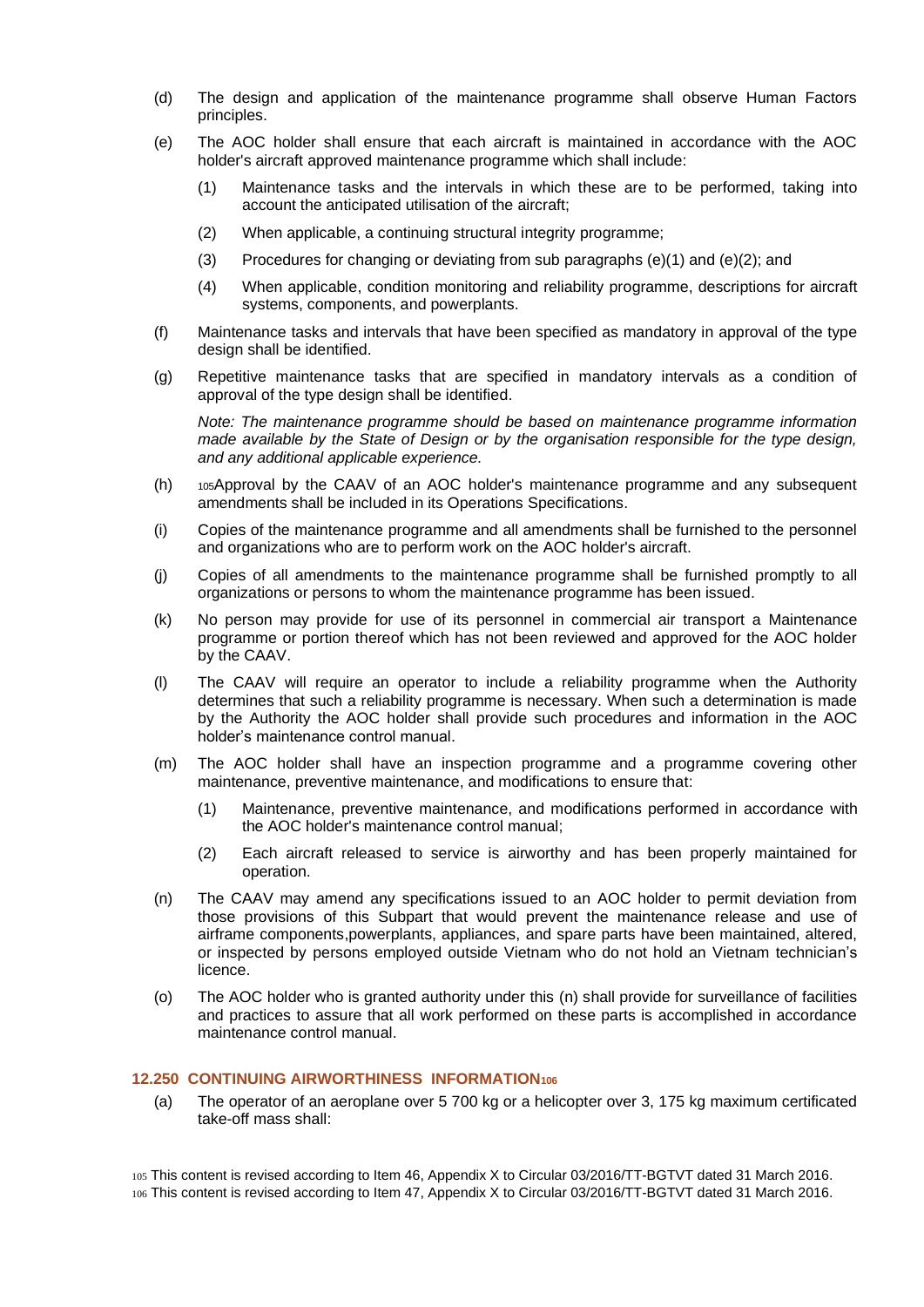- (1) Monitor and assess maintenance and operational experience with respect to continuing airworthiness; and
- (2) Provide the information as prescribed by the CAAV and the State of Registry, if not Vietnam; and
- (3) Report through the system specified in the maintenance control manual approved by the CAAV.
- (b) The operator of an aeroplane over 5 700 kg or a helicopter over 3.175 kg maximum certificated take-off mass shall:
	- (1) Obtain and assess continuing airworthiness information and recommendations available from the organization responsible for the type design; and
	- (2) Implement resulting actions considered necessary in accordance with a procedure acceptable to the State of Registry.

#### <span id="page-41-0"></span>**12.253 AUTHORITY TO PERFORM AND APPROVE MAINT., PREVENTIVE MAINT. AND MODIFICATIONS**

- (a) An AOC holder which is not approved as an AMO may perform and certify routine and nonroutine maintenance, preventive maintenance, or inspections for maintenance release, if authorized by the AOC holder's operations specifications, as provided in its maintenance programme and maintenance control manual.
- (b) An AOC holder may make arrangements with an AMO (appropriately rated) for the performance of maintenance, preventive maintenance, or modifications of any aircraft, airframe, aircraft engine, propeller, appliance, or component, or part thereof as provided in its maintenance programme and maintenance control manual.
- (c) <sup>107</sup>An AOC holder which is not approved as an AMO shall use a appropriately licenced and rated individual in accordance with Parts 5 and 7, as appropriate, to certify maintenance and preventive maintenance for maintenance release after performing or supervising in accordance with technical data approved by the CAAV.

#### <span id="page-41-1"></span>**12.255 REQUIRED MANDATORY MAINTENANCE INSPECTION PERSONNEL**

- (a) No operator may allow employees to perform required inspections unless the person performing the inspection is appropriately compliance with regulatory requirements of the approved quality system or quality management system.
- (b) No operator may allow employees to perform maintenance on the request unless the person performing the inspection process comply with regulatory requirements of the approved quality system or quality management system.
- (c) No person may perform a required inspection if he performed the item of work required to be inspected.
- (d) Each certificated holder shall maintain, or shall determine that each person with whom it arranges to perform its required inspections, maintains a current listing of persons who have been trained, qualified and authorized to conduct required inspections:
	- (1) The persons must be identified by name, occupational title, and the inspections they are authorized to perform.
	- (2) The AOC holder (or person with whom it arranges to perform its required inspections) shall give written authorisation to each person so authorized, describing the extent of his responsibilities, authorisations and inspection limitations.
	- (3) <sup>108</sup>This listing shall be sent to the CAAV on request.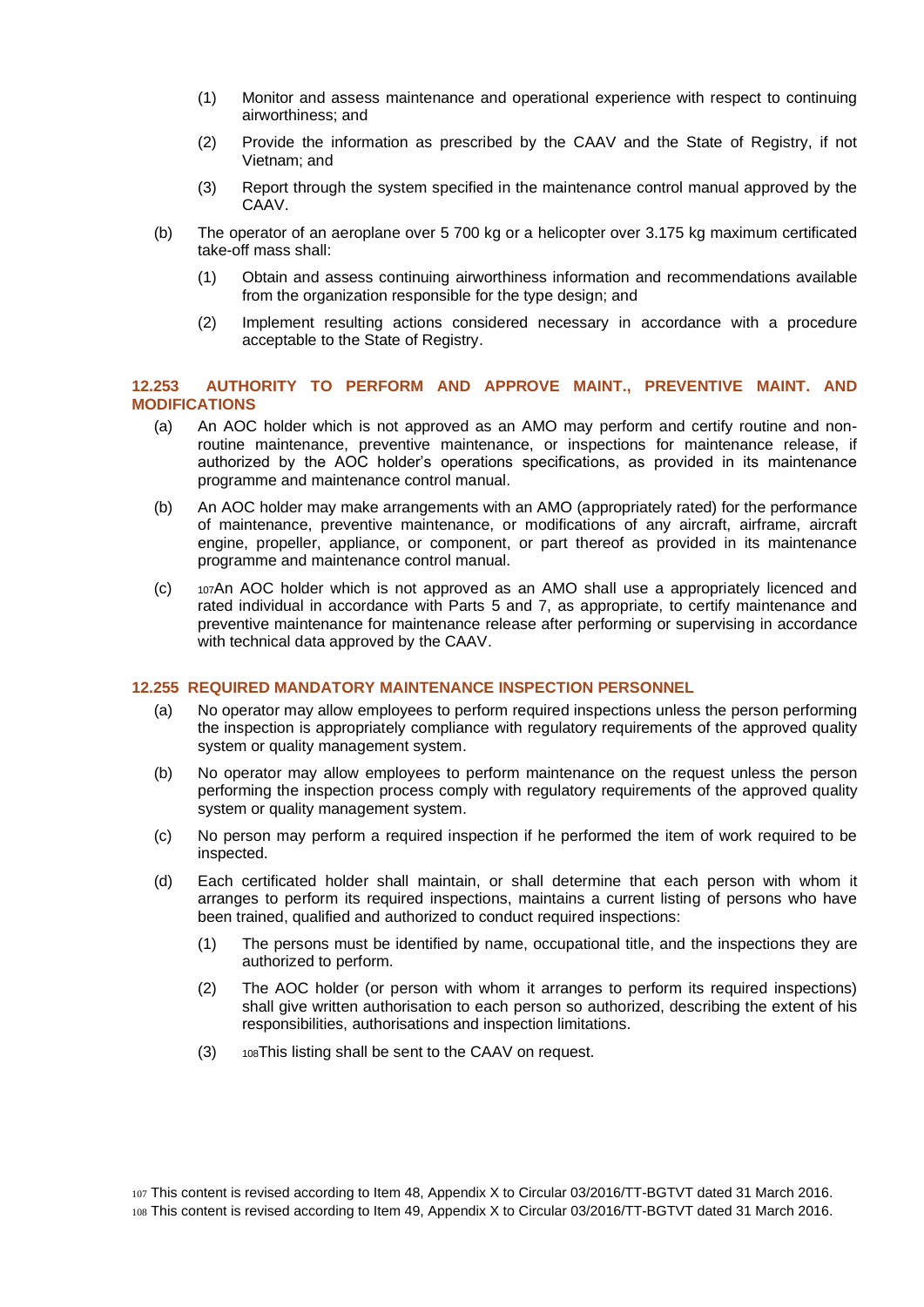# <span id="page-42-0"></span>**12.257 LICENCE REQUIREMENTS FOR A TECHNICIAN OF AOC HOLDER USING EQUIVALENT SYSTEM**

- (a) Each person who is directly in charge of maintenance, preventive maintenance, or modification, of any aircraft, airframe, aircraft engine, propeller, appliance, or component, or part thereof and each person performing required inspections and certifying maintenance release the maintenance performed shall be a appropriately licenced and rated technician or repair specialists in accordance with Part 5 and 7, as appropriate, and acceptable to the CAAV.
- (b) A person who is directly in charge shall be on site but need not physically observe and direct each worker constantly, but shall be available for consultation and decision on matters requiring instruction or decision from higher authority than that of the persons performing the work.

*Note: A person "directly in charge" is each person assigned to a position in which he is responsible for the work of a shop or station that performs maintenance, preventive maintenance, modifications, or other functions affecting aircraft airworthiness.*

*<sup>109</sup>Note: (removed)*

# <span id="page-42-1"></span>**APPENDICES**

# <span id="page-42-2"></span>**APPENDIX 1 TO 12.013 REGULATION PROCEDURES FOR ISSUING AIRCRAFT OPERATION CERTIFICATE**

- (a) For documents relating to the aircraft operator, the applicant for an AOC of commercial air transport to send 01 records in person or by mail to the CAAV and responsible about the information in the record. Records for issuance of AOC of commercial air transport aircraft include:
	- (1) An application for a AOC must include the following information: business name, trade name, location of principle office; legal representative (CEO); types of businesses; operation areas and facility; types of operation, the type of aircraft operated.
	- (2) Documentation to describe organizational management;
	- (3) The full name of the post holders, including those responsible for flight operation, maintenance system, crew training and ground activities along with the experience and their professional competence.
	- (4) Operational manual.
- (b) For aircraft maintenance system, the applicant must provide the documents along with the application for the origin aircraft operation certificate; and in case of necessity, the dossier of request for amendment or renewal of operation certificate for each new aircraft to be put into operation.
	- (1) Maintenance organization exposition manual;
	- (2) The aircraft maintenance program of operator
	- (3) Mentainance log book;
	- (4) Type and number of aircraft registered Vietnamese nationality.
	- (5) In addition to the provisions of paragraph (4)(b) of this appendix, operator can operate the aircraft is registered in another country when there is a transfer of responsibility agreements (function) safety monitoring between the CAAVand the national authorities of state of registry under the provisions of Article 83bis of the Chi-ca-go Convention;
	- (6) Maintenance contracts between the operator and approved maintenance organizations in accordance with Part 5.

# <span id="page-42-3"></span>**<sup>110</sup>APPENDIX 1 TO 12.017: AIRCRAFT DISPLAY AIR OPERATOR CERTIFICATE**

- (a) The certified true copy of the AOC shall be in a standardized format that:
	- (1) Closely approximates the format provided in ICAO Annex 6, Part I and Part II to enable a foreign CAA to easily determine that the air operator is in compliance; and.

109 This content is revised according to Item 29, Appendix X to Circular 03/2016/TT-BGTVT dated 31 March 2016. 110 This content is revised according to Item 50, Appendix X to Circular 03/2016/TT-BGTVT dated 31 March 2016.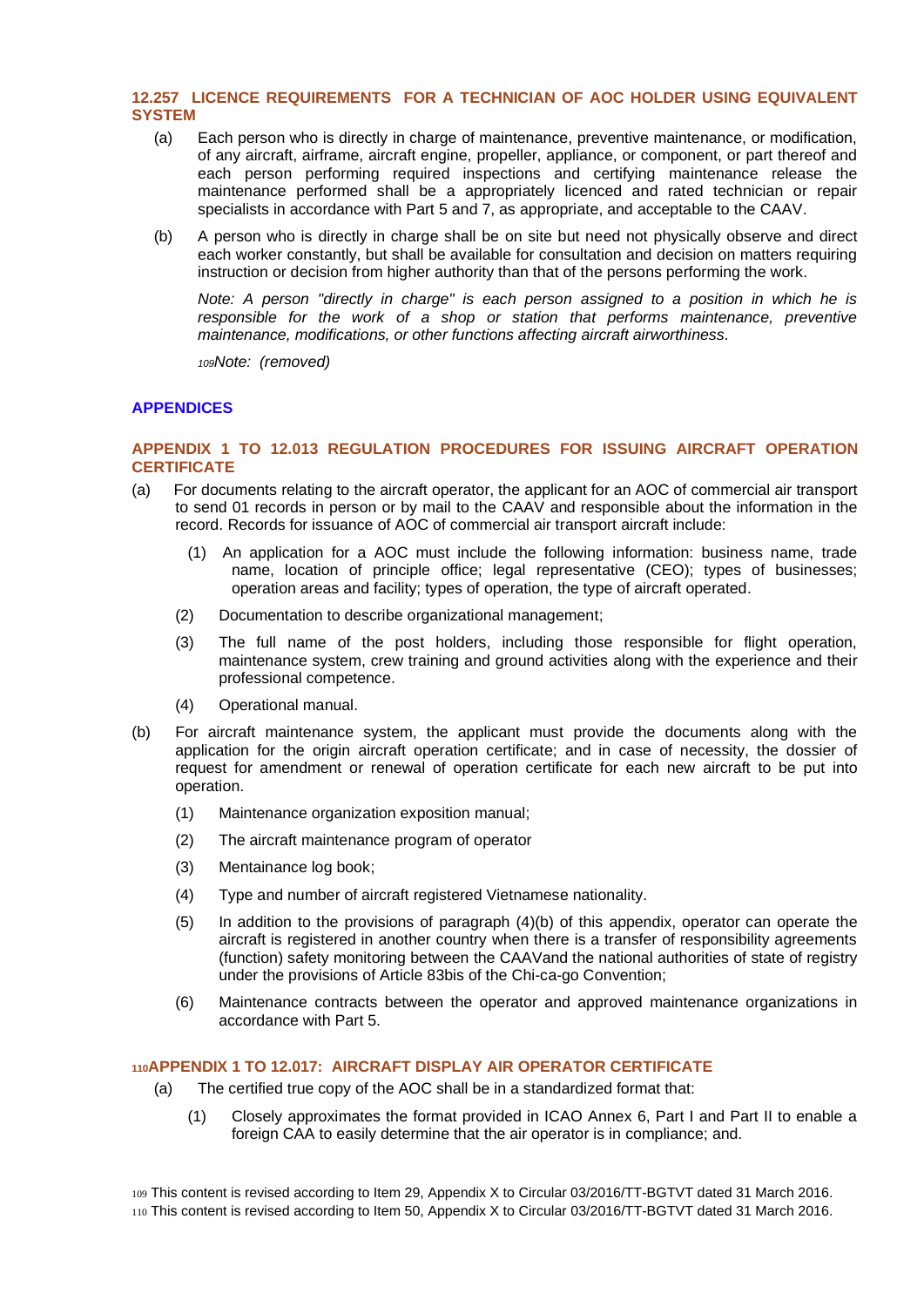- (2) Contains the minimum information required in paragraphs (b) of this Appendix.
- (b) The minimum contents of the aircraft display AOC shall be:
	- (1) A header with bold letters identifying that the State of the Operator is the "Republic of Vietnam.".
	- (2) A sub-header withe smaller bold letters identifying that the issuing authority of the State of the Operator is the "Civil Aviation Authority of Vietnam."
	- (3) A unique AOC number, as issued by CAAV.
	- (4) The expiration date after which the AOC ceases to be valid (dd-mm-yyyy).
	- (5) The air operator's registered name.
	- (6) The operator's trading name, if different than (5). Insert "dba" before the trading name (for "doing business as").
	- (7) The operator's principal place of business address.
	- (8) The operator's principal place of business telephone and fax details, including the country code. email to be provided if available.
	- (9) The contact details include the telephone and fax numbers, including the country code, and the e-mail address (if available) at which operational management can be contacted without undue delay for issues related to flight operations, airworthiness, flight and cabin crew competency, dangerous goods and other matters, as appropriate.
	- (10) The controlled document (Operations Manual) which is carried on board on board the aircraft, in which the operator contact details are listed, with the appropriate paragraph or page reference.
	- (11) A specific reference to the appropriate civil aviation regulations.
	- (12) The Issuance date of the AOC (dd-mm-yyyy).
	- (13) The title, name and signature of the CAAV representative. In addition, an official stamp may be applied on the AOC.

#### <span id="page-43-0"></span>**APPENDIX 2 TO 12.017: AIRCRAFT DISPLAY OPERATIONS SPECIFICATIONS<sup>111</sup>**

- (a) The operator shall have on board the aircraft, aircraft display operations specifications identified by aircraft make, model and series for each aircraft model in the operator's fleet approved by the CAAV. If authorizations and limitations are identical for two or more models, these models may be grouped in a single list.
- (b) The certified true copy of the aircraft display operations specifications shall be in a standardized format that:
	- (1) Closely approximates the format provided in ICAO Annex 6, Part I or Part III to enable a foreign CAA to easily determine that the air operator is in compliance; and.
	- (2) Contains the minimum information required in paragraphs (c) of this Appendix.
- (c) The minimum content of the general portion of the aircraft display operations specifications shall be:
	- (1) The header "Operations Specifications" with the text underneath to be " Subject to the approved conditions in the operations manual."
	- (2) The telephone and fax contact details for CAAV, including the country code and an appropriate e-mail contact.
	- (3) The AOC number associated with these operations specifications;
	- (4) The operator's registered name and the operator's trading name, if different. Insert "dba" before the trading name (for "doing business as").
	- (5) The issuance date of the operations specifications (dd-mm-yyyy) and signature of the CAAV representative.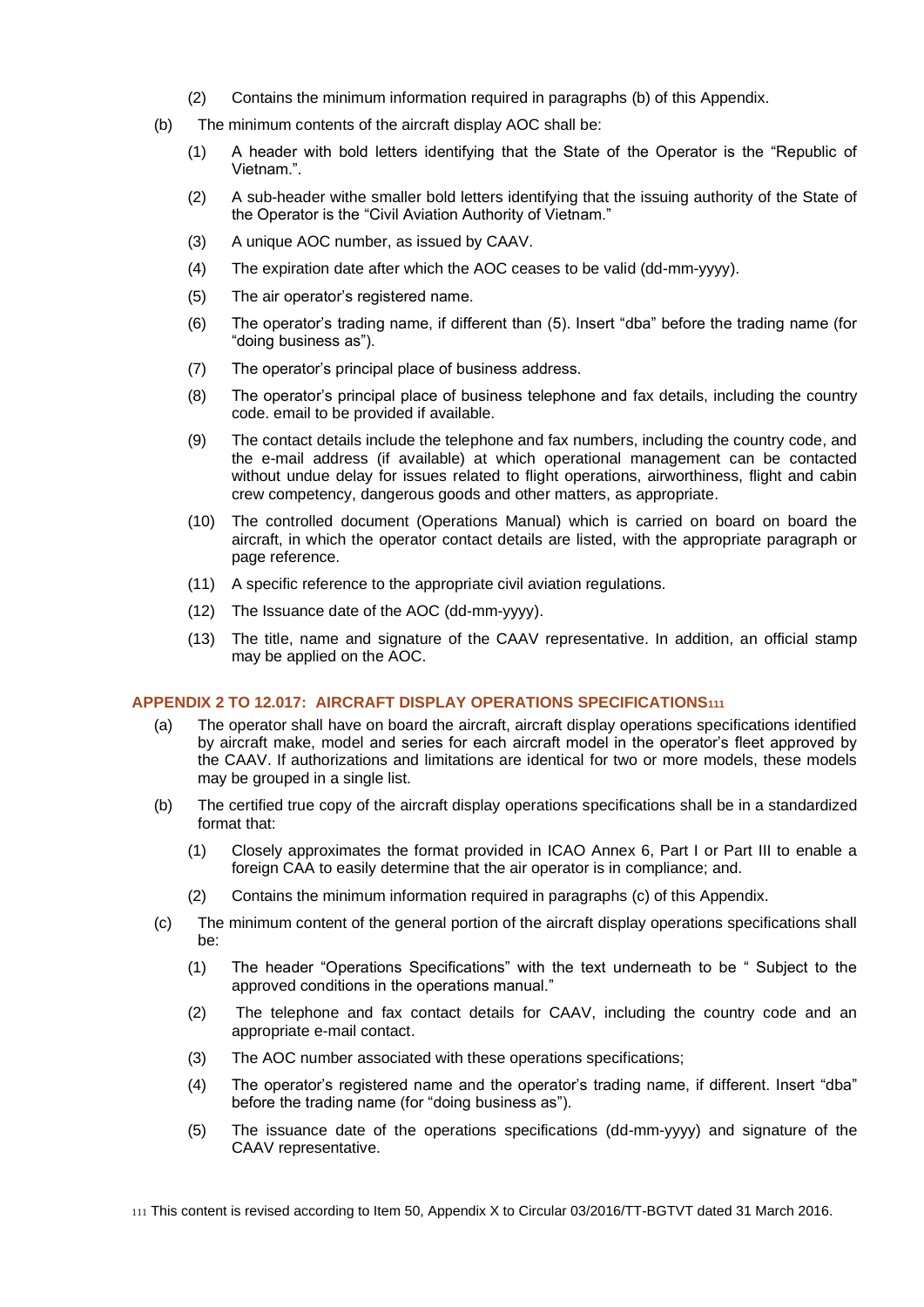- (6) The detail information of the aircraft manufacturer, aircraft type, aircraft model;
- (7) Any other type of transportation to be specified (e.g. emergency medical service).
- (8) List the geographical area(s) of authorized operation.
- (9) List the applicable special limitations (e.g. VFR only, day only).
- (d) The minimum content of the specific authorizations portion of the aircraft display operations specifications shall be entered under four columns:
	- (1) Special Authorizations;
	- (2) Yes, No or N/A;
	- (3) Special approvals; and
	- (4) Remarks.
- (e) The minimum specific authorizations that must be addressed in these columns in the following specific order include:
	- (1) Dangerous goods;
	- (2) Low Visibility Operations: Approach and Landing;
	- (3) Low Visibility Operations: Takeoff;
	- (4) RVSM;
	- (5) ETDO;
	- (6) Each Navigation Specification for PBN operations
	- (7) Continuing airworthiness
	- (8) Other.
- (f) Where the special authorization for RVSM (paragraphs  $(f)(4)$ ) or EDTO (paragraph  $(f)(5)$ ) is not applicable, the authorization row must appear in the operations specifications even when the authorization has not been granted to the operator, but the authorization should be shown as "not applicable" by the entry of "N/ A" in the appropriate column.
- (g) Additionally, for the following authorizations the "Special Approvals" column shall contain:
	- (1) For Low Visibility Operations: Approach and Landing (paragraph (f)(2)):
		- (i) A separate line for each applicable precision approach category (CAT I, II, IIIA, IIIB, IIIC) and
		- (ii) The minimum RVR in metres and decision height in feet.
	- (2) (2) For Low Visibility Operations: Takeoff (paragraph (f)(3)):
		- (i) A separate line for each approval should be used if different approvals are granted; and
		- (ii) The approved minimum take-off RVR in metres.
	- (3) For EDTO operations:
		- (i) A threshold time;
		- (ii) Maximum diversion time.
	- (4) For PBN operations (paragraph (e)(6)):
		- (i) A separate line should be used for each PBN specification authorization granted (e.g. RNAV 10, RNAV 1, RNP 4);
		- (ii) With appropriate limitations or conditions listed in the "Specific Approvals" and/or "Remarks" columns.
	- (5) For Continuing Airworthiness:
		- (i) Insert the name of the person/organization responsible for ensuring that the continuing airworthiness of the aircraft is maintained; and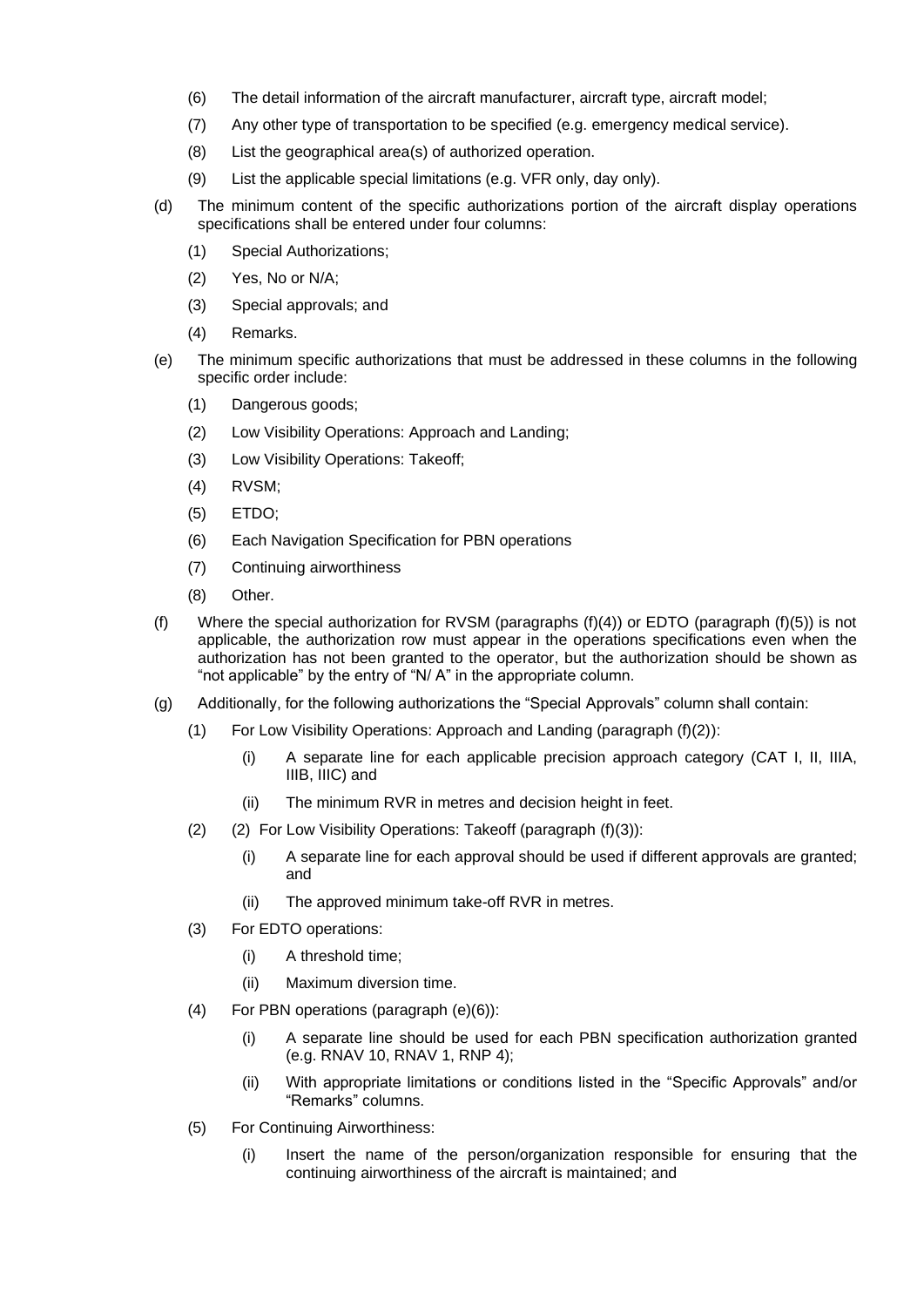- (ii) The regulation that requires the work, i.e. within the AOC regulation or a specific approval.
- (6) For other authorizations (paragraph (f)(8):
	- (i) Additional authorizations or data can be entered here, using one line (or one multiline block) per authorization.
	- (ii) These authorizations could included special approach authorization, MNPS, approved navigation performance).

#### <span id="page-45-0"></span>**APPENDIX 1 TO 12.023 PROCEDURES FOR RENEWAL OF THE AIRCRAFT OPERATION CERTIFICATE**

- (a) The operator to send 01 application for AOC renewal in person or by mail to the CAAV. Application for renewal AOC must be sent to the CAAV at least 30 days before the expiration date of the certificate. Dossier includes:
	- (1) An application for renewal of AOC include the following information: business name, trade name, location of principle office; legal representative (chief executive officer);type of enterprise; operation aeas and facility; types of operation, type of aircraft operated.
	- (2) Report changes up to the time of the proposal to renew the aircraft operator certificate.

#### <span id="page-45-1"></span>**APPENDIX 2 TO 12.023 PROCEDURES FOR AMENDMENTS AND SUPPLEMENTS THE AIRCRAFT OPERATION CERTIFICATE**

- (a) The operator to send 01 application state the request for amendments and supplements in person or by mail to the CAAV. Application for amendments, supplements AOC must be sent to the CAAV at least 30 days before the scheduled amendements, supplements AOC take effect. Dossier includes:
	- (1) An application for amendment and supplement to the ratin, aircraft type of AOC aircraft operator certificate. Clearly stating the contents of proposed amendments and supplements;
	- (2) Other relevant amendments, supplements documentations.

#### <span id="page-45-2"></span>**APPENDIX 1 TO 12.033: CERTIFICATION OF SINGLE-PILOT AIR TAXIS**

- (a) The full initial certification process shall be implemented by the CAAV for single-engine AOC applicants.
- (b) The exceptions of Part 12 for single-pilot air taxis may be considered for those operators with fewer than 3 fully qualified PICs.
- (c) The aircraft must be able to maintain performance requirements for such operations.
- (d) No AOC holder may be authorised to operate an aircraft under the IFR or at night by a single pilot unless the:
	- (1) Flight manual does not require a flight crew of more than one;
	- (2) The aeroplane is propeller-driven;;
	- (3) Maximum approved passenger seating configuration is not more than 9;
	- (4) Maximum certificated take-off mass does not exceed 5 700 kg;
	- (5) Aeroplane is equipped as described in Part 6 for single-pilot IFR and night operations; and
	- (6) PIC has satisfied requirements of experience, training, checking and recency of Part 14, including demonstration of briefing for emergency evacuation, use of autopilot during IFR operations, and used of condensed navigation documentation.

#### <span id="page-45-3"></span>**APPENDIX 2 TO 12.033: NIGHT & IMC OPS:SINGLE-ENGINE TURBINE-POWERED AIRCRAFT**

- (a) The following airworthiness and operational requirements are provided to ensure a valid certification of an applicant for an AOC to operate single-engine turbine-powered aircraft in commercial air transport at night and IMC:
- **1. Turbine engine reliability**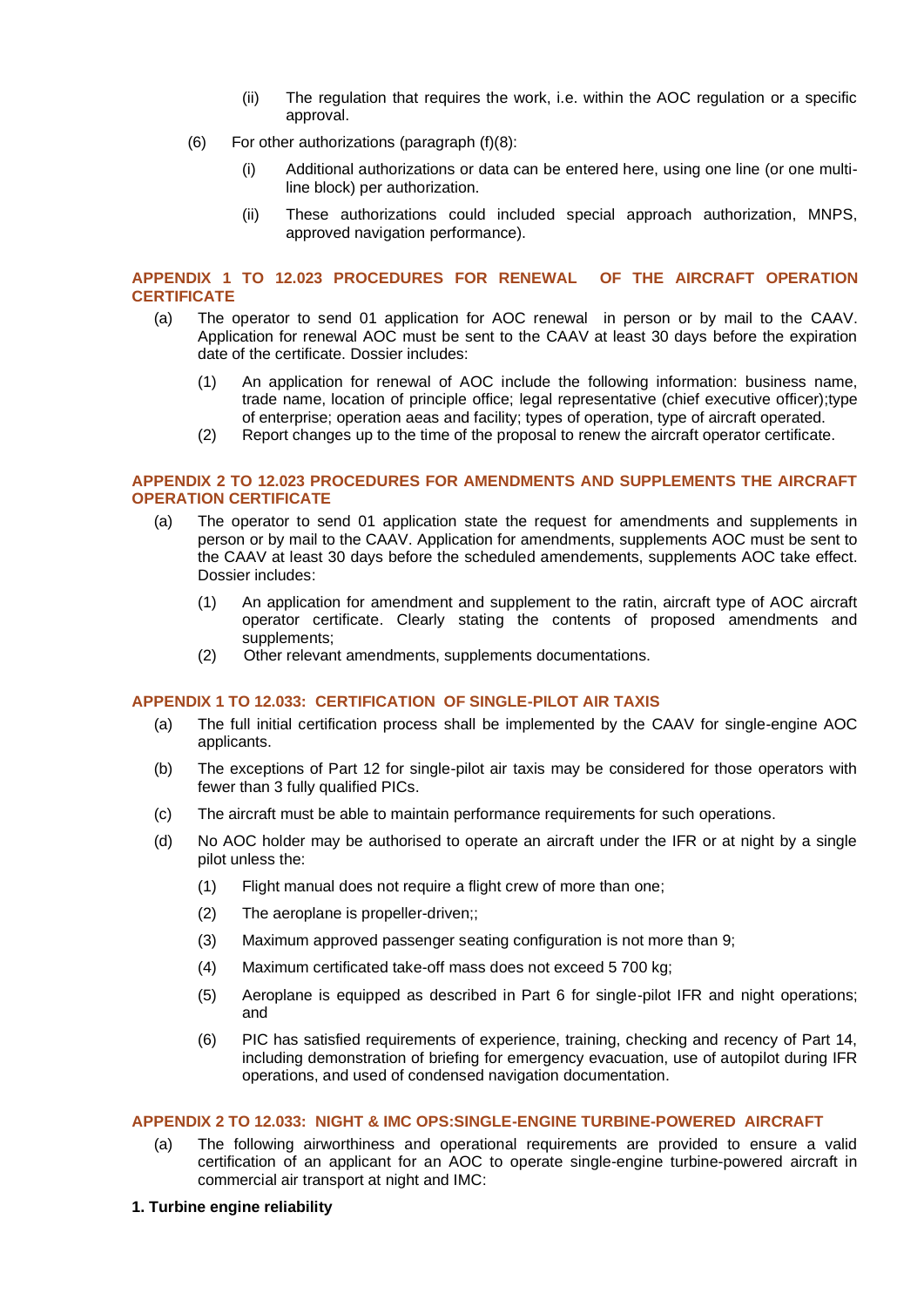*(a)* Turbine engine reliability shall be shown to have apower loss rate of less than 1 per 100 000 engine hours.

*Note.- Power loss in this context is defined as any loss of power, the cause of which may be traced to faulty engine or engine component design or installation, including design or installation of the fuel ancillary or engine control systems.*

- (b) The operator shall be responsible for engine trend monitoring.
- (c) Đ To minimize the probability of in-flight engine failure, the engine shall be equipped with:
	- (1) An ignition system that activates automatically, or is capable of being operated manually, for take-off and landing, and during flight, in visible moisture;
	- (2) A magnetic particle detection or equivalent system that monitors the engine, accessories gearbox, and reduction gearbox, and which includes a flight deck caution indication; and
	- (3) An emergency engine power control device that permits continuing operation of the engine through a sufficient power range to safely complete the flight in the event of any reasonably probable failure of the fuel control unit.

# **2. Systems and equipment**

- (a) Single-engine turbine-powered aeroplanes approved to operate at night and/or in IMC shall be equipped with the following systems and equipment intended to ensure continued safe flight and to assist in achieving a safe forced landing after an engine failure, under all allowable operating conditions.
- (b) Two separate electrical generating systems, each one shall satisfy the following: capable of supplying all probable combinations of continuous in-flight electrical loads for instruments, equipment and systems required at night and/or in IMC:
	- (1) A radio altimeter
	- (2) An emergency electrical supply system of sufficient capacity and endurance, following loss of all generated power, to as a minimum:
		- (i) Maintain the operation of all essential flight instruments, communication and navigation systems during a descent from the maximum certificated altitude in a glide configuration to the completion of a landing;
		- (ii) Lower the flaps and landing gear, if applicable;
		- (iii) Provide power to one pilot heater, which must serve an air speed indicator clearly visible to the pilot.
		- $(iv)$  Provide for operation of the landing light specified in 2 (i);
		- (v) Provide for one engine restart, if applicable; and
		- (vi) Provide for the operation of the radio altimeter.
	- (3) Two attitude indicators, powered from independent sources;
	- (4) A means to provide for at least one attempt at engine re-start;
	- (5) Airborne weather radar;
	- (6) A certified area navigation system capable of being programmed with the positions of aerodromes and safe forced landing areas, and providing instantly available track and distance information to those locations.
	- (7) For passenger operations, passenger seats and mounts which meet dynamically-tested performance standards and which are fitted with a shoulder harness or a safety belt with a diagonal shoulder strap for each passenger seat for all occupants for descent following engine failure at the maximum glide performance from the maximum certificated altitude to an altitude at which supplemental oxygen is no longer required.
	- (8) A landing light that is independent of the landing gear and is capable of adequately illuminating the touchdown area in a night forced landing; and
	- (9) An engine fire warning system.

#### **3. Minimum equipment list**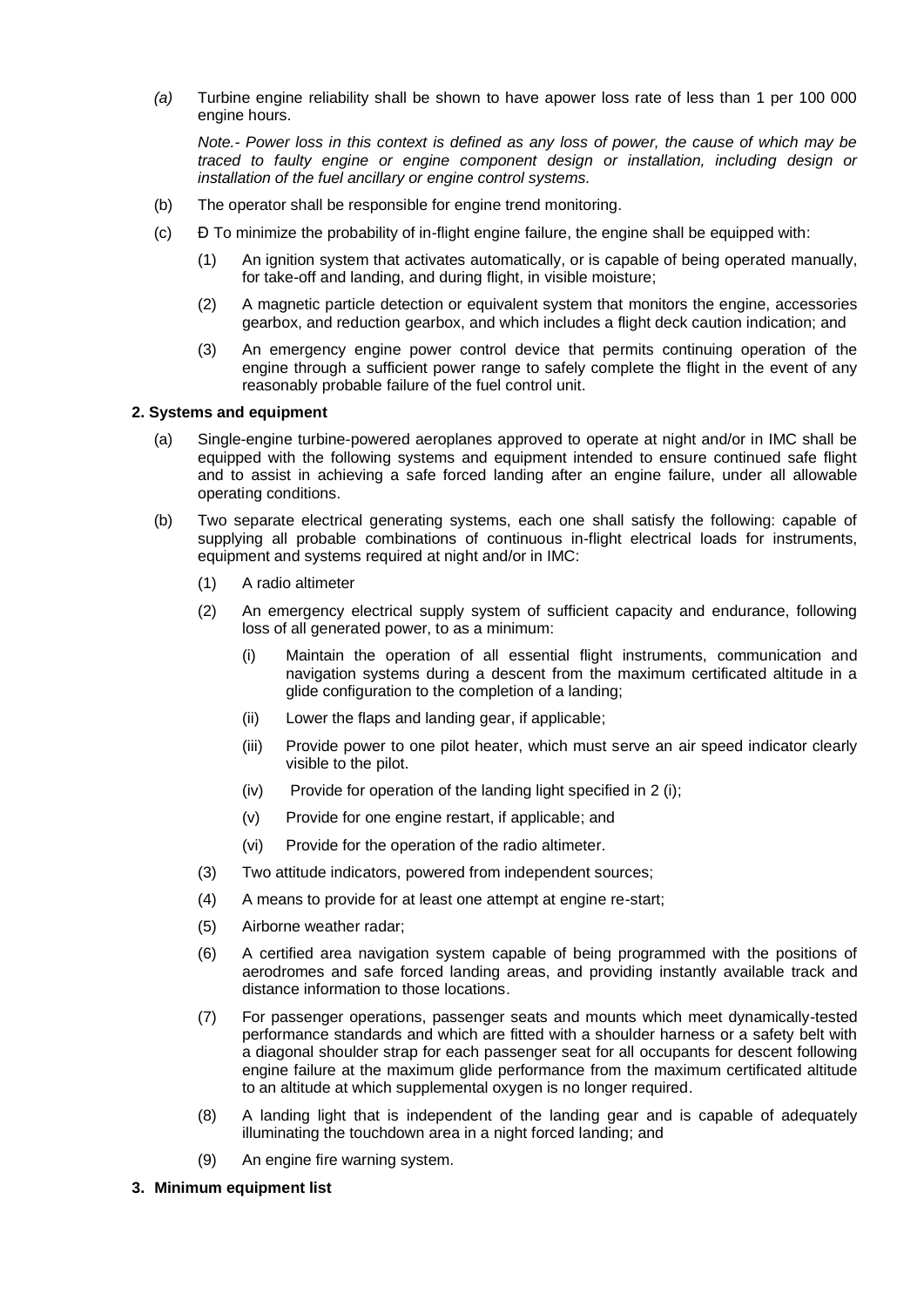(a) The minimum equipment list of an operator must be approved by the CAAV to specify the operating equipment required for night and/or IMC operations, and for day/VMC operations.

# **4. Flight manual information**

(a) The flight manual shall include limitations, procedures, approval status and other information relevant to operations by single-engine turbine-powered aeroplanes at night and/or in IMC.

# **5. Event reporting**

- (a) An operator approved for operations by single-engine turbine-powered aeroplanes at night and/or in IMC shall report to the CAAV all significant failures, malfunctions or defects so the CAAV in turn will notify the State of Design.
- (b) The CAAV shall review the safety data and monitor the reliability information so as to be able to take any actions necessary to ensure that the intended safety level is achieved.
- (c) The CAAV will notify major events or trends of particular concern to the appropriate type Certificate holder and the State of design.

#### **6. Operator route planning**

- (a) Operator route planning shall take account of all relevant information in the assessment of intended routes or areas of operations, including the following:
	- (1) The nature of the terrain to be overflown, including the potential for carrying out a safe forced landing in the event of an engine failure or major malfunction;
	- (2) Weather information, including seasonal and other adverse meteorological influences that may affect the flight; and
	- (3) Other criteria and limitations as specified by the CAAV.
- (b) An operator shall identify aerodromes or safe forced landing areas available for use in the event of engine failure, and the position of these shall be programmed into the area navigation system.

*Note 1: A 'safe' forced landing in this context means a landing in an area at which it can*  reasonably be expected that it will not lead to serious injury or loss of life, even though the *aeroplane may incur extensive damage.*

*Note 2: Operation over routes and in weather conditions that permit a safe forced landing in the event of an engine failure is not a criteria for this type of aircraft, The availability of forced landing areas at all points along a route is not specified for these aeroplanes because of the very high engine reliability, additional systems and operational equipment, procedures and training requirements specified in this Appendix..*

#### **7. Flight crew experience, training and checking**

- (a) The CAAV shall prescribe the minimum flight crew experience required for night/IMC operations by single-engine turbine-powered aeroplanes.
- (b) An operator's flight crew training and checking shall be appropriate to night and/or IMC operations by single-engine turbine-powered aeroplanes, covering normal, abnormal and emergency procedures and, in particular, engine failure, including descent to a forced landing in night and/or in IMC conditions.

#### **8. Route limitations over water**

- (a) The CAAV shall evaluation and apply route limitation criteria for single-engine turbine-powered aeroplanes operating at night and/or in IMC on over water operations if beyond gliding distance from an area suitable for a safe forced landing/ditching having regard to the:
	- (1) Characteristics of the aeroplane;
	- (2) Seasonal weather influences, including likely sea state and temperature, and
	- (3) The availability of search and rescue services.

#### **9. Operator certification or validation**

The operator shall demonstrate the ability to conduct operations by single-engine turbinepowered aeroplanes at night and/or in IMC through a certification and approval process specified by the CAAV.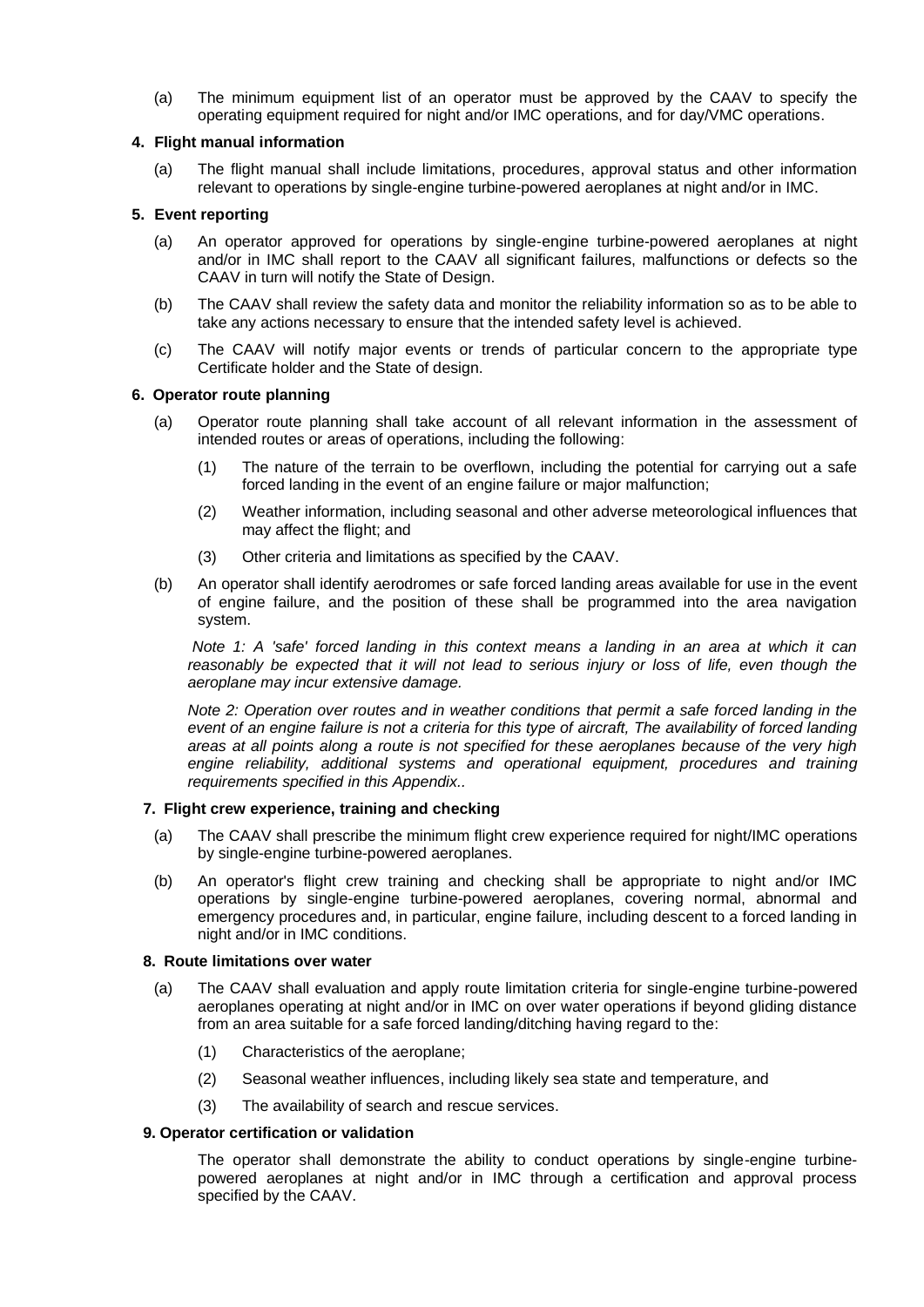#### <span id="page-48-0"></span>**APPENDIX 3 TO 12.033 NIGHT & IMC OPS: PERFORMANCE CLASS 3 HELICOPTERS<sup>112</sup>**

The following airworthiness and operational requirements are provided to ensure a valid certification of an applicant for an AOC to operate a Performance Class 3 Helicopter in commercial air transport at night and IMC:

- (a) Engine reliability
	- (1) Attaining and maintaining approval for engines used by helicopters operating in performance Class 3 in IMC:
	- (2) In order to attain initial approval for existing in-service engine types, reliability shall be shown to have a nominal power loss rate of less than 1 per 100 000 engine hours based on a risk management process.
	- (3) In order to attain initial approval for new engine types, the State of Design shall assess engine models for acceptance for operations in performance Class 3 in IMC on a caseby-case basis.
	- (4) In order to maintain approval, the State of Design shall, through the continuing airworthiness process, ensure that engine reliability remains consistent with the intent of the reliability requirements.
	- (5) The operator shall be responsible for a program for ongoing engine trend monitoring.
	- (6) To minimize the probability of in-flight engine failure, the engine shall be equipped with:
		- (i) for turbine engines: a re-ignition system that activates automatically or a manually selectable continuous ignition system unless the engine certification has determined that such a system is not required, taking into consideration the likely environmental conditions in which the engine is to be operated;
		- (ii) a magnetic particle detection, or equivalent, system that monitors the engine, accessories gearbox, and reduction gearbox, and which includes a flight deck caution indication; and
		- (iii) a means that would permit continuing operation of the engine through a sufficient power range to safely complete the flight in the event of any reasonably probable failure of the fuel control unit.
- (b) Systems and equipment
	- (1) Helicopters operating in performance Class 3 in IMC shall be equipped with the following systems and equipment intended to ensure continued safe flight or to assist in achieving a safe forced landing after an engine failure, under all allowable operating conditions:
		- (i) either two separate electrical generating systems, each one capable of supplying all probable combinations of continuous in-flight electrical loads for instruments, equipment and systems required in IMC; or a primary electrical source and a standby battery or other alternate source of electric power that is capable of supplying 150 per cent of electrical loads of all required instruments and equipment necessary for safe emergency operations of the helicopter for at least one hour; and
		- (ii) an emergency electrical supply system of sufficient capacity and endurance, following loss of all normally generated power to, as a minimum:
			- A. maintain the operation of all essential flight instruments, communication and navigation systems during a descent from the maximum certificated altitude in an autorotational configuration to the completion of a landing;
			- B. maintain the operation of the stabilization system, if applicable;
			- C. lower the landing gear, if applicable;
			- D. where required, provide power to one pitot heater, which must serve an airspeed indicator clearly visible to the pilot;
			- E. provide for the operation of the landing light;
			- F. provide for one engine restart, if applicable; and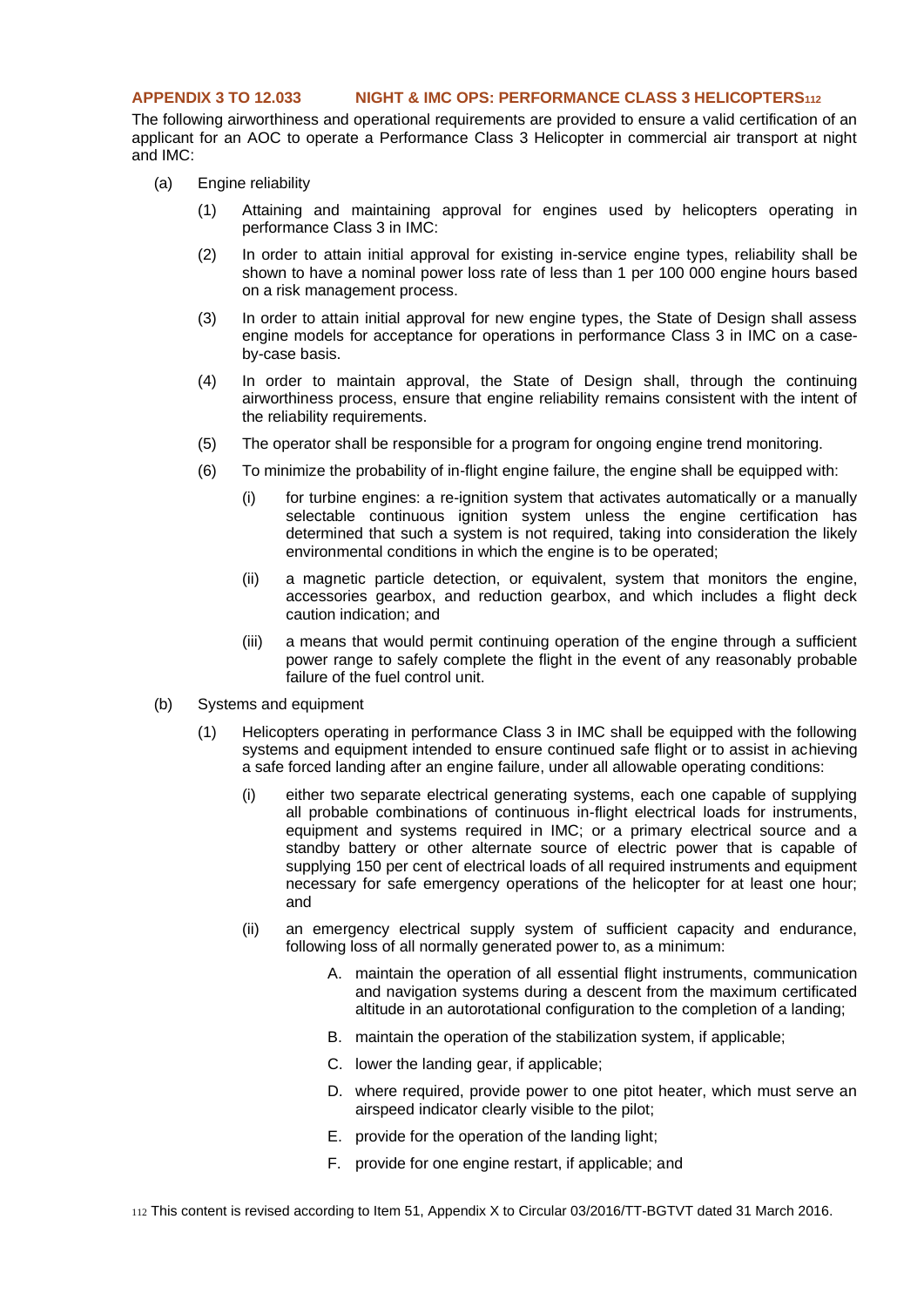- G. provide for the operation of the radio altimeter;
- (iii) Emergency electrical supply system is not required In case of using battery as a second power source.
- (2) a radio altimeter;
- (3) an autopilot if intended as a substitute for a second pilot. In these cases, the State of Operator shall ensure the operator's approval clearly states any conditions or limitations on its use;
- (4) a means to provide for at least one attempt at engine re-start;
- (5) an area navigation system approved for use in IFR, capable of being used to locate suitable landing areas in the event of an emergency;
- (6) a landing light that is independent of retractable landing gear and is capable of adequately illuminating the touchdown area in a night forced landing; and
- (7) an engine fire warning system.
- (c) Minimum serviceability requirements: operating equipment

The minimum serviceability requirements for operating equipment in helicopters operating in performance Class 3 in IMC shall conform to the specifications of the CAAV.

(d) Operations manual information

The operations manual shall include limitations, procedures, approval status and other information relevant to operations in performance Class 3 in IMC.

- (e) Event reporting
	- (1) An operator approved to conduct operations by helicopters in performance Class 3 in IMC shall report all significant failures, malfunctions or defects to the CAAV who in turn shall notify the State of Design.
	- (2) The CAAV shall monitor operations in performance Class 3 in IMC so as to be able to take any actions necessary to ensure that the intended safety level is maintained.
	- (3) The CAAV shall notify major events or trends of particular concern to the appropriate type certificate holder and the State of Design.
- (f) Operator planning

Operator route planning shall take account of all relevant information in the assessment of intended routes or areas of operations, including the following:

- (1) the nature of the terrain to be overflown, including the potential for carrying out a safe forced landing in the event of an engine failure or major malfunction;
- (2) weather information, including seasonal and other adverse meteorological influences that may affect the flight; and
- (3) other criteria and limitations as specified by the CAAV.
- (g) Flight crew experience, training and checking
	- (1) The Operator shall conform to the minimum flight crew experience for helicopters operating in performance Class 3 in IMC.
	- (2) An operator's flight crew training and checking program shall be appropriate to operations in performance Class 3 in IMC, covering:
		- (i) normal, abnormal and emergency procedures and,
		- (ii) in particular, detection of engine failure including:
			- A. descent to a forced landing in IMC and,
			- B. for single engine helicopters, entry into a stabilized autorotation.
- (h) Operator certification or validation

The operator shall demonstrate the ability to conduct operations in performance Class 3 in IMC through a certification and approval process specified by the CAAV.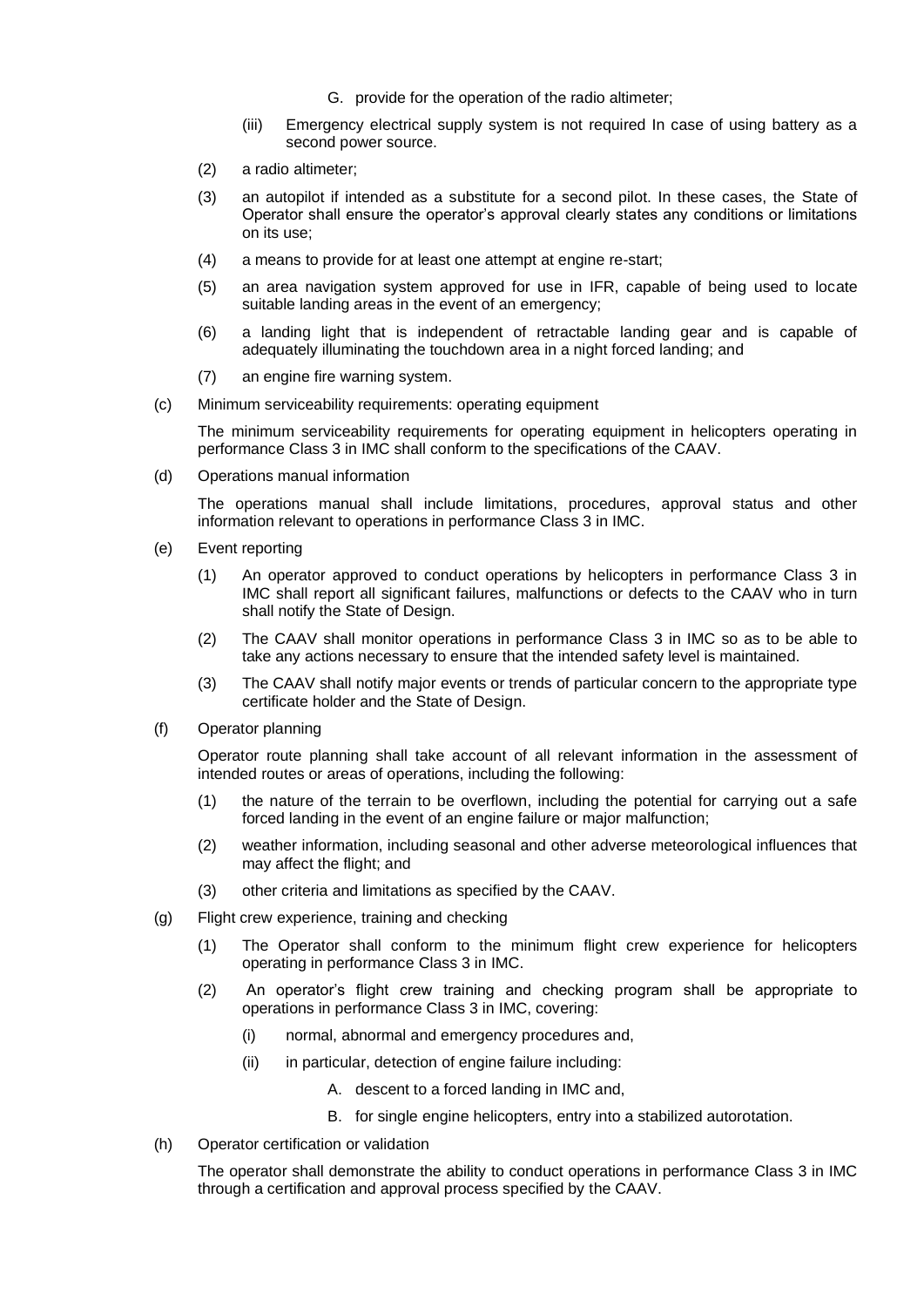# <span id="page-50-0"></span>**APPENDIX 1 TO 12.040: ALTIMETRY SYSTEM PERFORMANCE REQUIREMENTS**

- (a) In respect of groups of aeroplanes that are nominally of identical design and build with respect to all details that could influence the accuracy of height-keeping performance, the heightkeeping performance capability shall be such that the total vertical error (TVE) for the group of aeroplanes shall have a mean no greater than 25 m (80 ft) in magnitude and shall have a standard deviation no greater than 28 - 0.013z2 for 0 s z s 25 when z is the magnitude of the mean TVE in metres, or 92 - 0.00422 for 0 s z 80 where z is in feet. In addition, the components of TVE shall have the following characteristics:
	- (1) The mean altimetry system error (ASE) of the group shall not exceed 25 m (80 ft) in magnitude;
	- (2) The sum of the absolute value of the mean ASE and of 3 standard deviations of ASE shall not exceed 75 m (245 ft); and
	- (3) The differences between cleared flight level and the indicated pressure altitude actually flown shall be symmetric about a mean of 0 m, with a standard deviation no greater than 13.3 m (43.7 ft);
	- (4) In addition, the decrease in the frequency of differences with increasing difference magnitude shall be at least exponential..
- (a) In respect of aeroplanes for which the characteristics of the airframe and altimetry system fit are unique and so cannot be classified as belonging to a group of aeroplanes encompassed by paragraph 1, the height-keeping performance capability shall be such that the components of the TVE of the aeroplane have the following characteristics:
	- (1) The ASE of the aeroplane shall not exceed 60 m (200 ft) in magnitude under all flight conditions; and the differences between the cleared flight level and the indicated pressure altitude actually flown shall be symmetric about a mean of 0 m, with a standard deviation no greater than 13.3 m (43.7 ft), and
	- (2) In addition, the decrease in the frequency of differences with increasing difference magnitude shall be at least exponential.

# <span id="page-50-1"></span>**APPENDIX 1 TO 12.047: ALTERNATE AIRPORT SELECTION<sup>113</sup>**

Notwithstanding the requirements of Part 10 regarding selection of alternate airports; the CAAV may, based on the results of a specific safety risk assessment conducted by the operator which demonstrates how an equivalent level of safety will be maintained, approve operational variations to alternate airport selection criteria. The specific safety risk assessment shall include at least the:

- (a) Capabilities of the operator;
- (b) Overall capability of the aircraft and its systems;
- (c) Available airport technologies, capabilities and infrastructure;
- (d) Quality and reliability of meteorological information;
- (e) Identified hazards and safety risks associated with each alternate airport variation; and
- (f)
- (g) Specific mitigation measures.

#### <span id="page-50-2"></span>**APPENDIX 2 TO 12.047: MINIMUM FUEL REQUIREMENTS<sup>114</sup>**

Notwithstanding the requirements of Part 10 regarding minimum fuel for a flight; the CAAV may, based on the results of a specific safety risk assessment conducted by the operator which demonstrates how an equivalent level of safety will be maintained, approve variations to the pre-flight fuel calculation of taxi fuel, trip fuel, contingency fuel, destination alternate fuel, and additional fuel. The specific safety risk assessment shall include at least the:

- (a) Flight fuel calculations;
- (b) Capabilities of the operator to include:

113 This content is revised according to Item 52, Appendix X to Circular 03/2016/TT-BGTVT dated 31 March 2016. 114 This content is revised according to Item 52, Appendix X to Circular 03/2016/TT-BGTVT dated 31 March 2016.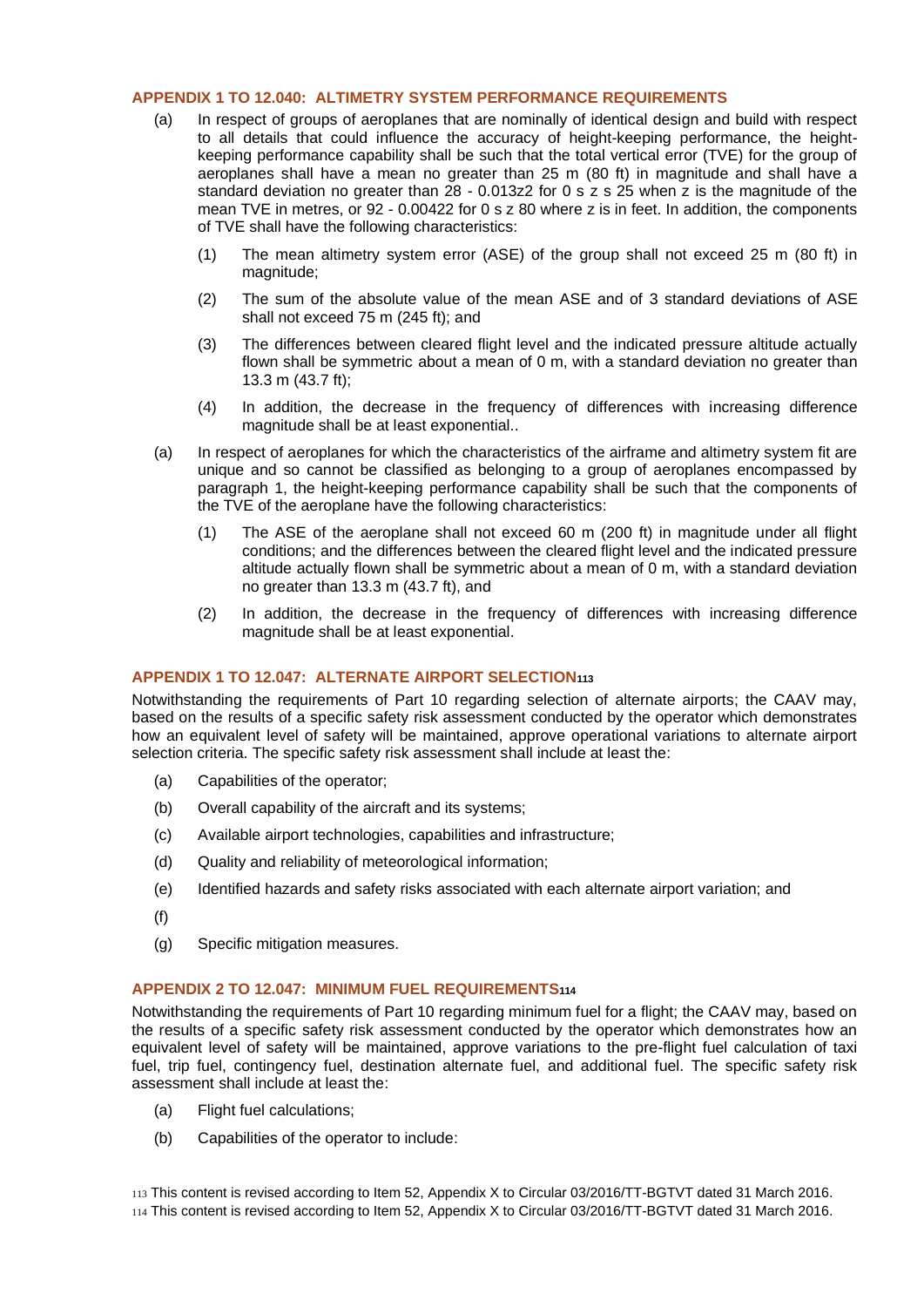- (1) A data-driven method that includes a fuel consumption monitoring programme; and/or
- (2) The advanced use of alternate airports; and
- (3) Specific mitigation measures.

#### <span id="page-51-0"></span>**APPENDIX 3 TO 12.047: EDTO DIVERSION REQUIREMENTS<sup>115</sup>**

Notwithstanding the requirements of Part 10 regarding maximum diversion times; the CAAV may, based on the results of a specific safety risk assessment conducted by the operator which demonstrates how an equivalent level of safety will be maintained, approve operations beyond the time limits of the most timelimited system. The specific safety risk assessment shall include at least the:

- (a) Capabilities of the operator;
- (b) Overall reliability of the aeroplane;
- (c) Reliability of each time limited system;
- (d) Relevant information from the aeroplane manufacturer; and
- (e) Specific mitigation measures.

# <span id="page-51-1"></span>**APPENDIX 1 TO 12.060: REQUIRED MANAGEMENT PERSONNEL QUALIFICATIONS**

- (a) The AOC holder shall make arrangements to ensure continuity of supervision if operations are conducted in the absence of any required management personnel.
- (b) Required management personnel shall be contracted to work sufficient hours such that the management functions are fulfilled.
- (c) A person serving in a required management position for an AOC holder may not serve in a similar position for any other AOC holder, unless a deviation is issued by the CAAV.
- (d) The minimum initial qualifications for the flight operations postholder are:
	- (1) An ATP licence; and
	- (2) 3 years experience as PIC in commercial air transport operations of large aircraft.
- (e) The minimum qualifications for the crew training postholder are:
	- (1) An ATP licence with the appropriate ratings for at least one of the aircraft used in the AOC holder's operations; and
	- (2) 3 years experience as PIC in commercial air transport operations of large aircraft.

*Note: The CAAV may accept a commercial pilot licence (CPL) with instrument rating in lieu of the ATP licence if the PIC requirements for the operations conducted require only a commercial certificate.*

- (f) The minimum entry qualifications for the postholder responsible for the maintenance system are:
	- (1) Be qualified in accordance with Part 5 and 7 or other quivelant systems; and
	- (2) At least 3 years experience in aircraft maintaining or enginee.
- (g) An AOC holder may employ a person who does not meet the appropriate airman qualification or experience if the CAAV issues a deviation finding that person has comparable experience and can effectively perform the required management functions.

#### <span id="page-51-2"></span>**APPENDIX 1 TO 12.073: MINIMUM ENTRY QUALIFICATIONS FOR THE QUALITY ASSURANCE POSTHOLDER<sup>116</sup>**

- (a) At least 3 years experience in aircraft flight operations quality assurance or aircraft maintenance quality assurance;
- (b) Complete an internal auditor training and have lead auditor certificate and have at least one year experience as a lead auditor.

115 This content is revised according to Item 53, Appendix X to Circular 03/2016/TT-BGTVT dated 31 March 2016. 116 This content is revised according to Item 53, Appendix X to Circular 03/2016/TT-BGTVT dated 31 March 2016.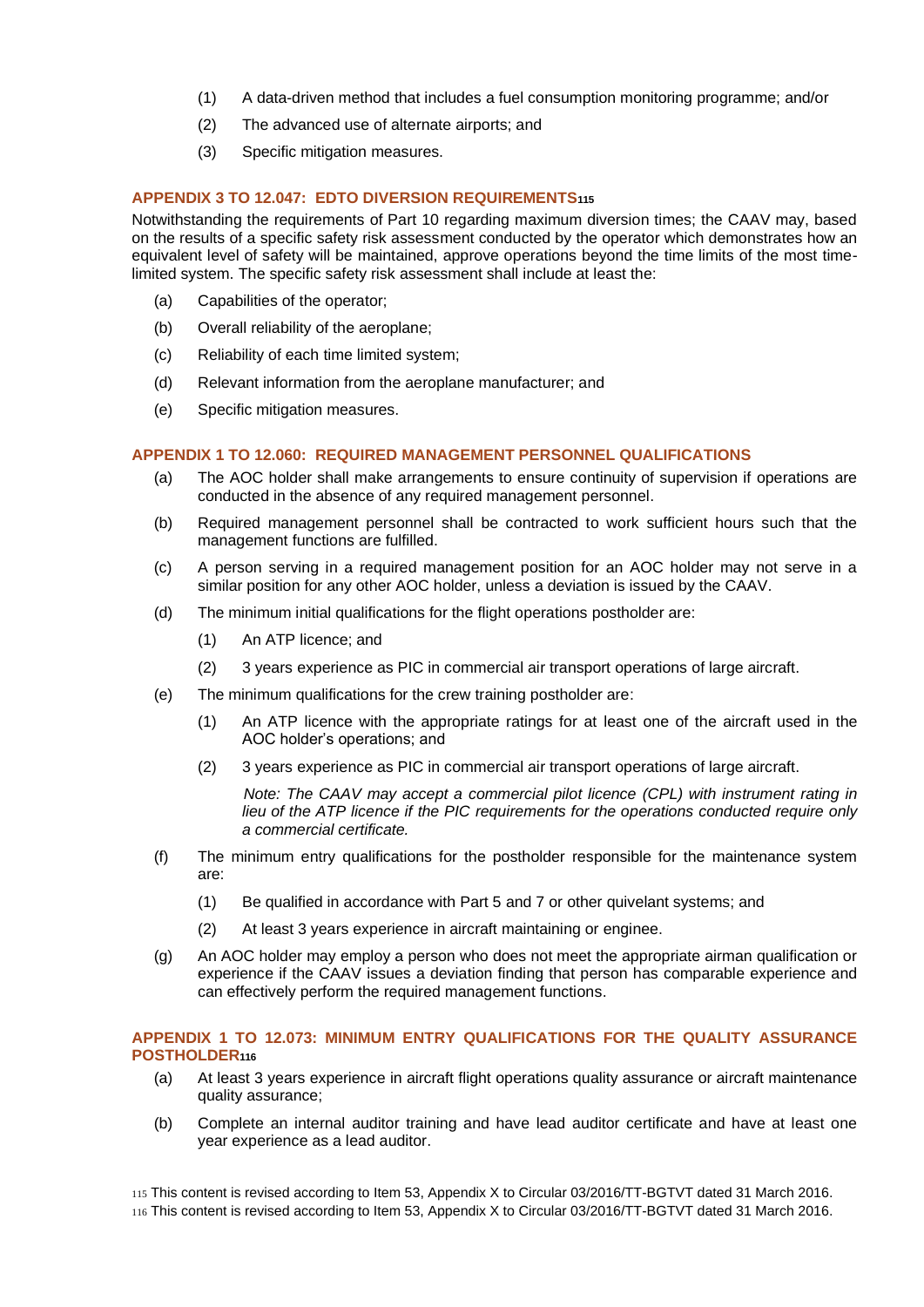# <span id="page-52-0"></span>**APPENDIX 1 TO 12.075: REPORT CONTENTS OF THE FLEET TEAM MANAGEMENT**

- (a) The contents of the monthly report of the aircraft operator on the fleet team as issued AOC include:
	- (1) Total actual operating hours of each aircraft.
	- (2) The total number of planned maintenance task (Scheduled) and the total number of actual days of aircraft on ground to perform maintenance tasks on each aircraft that is on operation.
	- (3) The total number of unplanned maintenance task (Unscheduled) and the total number of actual days of aircraft on ground to perform maintenance tasks on each aircraft that is on operation.
	- (4) The total times and total days the aircraft is AOG for technical reasons on each aircraft
	- (5) Number of concessions extended maintenance period (Variation) applies to each aircraft that is in operation and equipment installed on that aircraft.
- (b) Monthly report must be made before the 05th day of the following month.

# <span id="page-52-1"></span>**APPENDIX 1 TO 12.081: SUMMARY OF RECORD RETENTION REQUIREMENTS<sup>117</sup>**

An operator shall ensure that the following information or documentation is retained for the periods shown in the tables below.

|     | Flight,<br>duty<br>and rest time                                | 2 years                                                                             |
|-----|-----------------------------------------------------------------|-------------------------------------------------------------------------------------|
|     | License<br>and<br>medical<br>certificate                        | Until 12 months after the flight crew member has left the employ of<br>the operator |
|     | Ground<br>and<br>flight training<br>(all types)                 | Until 12 months after the flight crew member has left the employ of<br>the operator |
|     | Route<br>and<br>airport/heliport<br>qualification<br>training   | Until 12 months after the flight crew member has left the employ of<br>the operator |
|     | Dangerous<br>good training                                      | Until 12 months after the flight crew member has left the employ of<br>the operator |
|     | Security<br>training                                            | Until 12 months after the flight crew member has left the employ of<br>the operator |
|     | Proficiency<br>and<br>qualification<br>checks<br>(all<br>types) | Until 12 months after the flight crew member has left the employ of<br>the operator |
| (b) | Cabin crew records:                                             |                                                                                     |

(a) Flight crew records:

| Flight, duty and rest time | 2 years                                                                   |
|----------------------------|---------------------------------------------------------------------------|
| License, if applicable     | Until 12 months after the cabin crew<br>member has left the employ of the |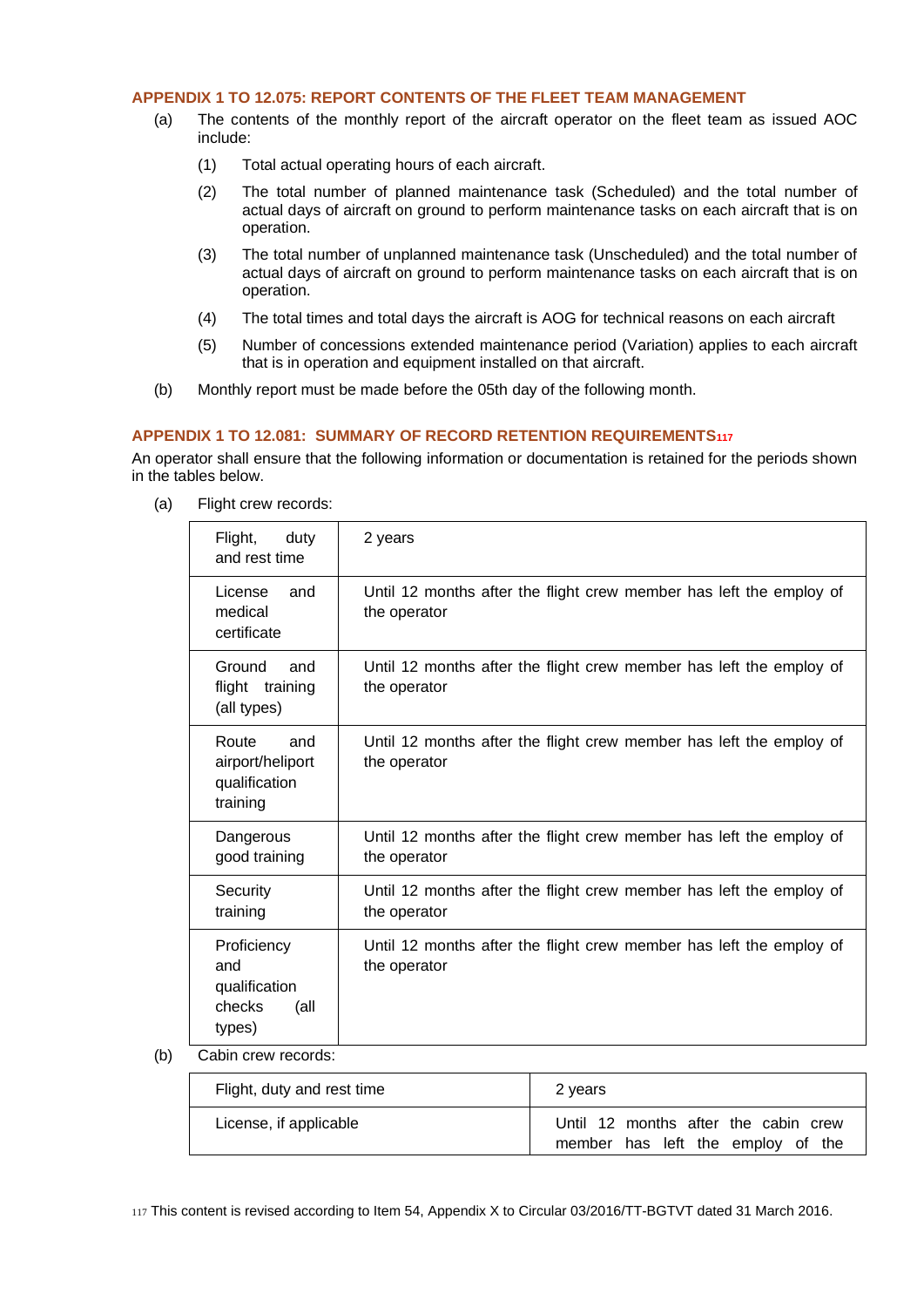|                                                                    | operator                                                                              |
|--------------------------------------------------------------------|---------------------------------------------------------------------------------------|
| Ground and flight training (all types) and<br>qualification checks | Until 12 months after the cabin crew<br>member has left the employ of the<br>operator |
| Dangerous good training                                            | Until 12 months after the cabin crew<br>member has left the employ of the<br>operator |
| Security training                                                  | Until 12 months after the cabin crew<br>member has left the employ of the<br>operator |
| Competency checks                                                  | Until 12 months after the cabin crew<br>member has left the employ of the<br>operator |

# (c) Records for other AOC Personnel

| Training/qualification of other personnel for<br>whom an approved training programme is<br>required in these regulations | Until 12 months after the employee has<br>left the employ of the operator |
|--------------------------------------------------------------------------------------------------------------------------|---------------------------------------------------------------------------|
| License, if required, and medical certificate<br>if required                                                             | Until 12 months after the employee has<br>left the employ of the operator |
| Proficiency<br>competency checks, if<br>or<br>required                                                                   | Until 12 months after the employee has<br>left the employ of the operator |

# (d) Forms related to Flight Preparation

| Completed load manifest  | 3 months after the completion of the flight |
|--------------------------|---------------------------------------------|
| Mass and balance reports | 3 months after the completion of the flight |
| Dispatch releases        | 3 months after the completion of the flight |
| Flight plans (ATS)       | 3 months after the completion of the flight |
| Operational flight plan  | 3 months after the completion of the flight |
| Passenger manifests      | 3 months after the completion of the flight |
| Weather reports          | 3 months after the completion of the flight |

(e) Flight Recorder Records:

| Cockpit voice recordings | Preserved after an accident or incident for<br>60 days or longer if requested by the<br>CAAV |
|--------------------------|----------------------------------------------------------------------------------------------|
| Flight data recordings   | Preserved after an accident or incident for<br>60 days or longer if requested by the<br>CAAV |

# (g) Aircraft Technical Logbook:<sup>118</sup>

| Journey records section     | 12 months |
|-----------------------------|-----------|
| Maintenance records section | 12 months |

118 This content is revised according to Item 6, Appendix VIII to Circular 56/2018/TT-BGTVT dated 30 Jan 2019.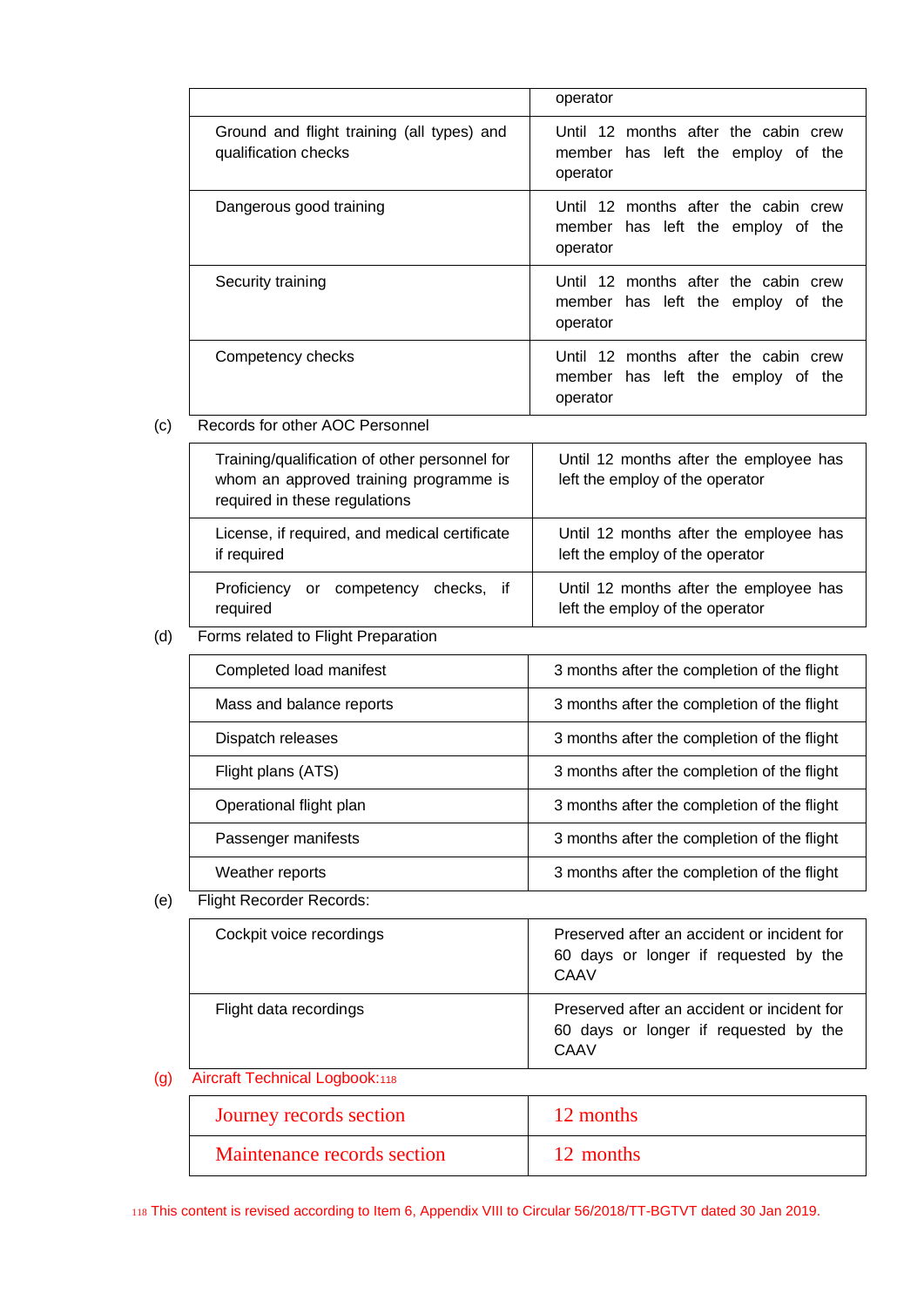# (h) Maintenance Records of the Aircraft

| Total time in service (hours, calendar time<br>and cycles, as appropriate) of the aircraft<br>and all life-limited components                                                   | 3 months after the unit to which they refer<br>has been permanently withdrawn from<br>service |
|---------------------------------------------------------------------------------------------------------------------------------------------------------------------------------|-----------------------------------------------------------------------------------------------|
| Current status of compliance with all<br>mandatory<br>continuing<br>airworthiness<br>information                                                                                | 3 months after the unit to which they refer<br>has been permanently withdrawn from<br>service |
| Appropriate details of modifications and<br>repairs to the aircraft and its components                                                                                          | 3 months after the unit to which they refer<br>has been permanently withdrawn from<br>service |
| Total time in service (hours, calendar time<br>and cycles, as appropriate) since the last<br>overhaul of the aircraft or its components<br>subject to a mandatory overhaul life | 3 months after the unit to which they refer<br>has been permanently withdrawn from<br>service |
| The detailed maintenance records to<br>show all requirements for a maintenance<br>release have been met                                                                         | 1 year after signing of the maintenance<br>release                                            |

# (i) Other Records

| Quality assurance records                                                                                               | 5 years                                                                        |
|-------------------------------------------------------------------------------------------------------------------------|--------------------------------------------------------------------------------|
| Dangerous goods transport document                                                                                      | 6 months after the completion of the flight                                    |
| Dangerous goods acceptance checklist                                                                                    | 6 months after the completion of the flight                                    |
| Records on cosmic and solar radiation<br>dosage, if AOC holder operates aircraft<br>that fly above 15,000 m (49,000 ft) | Until 12 months after the crew member<br>has left the employ of the AOC holder |

# <span id="page-54-0"></span>**APPENDIX 1 TO 12.103: CONTENTS OF AN AOC JOURNEY LOG<sup>119</sup>**

- (a) Unless otherwise authorized by the CAAV, the AOC shall use a journey log which includes the following information:
	- (1) The operator's name;
	- (2) Aircraft nationality and registration;
	- (3) Names of crew members;
	- (4) Duty assignments of crew members;
	- (5) Signature of pilot-in-command;
	- (6) Nature of flight, (general aviation, aerial work, scheduled or unscheduled commercial air transport);
	- (7) Date of flight;
	- (8) Departure point;
	- (9) Arrival point;
	- (10) Out-of-chocks time of departure;
	- (11) In-to-chocks time of arrival;
	- (12) Total hours of flight time;
	- (13) Trip events, incidents and observations.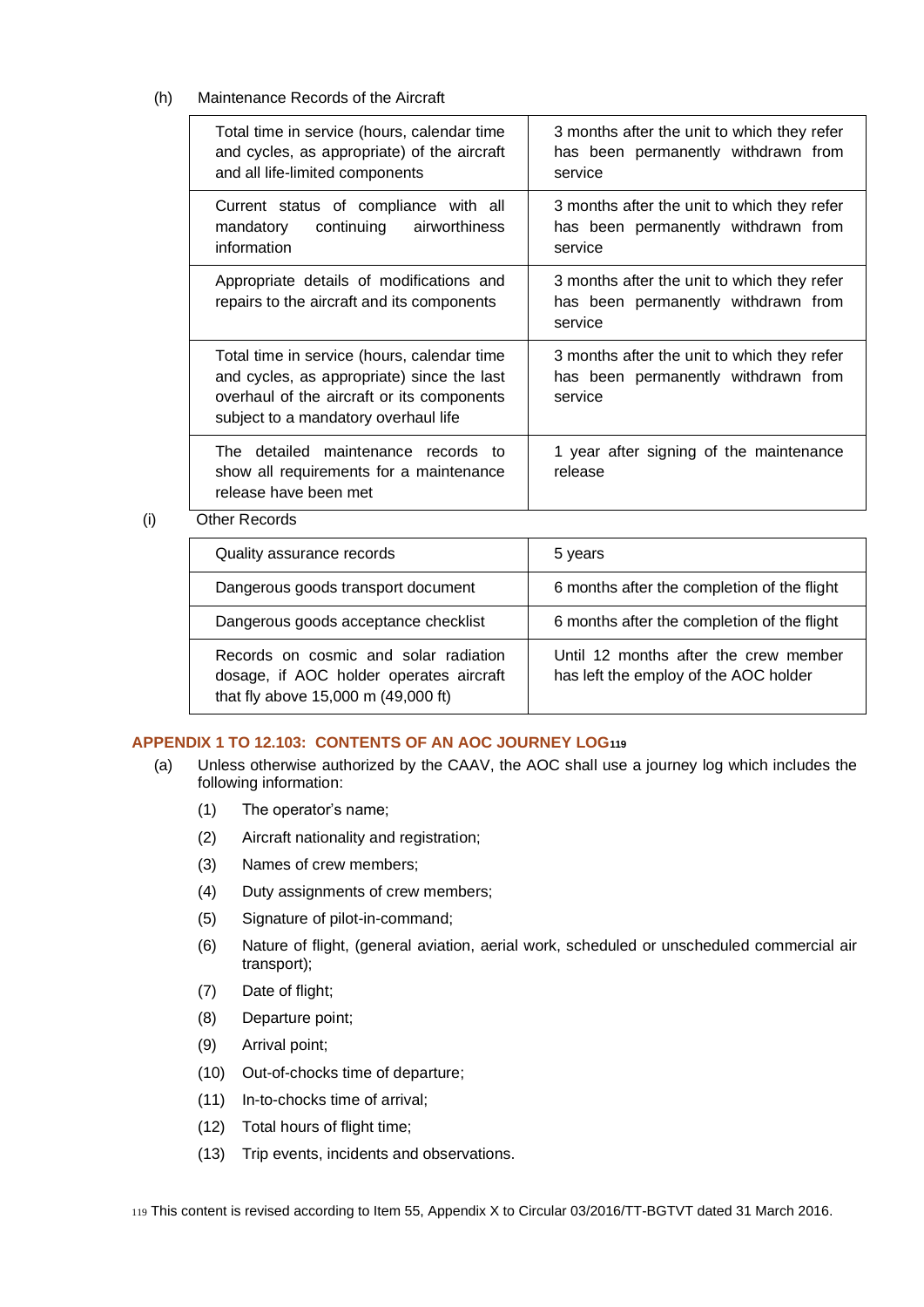- (b) The AOC holder should use the roman characters with the form labels to clarify the content of information provided.
- (c) The Journey Log may be combined with the Aircraft Technical Log where approved by the CAAV

#### <span id="page-55-0"></span>**APPENDIX 2 TO 12.103: CONTENTS OF THE AIRCRAFT TECHNICAL LOG<sup>120</sup>**

- (a) Unless otherwise authorized by the CAAV, the AOC holder shall use an aircraft technical log which includes an aircraft maintenance record section containing the following information for each aircraft:
	- (1) The AOC holder's company name;
	- (2) A unique page numbering system;
	- (3) Left margin date entry column; preceding items (4) through (6) in a row format;
	- (4) Airport entry column including the departure and arrival airport on the same row;
	- (5) An In-service time per leg column, including takeoff and landing times on the same row,
	- $(6)$  121 Fuel and oil uplift column, including, on the same row, the amount for:
		- (i) Fuel and oil;
		- (ii) Takeoff total.
	- (7) Method for entering defects found during flight in a column and row format, including
		- (i) A method for numbering each defect
		- (ii) Identifying the airport where it was entered;
		- (iii) A description of the defected noted;
		- (iv) A description of the correction or deferment of the defect;
		- (v) The certificate number of the person making the correction; and
		- (vi) The signature or 3 letter initials of the person making the correction;
	- (8) A method for collecting the critical summary information, such as airframe hours, landing gear cycles, etc.
	- (9) A method for collecting any special inspection or maintenance status information that is applicable to the AOC holder's operations, such as VOR receiver checks, ETOPS status, etc.
	- (10) A separate provision for the current release to service, including:
		- (i) The proper terminology for the release;
		- (ii) The name and signature for the release.
	- (11) A separate provision for the pilot's flight preparation certification that the document illustrates that the aircraft is airworthy, has the required operational equipment and proper release to service.
	- (12) A provision for tracking the deferred defects, which may be included as a separate page or pages in the front or back of the technical log.
- (b) The operator may combine the prescribed contents of the journey log and the aircraft technical log.

# <span id="page-55-1"></span>**APPENDIX 1 TO 12.113 WEIGHT AND BALANCE DOCUMENT**

(a) The operator must complete weight and balance documentation prior to each flight to sort and distribute goods.Weight and balance documentation must create the ability to allow the aircraft commander to determine the load rate and distribution of goods does not exceed the limit on mass and balance of the aircraft. The focus and load calculation personnel must sign this

120 This content is revised according to Item 55, Appendix X to Circular 03/2016/TT-BGTVT dated 31 March 2016. 121 This content is revised according to Item 11, Appendix IX to Circular 21/2017/TT-BGTVT dated 30 June 2017.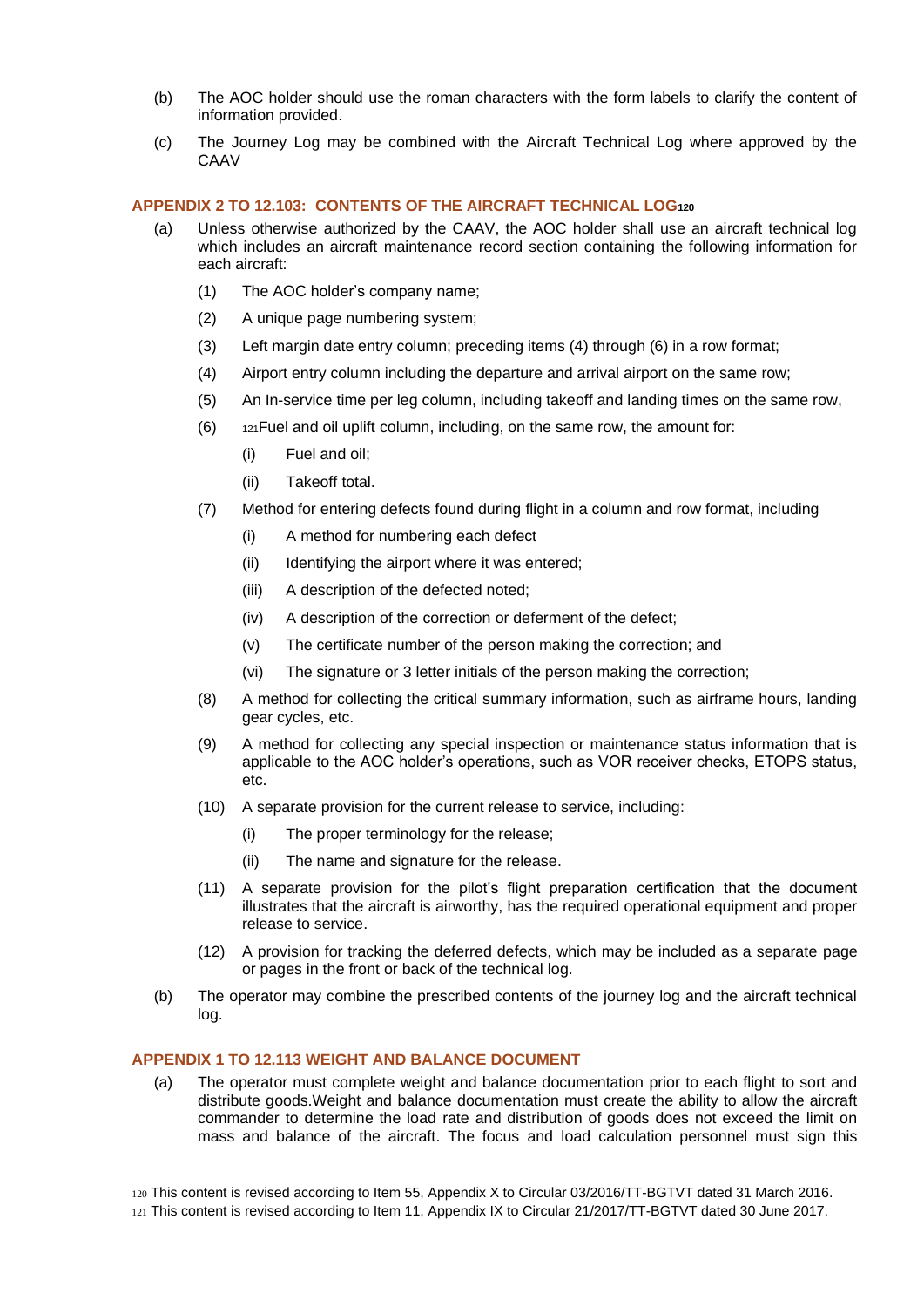document. Supervision personnel the aircraft loading to sign to ensure that the goods have been arranged with regulations of the mass and balance documents. This document must be approved by the aircraft commander. Approval is represented by the signature or other equivalent methods.

- (b) The operator must specify the method for changing the load rating at the last minute.
- (c) Upon approval of the CAAV, operator can apply preventive methods for the method described in paragraph (a) and (b) above:
- (d) The weight and balance documentation must include the following:
	- (2) Aircraft type and registration;
	- (3) Name, flight number and date;
	- (4) Name of pilot in command;
	- (5) Name of documentation prepared;
	- (6) Empty operation mass and and aircraft corresponding focal point.
	- (7) Weight of fuel during takeoff and during long-distance flights.
	- (8) Liquid weight other than fuel consumption
	- (9) Weight of passengers, baggage, cargo load and weight of focus plane adjustment;
	- (10) Takeoff weight, landing weight and fuel weight without fuel.
	- (11) Weight distribution;
	- (12) Aircraft's focal point;
	- (13) Weight limit and core values.
- (e) Upon the approval of the CAAV, operator can take out some data in the weight and balance documentation.
- (f) Change at the last minute: if there is any change at the last minute, after the weight and balance document has finished, aircraft commander must pay attention to these change aspect to add to the document. The maximum allowed change in the number of passengers or the whole load when there is a last minute change must be specified in the operational manual. If this number exceeds the regulations, must establish new weight and balance documentation.
- (g) Calculation system: weight and balance system is built up by computer; operator must define the output data, operator must develop a system to test the system input data and the precise operation of the system by the continuous periodic inspection data output of not more than 6 months.
- (h) The weight and balance system on the aeroplane: The operator must apply for approval from the CAAV if it wants to use a computer system on the aircraft to determine aircraft weight and balance system as the main operating system in the aircraft operation.
- (i) Data transmission: weight and balance documents are transmitted to the aircraft by data line, a record of the weight and balance documents finally approved by the aircraft commander must be available on the ground.

# <span id="page-56-0"></span>**APPENDIX 1 TO 12.115 AIRCRAFT OPERATIONAL PLANNING**

- (a) Operator must ensure that flight plans and the information recorded in the flight plan during flight must contain the following:
	- (1) The registration of aircraft;
	- (2) Type and class of aircraft;
	- (3) Date, month, year of the flight;
	- (4) Flight number;
	- (5) Full name of flight crew members;
	- (6) Duty of each flight crew member;
	- (7) Departure aerodrome;
	- (8) Departure time;
	- (9) Arrival aerodrome (scheduled and actual);
	- (10) Arrival time;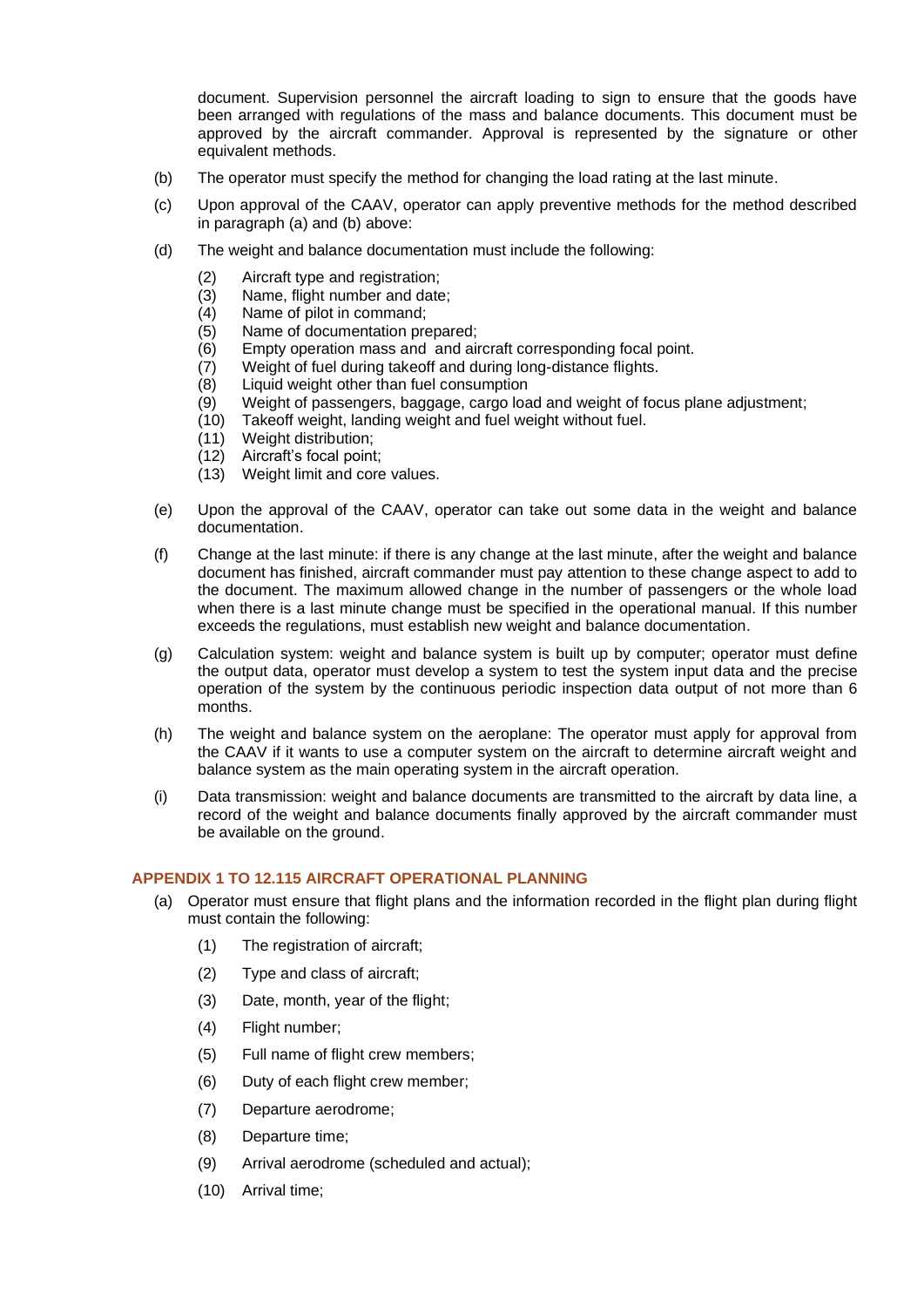- (11) Operation type (ETOPS, VFR, ferry flight ...);
- (12) Route, the flight and the check point / route points, distances, time and tracks aircraft.
- (13) Estimated flight speed and flight time between checkpoints / route, estimated time and actual time;
- (14) The safe altitude and the minimum flight level
- (15) Altitude/ flight level scheduled;
- (16) Ful calculation (the record of in-flight fuel checks);
- (17) The amount of fuel on board at the time of the engine starts.
- (18) The alternative airport for landing, and if possible, alernative airport for takeoff and en route, including the information specified in the above points (12), (13),(14) and (15);
- (19) Flight plan with of ATS air traffic services and additional plans;
- (20) To amend the flight plan en route.
- (21) The relevant meteorological information;
- (f) The appendices mentioned in the manual or obtained from other sources, the information is not relevant to this type of operation can be discarded in the flight plan.
- (g) The operator must ensure that flight plans and the use of a flight plan to be specified in the operational manual.
- (h) The operator must ensure full and accurate contents in the flight plan.

# <span id="page-57-0"></span>**APPENDIX 1 TO 12.153: OPERATIONS MANUAL<sup>122</sup>**

- (a) The AOC holder shall ensure that the contents and structure of the operations manual are in accordance with rules and regulations of the CAAV, and is relevant to the area(s) and type(s) of operation.
- (b) An AOC holder may design a manual to be more restrictive than the CAAV's requirements.
- (c) The AOC holder shall ensure that the operations manual presents the items of information listed below, to meet the prescribed requirements. The manual may consist of two or more parts containing together all such information in a format and manner based upon the outline presented in paragraph (d) below. Each part of the operations manual must contain all information required by each group of personnel addressed in that part.
- (d) An operations manual, which may be issued in separate parts corresponding to specific aspects of operations and should be organized with the following recommended structure:
	- (1) General;
	- (2) Aircraft operating information;
	- (3) Routes and aerodromes; and
	- (4) Training.

#### **A. General to include:**

- (1) Instructions outlining the responsibilities of operations personnel pertaining to the conduct of flight operations.
- (2) Information and policy relating to fatigue management including:
	- (i) Rules pertaining to flight time, flight duty period, duty period limitations and rest requirements for flight and cabin crew members; and
	- (ii) Policy and documentation pertaining to the operator's FRMS.
- (3) A list of the navigational equipment to be carried including any requirements relating to operations where performance-based navigation is prescribed
- (4) Where relevant to the operations, the long-range navigation procedures, engine failure procedure for ETDO and the nomination and utilization of diversion aerodromes..

122 This content is revised according to Item 56, Appendix X to Circular 03/2016/TT-BGTVT dated 31 March 2016.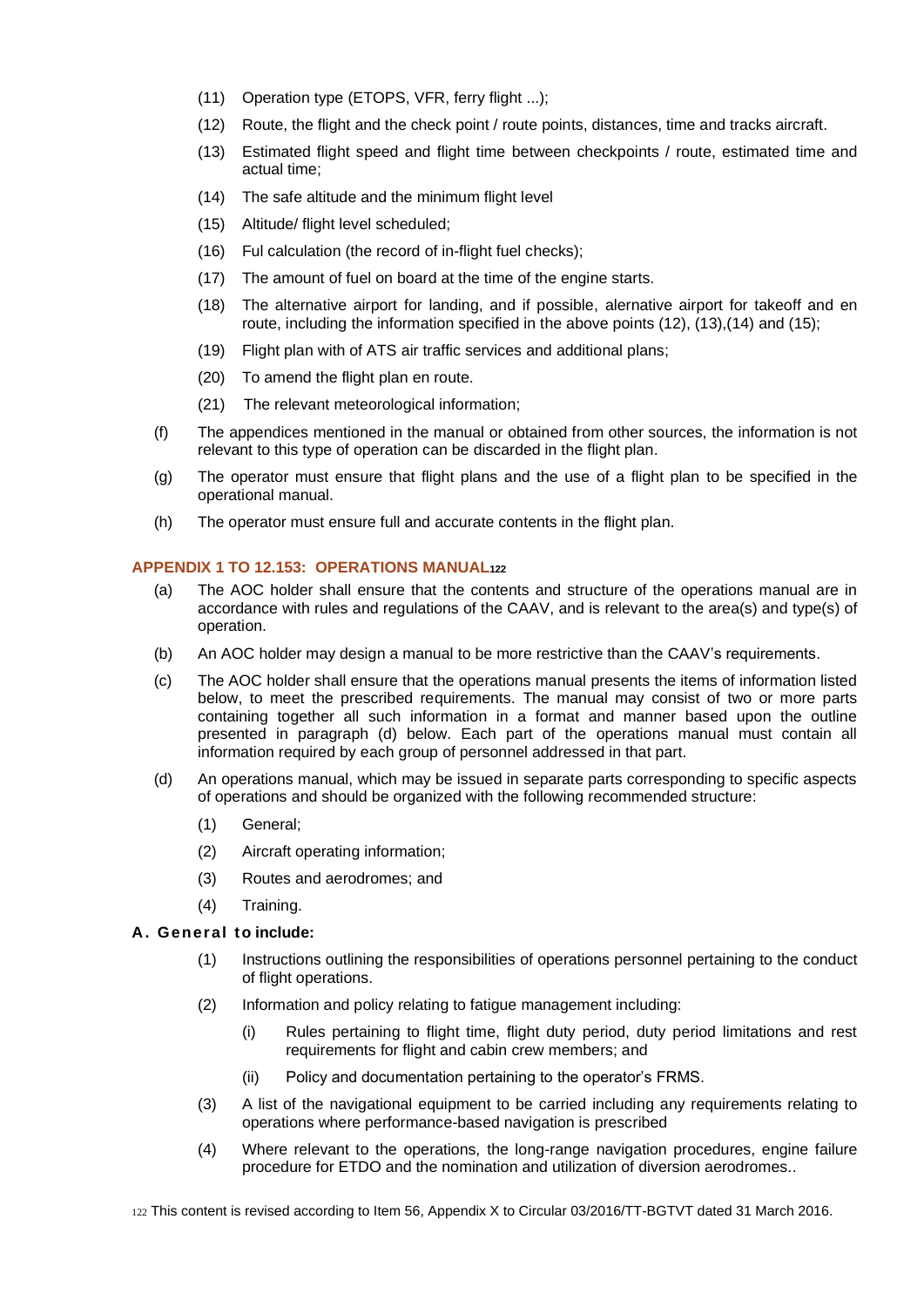- (5) The circumstances in which a radio listening watch is to be maintained.
- (6) The method for determining minimum flight altitudes.
- (7) The methods for determining aerodrome operating minima.
- (8) Safety precautions during refuelling with passengers on board.
- (9) Ground handling arrangements and procedures.
- (10) Procedures for incident, accident report as prescribed in Part 19 for pilots-in-command observing an accident.
- (11) The flight crew for each type of operation including the designation of the succession of command.
- (12) Specific instructions for the computation of the quantities of fuel and oil to be carried, having regard to all circumstances of the operation including the possibility of the failure of one or more powerplants while en route.
- (13) The conditions under which oxygen shall be used and the amount of oxygen determined to be carried in accordance with Part 6.
- (14) Instructions for mass and balance control.
- (15) Instructions for the conduct and control of ground de-icing/anti-icing operations.
- (16) The specifications for the operational flight plan.
- (17) Standard operating procedures (SOP) for each phase of flight.
- (18) Instructions on the use of normal checklists and the timing of their use.
- (19) Departure contingency procedures.
- (20) Instructions on the maintenance of altitude awareness and the use of automated or flight crew altitude call-out.
- (21) Instructions on the use of auto pilots and auto-throttles in IMC.
- (22) Instructions on the clarification and acceptance of ATC clearances, particularly where terrain clearance is involved.
- (23) Departure and approach briefings.
- (24) Procedures for familiarization with areas, routes and aerodromes.
- (25) Stabilized approach procedure.
- (26) Limitation on high rates of descent near the surface.
- (27) Conditions required to commence or to continue an instrument approach.
- (28) Instructions for the conduct of precision and non-precision instrument approach procedures.
- (29) Allocation of flight crew duties and procedures for the management of crew workload during night and IMC instrument approach and landing operations.
- (30) Instructions and training requirements for the avoidance of controlled flight into terrain and policy for the use of the ground proximity warning system (GPWS).
- (31) Policy, instructions, procedures and training requirements for the avoidance of collisions and the use of the airborne collision avoidance system (ACAS).
- (32) Information and instructions relating to the interception of civil aircraft including:
	- (i) Procedures, as prescribed in Part 10, for pilots-in-command of intercepted aircraft; and
	- (ii) Visual signals for use by intercepting and intercepted aircraft, as contained in Part 10.
- (33) For aeroplanes intended to be operated above 15 000 m (49 000 ft):
	- (i) Information which will enable the pilot to determine the best course of action to take in the event of exposure to solar cosmic radiation; and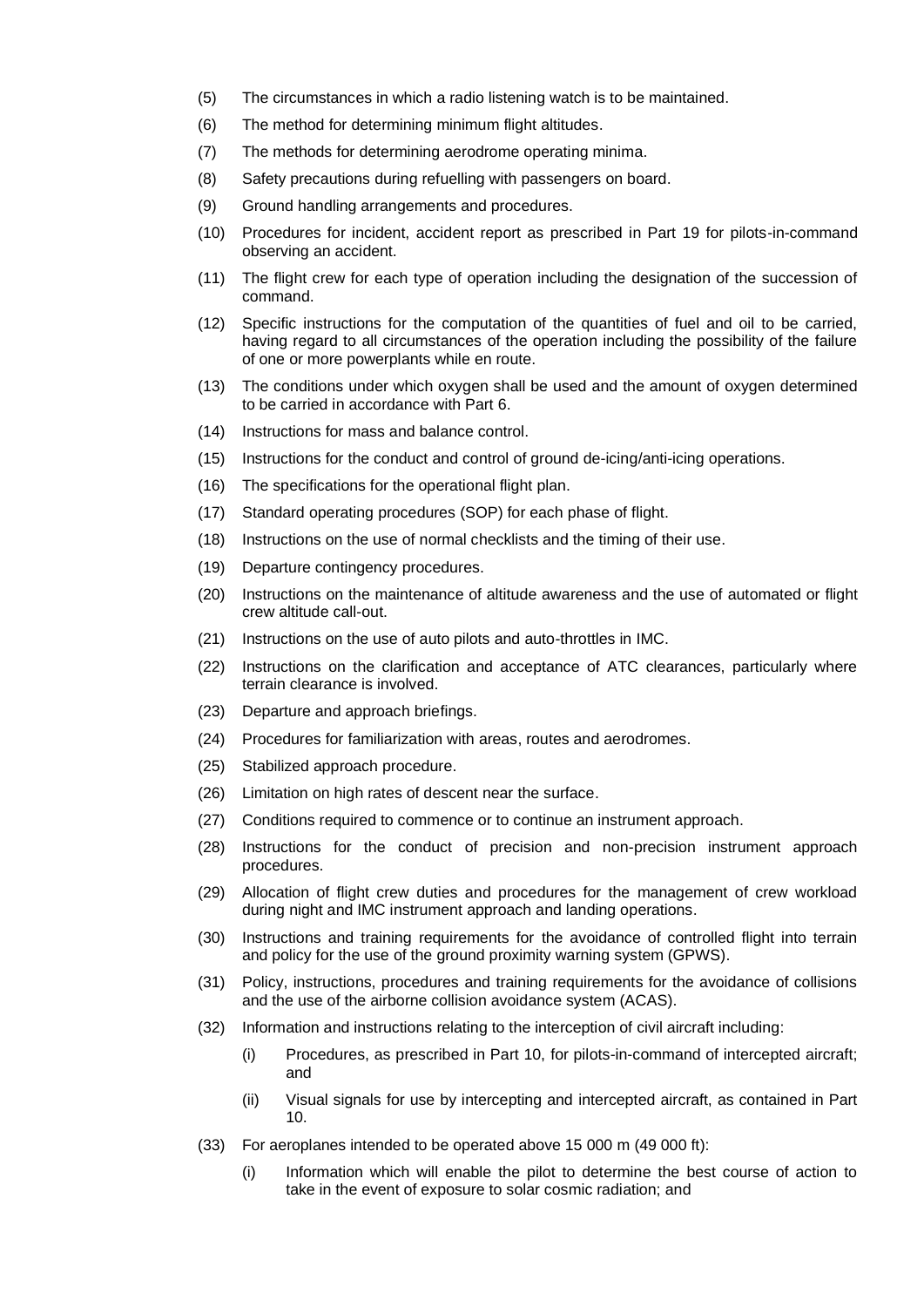- (ii) Procedures in the event that a decision to descend is taken, covering:
	- (A) và The necessity of giving the appropriate air tower service unit prior warning of the situation and of obtaining a provisional descent clearance; and
	- (B) The action to be taken in the event that communication with the air tower service unit cannot be established or is interrupted.
- (34) Details of the Safety Management System [SMS].
- (35) Information and instructions on the carriage of dangerous goods, in accordance with this Part and Part 18, including action to be taken in the event of an emergency.
- (36) Security instructions and guidance.
- (37) The bomb search procedure checklist.
- (38) Instructions and training requirements for the use of head-up displays (HUD) and enhanced vision systems (EVS)
- (39) The acceptable level of aerodrome RFFS protection for each aircraft fleet and type of operation.
- (40) Procedures, to avoid unnecessary airborne collision avoidance system (ACAS II) resolution advisories in aircraft at or approaching adjacent altitudes or flight levels, operators should specify procedures by which an aircraft climbing or descending to an assigned altitude or flight level, especially with an autopilot engaged, may do so at a rate less than 8 m/sec or 1 500 ft/min (depending on the instrumentation available) throughout the last 300 m (1 000 ft) of climb or descent to the assigned level when the pilot is made aware of another aircraft at or approaching an adjacent altitude or flight level.
- (41) Instructions and training requirements for the use of the EFB, as applicable .

#### **B. Aircraft operating information to include:**

- (1) Certification limitations and operating limitations.
- (2) The normal, abnormal and emergency procedures to be used by the flight crew and the checklists relating thereto.
- (3) Operating instructions and information on climb performance with all engines operating.
- (4) Flight planning data for pre-flight and in-flight planning with different thrust/power and speed settings.
- (5) Maximum crosswind and tailwind components for each aeroplane type operated and the reductions to be applied to these values having regard to gust, low visibility, runway surface conditions, crew experience, use of autopilot;
- (6) Instructions and data for mass and balance calculations.
- (7) Instructions for aircraft loading and securing of load.
- (8) Aircraft systems, associated controls and instructions for their use.
- (9) The minimum equipment list and configuration deviation list for the aeroplane types operated and specific operations authorized, including any requirements relating to operations in RVSM and RNP airspace.
- (10) Checklist of emergency and safety equipment and instructions for its use.
- (11) Emergency evacuation procedures, including type-specific procedures, crew coordination, assignment of crew's emergency positions and the emergency duties assigned to each crew member.
- (12) The normal, abnormal and emergency procedures to be used by the cabin crew, the checklists relating thereto and aircraft systems information as required, including a statement related to the necessary procedures for the coordination between flight and cabin crew.
- (13) Survival and emergency equipment for different routes and the necessary procedures to verify its normal functioning before take-off, including procedures to determine the required amount of oxygen and the quantity available.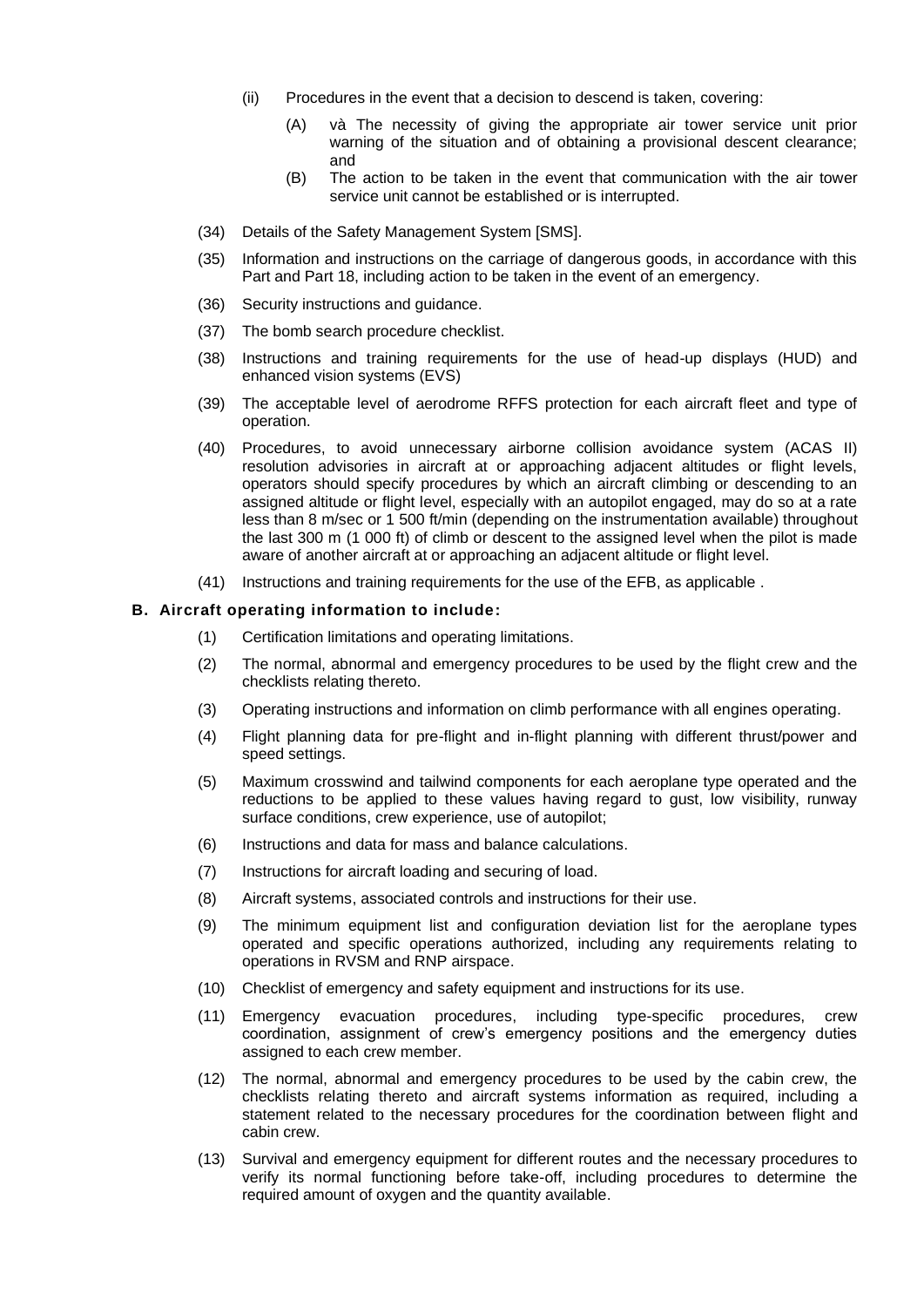(14) The ground-air visual signal code for use by survivors.

# **C. Routes and Aerodromes to include:**

- (1) A route guide to ensure that the flight crew will have, for each flight, information relating to communication facilities, navigation aids, aerodromes, instrument approaches, instrument arrivals and instrument departures as applicable for the operation, and such other information as the operator may deem necessary for the proper conduct of flight operations.
- (2) The minimum flight altitudes for each route to be flown.
- (3) Aerodrome operating minima for each of the aerodromes that are likely to be used as aerodromes of intended landing or as alternate aerodromes.
- (4) The increase of aerodrome operating minima in case of degradation of approach or aerodrome facilities.
- (5) The necessary information for compliance with all flight profiles required by regulations, including but not limited to, the determination of:
	- (i) Take-off runway length requirements for dry, wet and contaminated conditions, including those dictated by system failures which affect the take-off distance;
	- (ii) Take-off climb limitations;
	- (iii) En-route climb limitations;
	- (iv) Approach climb limitations and landing climb limitations;
	- (v) Landing runway length requirements for dry, wet and contaminated conditions, including systems failures which affect the landing distance; and
	- (vi) Supplementary information, such as tire speed limitations.
- (6) The level of RFFS protection that is available at each aerodrome.

#### **D. Training must include the following:**

- (1) Details of the flight crew training programme.
- (2) Details of the cabin crew duties training programme.
- (3) Details of the flight operations officer/flight dispatcher training programme.

#### <span id="page-60-0"></span>**APPENDIX 2 TO 12.153 REGULATION PROCEDURES, APPROVING PROCEDURES FOR AMENDMENTS AND SUPPLEMENTS OPERATOR OPERATIONAL MANUAL.**

- (a) When there are changes in operational manual, the operator must apply procedural amendments, supplements 20 days prior the planned date documents to be applied. Application for approval of amendments, supplements to the operational manual include :
	- (1) A request for amendment and supplement to the operational manual with a summary of the amendments contents compared to previously approved documents.
	- (2) Documents relating to the amendment and supplement contents of the operational manual that orginal has been approved with AOC.
- (b) The applicant for amendment, supplement of the operational manual to send 01 dossier directly to the CAAV or via mail.
- (c) The CAAV to check the validity of the dossiers within 3 working days from the date of receiving of application; notify in person or in writing to the applicant if the application is denied.
- (d) If the application is accepted, within 7 working days from the date of receipt, the CAAV to consider the contents of the application, aggreement, and formal notification for inspection plan at the applicant's facility.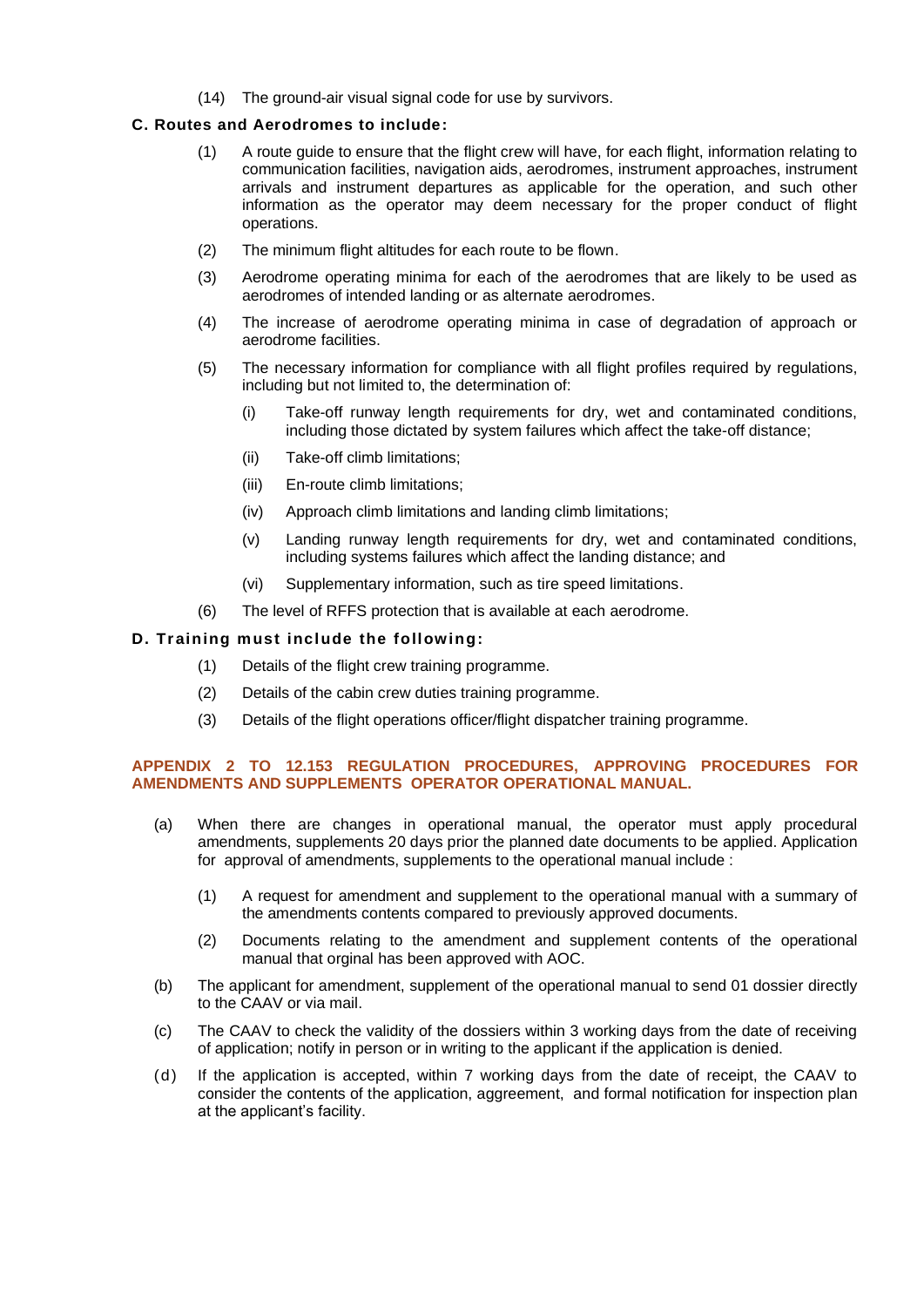(e) <sup>123</sup> Within 5 days from the date of receipt, the CAAV to approve the amendments, additional operational manual it its find that the amendments meet the provisions of this section, or notify of refusal in writing and state the reasons for applicant.

#### <span id="page-61-0"></span>**APPENDIX 1 TO 12.170: MINIMUM EQUIPMENT LISTS**

- (a) If deviations from the requirements of States in the certification of aircraft were not permitted an aircraft could not be flown unless all systems and equipment were operable. Experience has proved that some unserviceability can be accepted in the short term when the remaining operative systems and equipment provide for continued safe operations.
- (b) The CAAV will approve a minimum equipment list (MEL) for an AOC holder indicating those systems and items of equipment that may be inoperative for certain flight conditions with the intent that no flight can be conducted with inoperative systems and equipment other than those specified.
- (c) A minimum equipment list is based on the master minimum equipment list established for the aircraft type by the organization responsible for the type design in conjunction with the State of Design. A minimum equipment list must be more strict than the master minimum equipment list.
- (d) The AOC holder must, during certification, prepare a minimum equipment list designed to allow the operation of an aircraft with certain systems or equipment inoperative provided an acceptable level of safety is maintained.
- (e) The minimum equipment list is not intended to provide for operation of the aircraft for an indefinite period with inoperative systems or equipment. The basic purpose of the minimum equipment list is to permit the safe operation of an aircraft with inoperative systems or equipment within the framework of a controlled and sound programme of repairs and parts replacement.
- (f) The AOC holder must ensure that no flight is commenced with multiple minimum equipment list items inoperative without determining that any interrelationship between inoperative systems or components will not result in an unacceptable degradation in the level of safety and/or undue increase in the flight crew workload.
- (g) The exposure to additional failures during continued operation with inoperative systems or equipment must also be considered in determining that an acceptable level of safety is being maintained. The minimum equipment list may not deviate from requirements of the flight manual limitations section, emergency procedures or other airworthiness requirements of the State of Registry or of the State of the Operator unless the appropriate airworthiness authority or the flight manual provides otherwise.
- (h) Systems or equipment accepted as inoperative for a flight should be placarded where appropriate and all such items should be noted in the aircraft technical log to inform the flight crew and maintenance personnel of the inoperative system or equipment.
- (i) Based on manufacturer's MMEL, for a particular system or item of equipment to be accepted as inoperative, it may be necessary to establish a maintenance procedure, for completion prior to flight, to de- activate or isolate the system or equipment. It may similarly be necessary to prepare an appropriate flight crew operating procedure.

#### <span id="page-61-1"></span>**APPENDIX 1 TO 12.185: PASSENGER BRIEFING CARDS**

- (a) The AOC holder shall, at each exit seat, provide passenger information cards that include the following information in the primary language in which emergency commands are given by the crew:
	- (1) Functions required of a passenger in the event of an emergency in which a crew member is not available to assist:
		- (i) Locate the emergency exit;
		- (ii) Recognise the emergency exit opening mechanism;;
		- (iii) Comprehend the instructions for operating the emergency exit;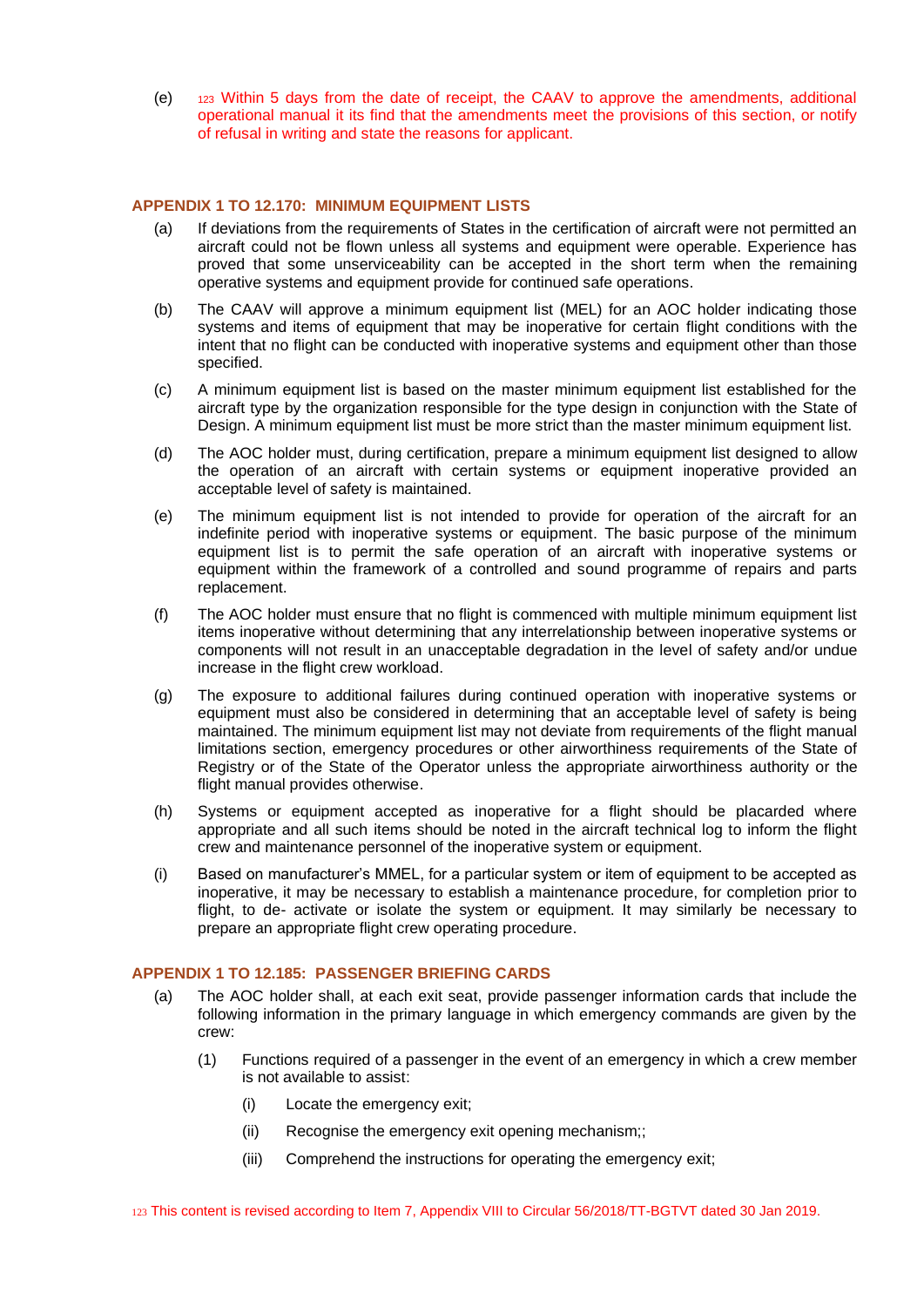- (iv) Operate the emergency exit;
- (v) Assess whether opening the emergency exit will increase the hazards to which passengers may be exposed;
- (vi) Follow oral directions and hand signals given by a crew member;
- (vii) Stow or secure the emergency exit door so that it will not impede use of the exit;
- (viii) Assess the condition of an escape slide, activate the slide, and stabilise the slide after deployment to assist others in getting off the slide;
- (ix) Pass expeditiously through the emergency exit; and
- (x) Assess, select, and follow a safe path away from the emergency exit.
- (2) A request that a passenger identify himself or herself to allow re-seating if he or she:
	- (i) Cannot perform the emergency functions stated in the information card;
	- (ii) Has a condition that will prevent him or her from performing the functions;
	- (iii) May suffer bodily harm as the result of performing one or more of those functions; or
	- (iv) Does not wish to perform those functions;
	- (v) Lacks the ability to read, speak, or understand the language or the graphic form in which instructions are provided by the AOC holder.

# **APPENDIX 1 TO 12.187: AERONAUTICAL DATA CONTROL SYSTEM**

- (a) The AOC holder shall provide aeronautical data for each aerodrome used by the AOC holder which includes the following:
	- (1) aerodromes:
		- (i) Facilities;
		- (ii) Navigational and communications aids;
		- (iii) Construction affecting takeoff, landing, or ground operations;
		- (iv) Air traffic facilities.
	- (2) Runways, clearways, and stopways:
		- (i) Dimensions;
		- (ii) Surface;
		- (iii) Marking and lighting systems;
		- (iv) Elevation (sea level) and gradient.
	- (3) Displaced thresholds runway:
		- (i) Location;
		- (ii) Dimensions;
		- (iii) Takeoff or landing or both.
	- (4) Obstacles:
		- (i) Those affecting takeoff and landing performance computations;
		- (ii) Controlling obstacles;
		- (iii) Instrument flight procedures;
		- (iv) Departure procedure;
		- (v) Approach procedure;
		- (vi) Missed approach procedure.
	- (5) Special information:
		- (i) Runway visual range measurement equipment;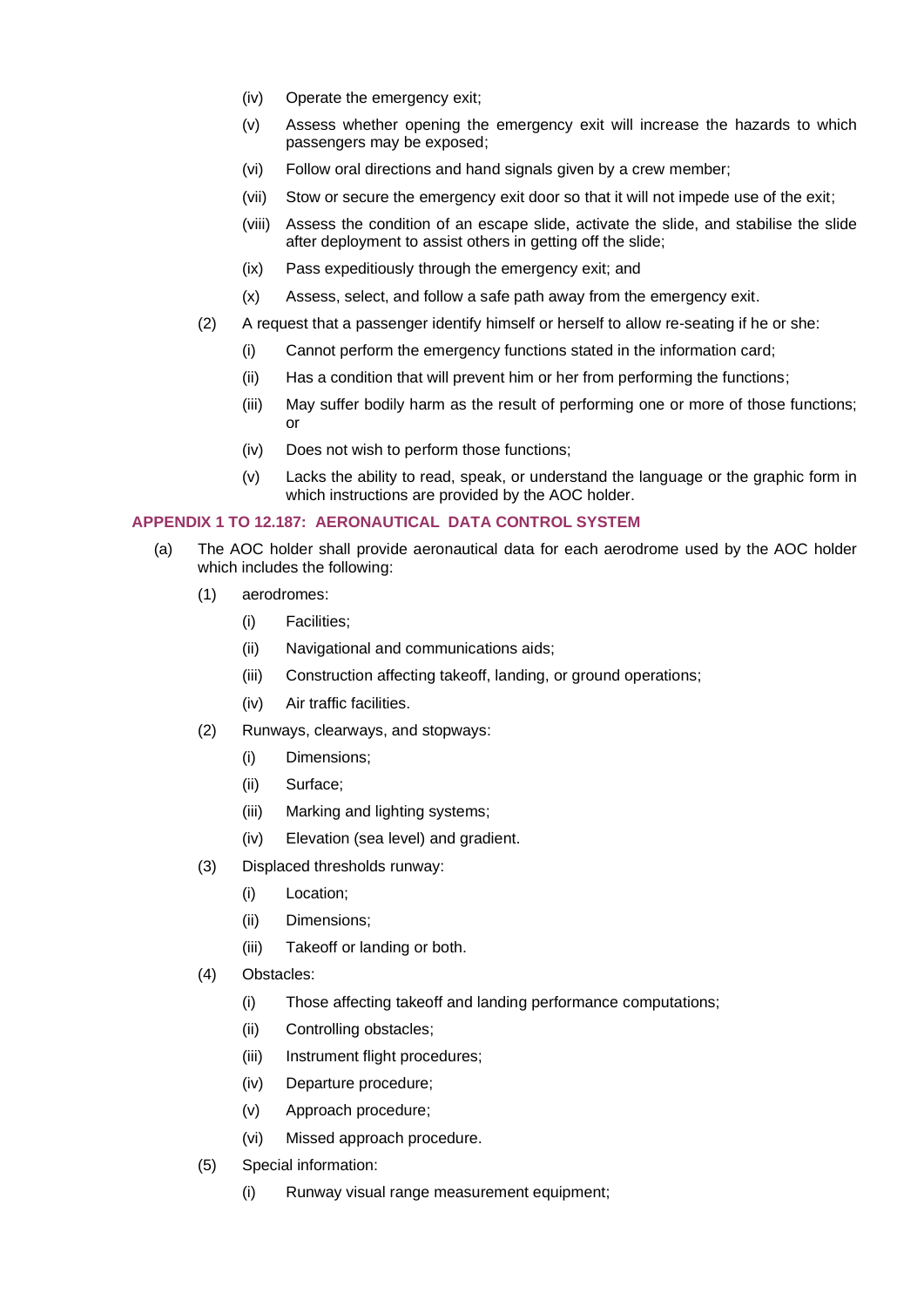(ii) Prevailing winds under low visibility conditions.

#### <span id="page-63-0"></span>**APPENDIX 1 TO 12.193: WEATHER REPORTING SOURCES**

- (a) The Authority approves and considers the following sources of weather reports satisfactory for flight planning or controlling flight movement:
	- (1) Vietnam State Meteorological office;
	- (2) Vietnam-operated automated surface observation stations;

*Note: Some automated systems cannot report all required items for a complete surface aviation weather report.*

- (3) Vietnam-operated supplemental aviation weather reporting stations;
- (4) Observations taken by aerodrome traffic control towers;
- (5) Vietnam-contracted weather observatories;
- (6) Any active meteorological office operated by a foreign state which subscribes to the standards and practices of ICAO conventions;

*Note: These meteorological offices are normally listed in the MET tables located in ICAO Regional Air Navigation Plans.*

(7) Any military weather reporting sources acceptable to the CAAV;

*Note: Use of military sources is limited to control of those flight operations which use military aerodromes as departure, destination, alternate, or diversionary aerodromes.*

- (8) Near real time reports such as pilot reports, radar reports, radar summary charts, and satellite imagery reports made by commercial weather sources or other sources acceptable to the CAAV;
- (9) An AOC holder operated and maintained weather reporting system approved by the CAAV.

#### <span id="page-63-1"></span>**APPENDIX 1 TO 12.195: DE-ICING AND ANTI-ICING PROGRAMME**

- (a) Contents of the AOC holder's ground de-icing and anti-icing programme shall include a detailed description of:
	- (1) To determines that conditions are such that frost, ice, or snow may reasonably be expected to adhere to the aircraft and effect procedures for ground de-icing and antiicing.
	- (2) Who is responsible for deciding that ground de-icing and anti-icing operational procedures shall be in effect;
	- (3) The procedures for implementing ground de-icing and anti-icing; and
	- (4) The specific duties and responsibilities of each operational position or group responsible for getting the aircraft safely airborne while ground de-icing and anti-icing operational procedures are in effect.
- (b) The AOC holder's programme shall include procedures for flight crew members to increase or decrease the determined holdover time in changing conditions. The holdover time shall be supported by data acceptable to the Authority. If the maximum holdover time is exceeded, takeoff is prohibited unless at least one of the following conditions exists:
	- (1) A pre-takeoff contamination check is conducted outside the aircraft (within five minutes prior to beginning take off) to determine that the wings, control surfaces, and other critical surfaces, as defined in the certificate holder's programme, are free of frost, ice, or snow;
	- (2) It is otherwise determined by an alternate procedure, approved by the CAAV and in accordance with the AOC holder's approved programme, that the wings, control surfaces, and other critical surfaces are free of frost, ice, or snow; or
	- (3) The wings, control surfaces, and other critical surfaces are de-iced again and a new holdover time is determined.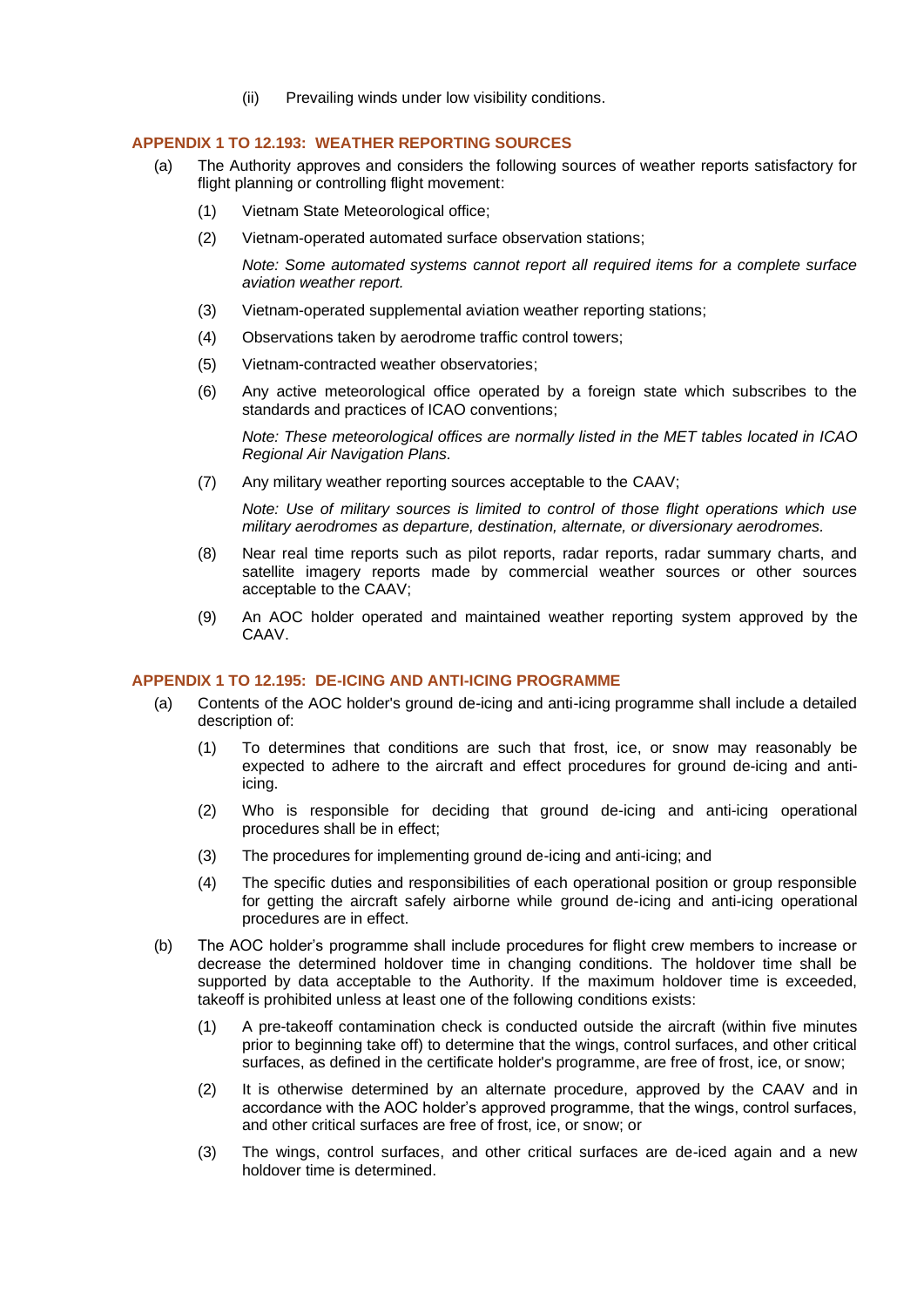# <span id="page-64-0"></span>**APPENDIX 1 TO 12.227: CONTENTS OF THE MAINTENANCE CONTROL MANUAL<sup>124</sup>**

- (a) The AOC holder's maintenance control manual shall contain the following information which may be issued in separate parts.
	- (1) A description of the required maintenance procedures, including:
		- (i) A description of the administrative arrangements between the AOC holder and the approved maintenance organization;
		- (ii) A description of the maintenance procedures and the procedures for completing and signing a maintenance release when maintenance is based on a system other than that of an approved maintenance organization..
		- (iii) Procedures and materials for the implementation and certify completion regular check of aircraft (CRS-SMI), certificates of maintenance review (CMR) and certification release to service (CRS).
	- (2) The names and duties of the person or persons required to ensure that all maintenance is carrier out in accordance with the maintenance control manual;
	- (3) A reference to the required maintenance programme;
	- (4) A description of the methods for completion and retention of the required AOC holder's maintenance records;
	- (5) A description of establishing and maintaining a system of analysis and continued monitoring of the performance and efficiency of the maintenance programme, in order to correct any deficiency in that programme.
	- (6) A description of the procedures for obtaining and assessing continued airworthiness information and implementing any resulting actions for all aeroplanes over 5,700 kg and helicopters over 3,175 kg maximum certificated take-off mass, from the organisation responsible for the type design, and shall implement such actions considered necessary by the State of Registry;
	- (7) A description of procedures for assessing continuing airworthiness information and implementing any resulting actions;
	- (8) A description of the procedures for implementing action resulting from mandatory continuing airworthiness information;
	- (9) A description of the procedures for monitoring, assessing and reporting maintenance and operational experience all aeroplanes over 5,700 kg and helicopters over 3,175 kg maximum certificated take-off mass;
	- (10) A description of aircraft types and models to which the manual applies;
	- (11) A description of procedures for ensuring that unserviceabilities affecting airworthiness are recorded and rectified;
	- (12) A description of the procedures for advising the State of Registry of significant in-service occurrences, including failures, malfunctions and defects as required by Section 4.047.
	- (13) A description of the procedures to ensure each aeroplane they operate is in an airworthy condition;
	- (14) A description of the procedures to ensure the operational emergency equipment for each flight is serviceable;
	- (15) A description of the procedures for the introduction of new aircraft to the fleet;
	- (16) A description of the procedures for assessment of contractor capabilities for in door and out door maintenance service, and including de-icing.
	- (17) A description of the procedures for control and approval of major repairs and alterations;
	- (18) The certificate holder's manual must contain the required programmes that must be followed in performing maintenance, preventive maintenance, and alterations of the AOC holder's aircraft, including airframes, aircraft engines, propellers, rotors, appliances, emergency equipment and parts thereof, and must include at least the following: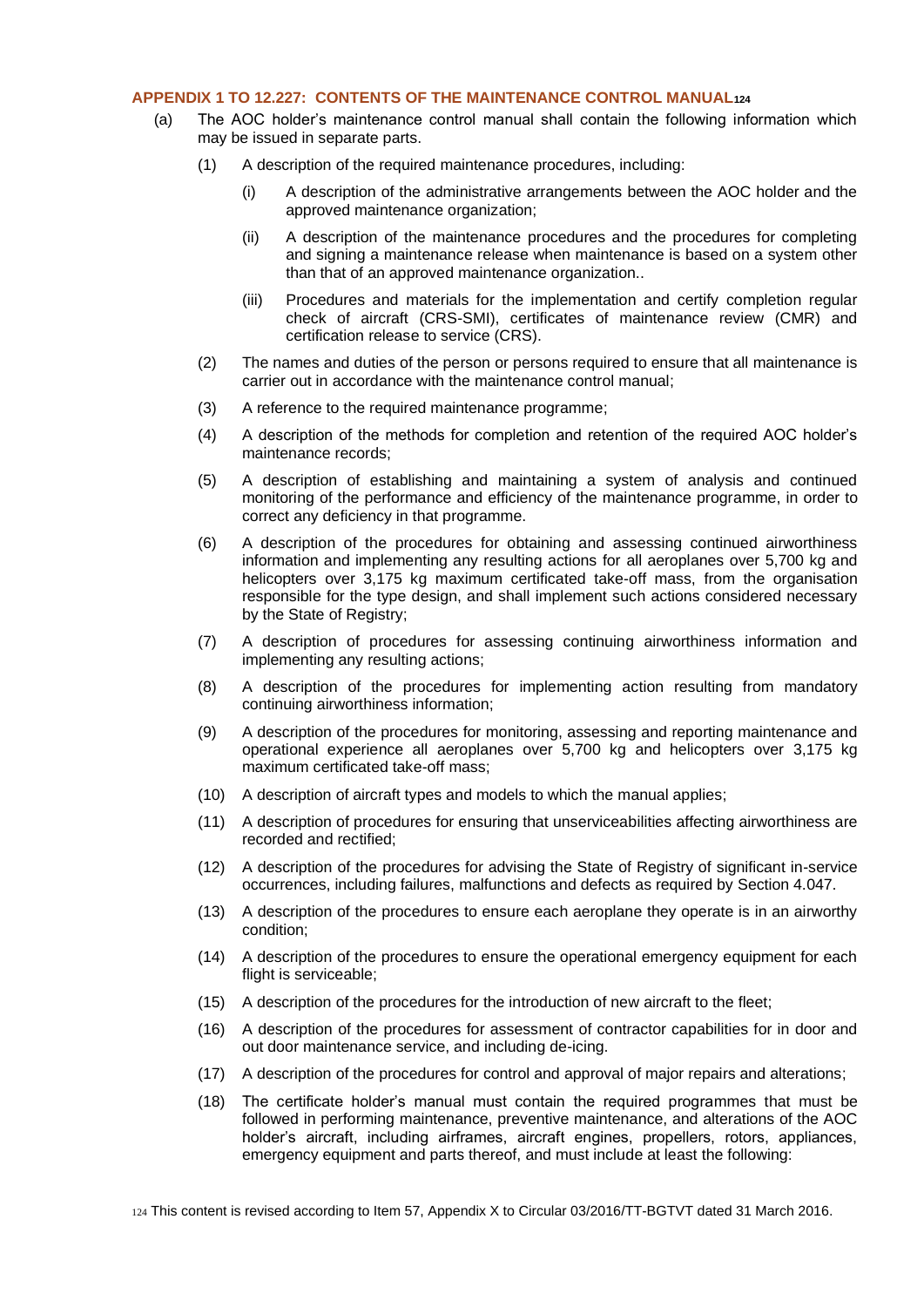- (i) The method of performing routine and nonroutine maintenance (other than required inspections, preventive maintenance, and alterations);
- (ii) A designation of the items of maintenance and alterations that must be inspected (required inspections), including at least those that could result in a failure, malfunction, or defect endangering the safe operations of the aircraft, if not performed properly or if improper parts or materials are used;
- (iii) The method of performing required inspections and a designation by occupational title or personnel authorized to perform each required inspection;
- (iv) Procedures for the re-inspection of work performed pursuant to previous required inspections findings procedures;
- (v) Procedures, standards and limits necessary for required inspections and acceptance or rejections of the items required to be inspected and for periodic inspection and calibration of precision tools, measuring devices and test equipment;
- (vi) Instruction to prevent any person who performs any item of work from performing any required inspection of that work;
- (vii) Instructions and procedures to prevent countermanded by persons other than supervisory personnel of the inspection unit, or a person at that level of administrative control that has overall responsibility for the management of both the required inspection functions and the other maintenance, preventive maintenance and alteration functions;
- (viii) Procedures to ensure that required inspection, other maintenance, preventive maintenance and alterations that are not completed as a result of shift changes or similar work interruptions are properly completed before the aircraft is released to service;
- (ix) A description of the procedures for preparing the release to service and the circumstances under which the release is to be signed;
- (x) A list of personnel authorized to sign the release to service and the scope of their authorisation.

*Note: The manual may be developed in any subject order and subjects combined so long as all applicable subjects are covered in this manual.* 

# <span id="page-65-0"></span>**APPENDIX 1 TO 12.235: AOC HOLDER'S ADDITIONAL QUALITY SYSTEM FOR MAINTENANCE**

- (a) Each AOC shall establish a plan acceptable to the CAAV to show when and how often the activities are required will be monitored. In addition, reports should be produced at the completion of each monitoring investigation and include details of discrepancies of noncompliance with procedures or requirements.
- (b) The feedback part of the system shall address who is required to rectify discrepancies and noncompliance in each particular case and the procedure to be followed if rectification is not completed within appropriate time scales.
- (c) To ensure effective compliance The AOC holder and AOC applicant should use the following elements:
	- (1) Product sampling the part inspection of a representative sample of the aircraft fleet;
	- (2) Defect sampling the monitoring of defect rectification performance;
	- (3) Concession sampling the monitoring of any concession to not carry out maintenance on time;
	- (4) On time maintenance sampling the monitoring of when (flying hours/calendar time/flight cycles, etc.) aircraft and their components are brought in for maintenance;
	- (5) Sample reports of unairworthy conditions and maintenance errors on aircraft and components.

*Note: The primary purpose of the Quality System for maintenance is to monitor compliance with the approved procedures specified in an operators maintenance control manual to ensure compliance and thereby ensure the maintenance aspects of the operational safety of the aircraft.*